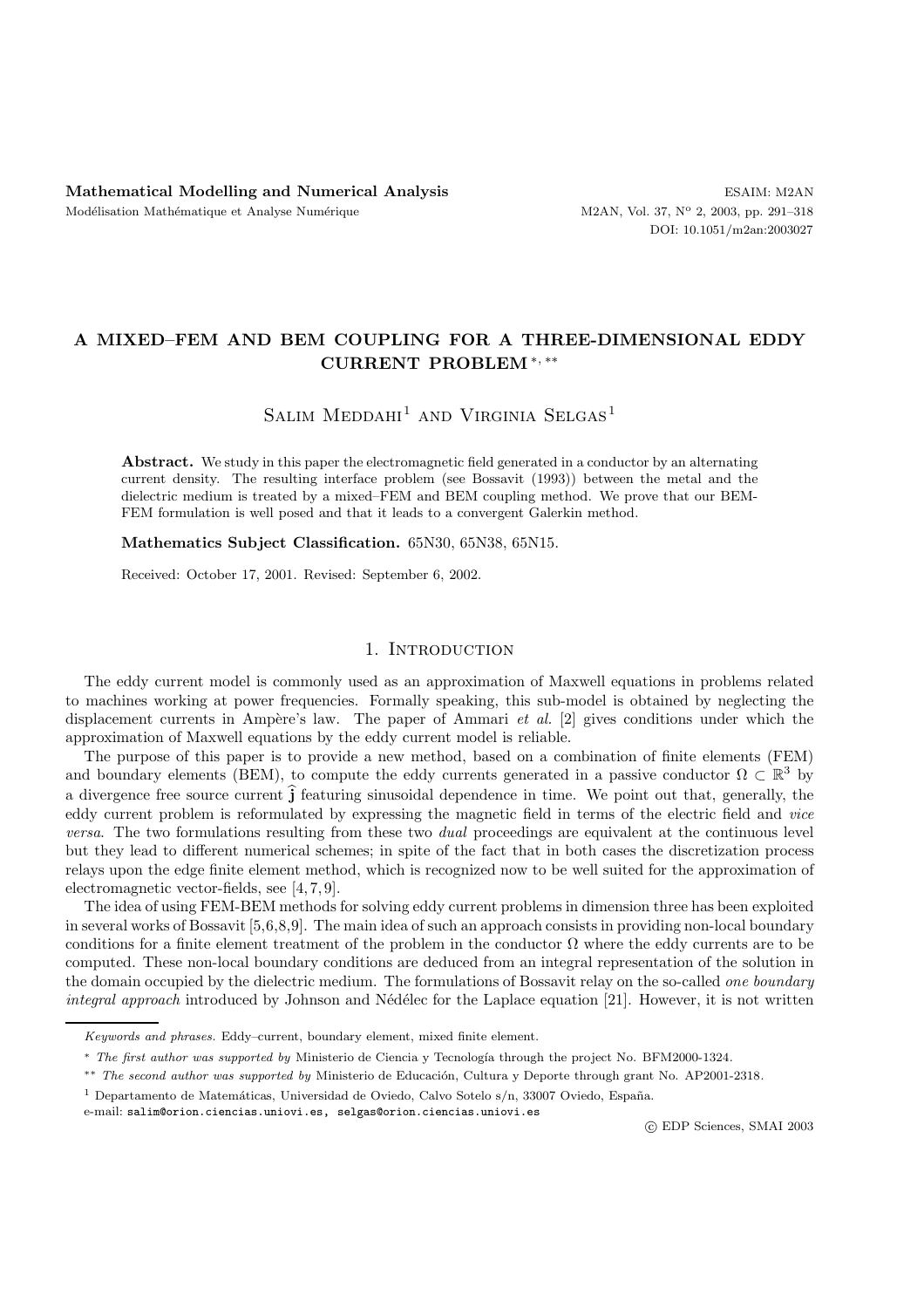in the standard form of the Johnson–Nédélec formulation since the normal derivative on the interface boundary is eliminated *via* Steklov–Poincaré operator. This method has been implemented in a code named TRIFOU (*cf.* [5]) but, at the authors knowledge, an analysis of this coupling scheme is not available. In any case, the analysis of the Johnson–Nédélec method requires an hypothesis that constitutes a severe limitation in practice: the interface boundary  $\Gamma := \partial \Omega$  must be regular since the term associated to the double layer potential must be considered as a compact perturbation, *cf.* [21, 23, 25].

In recent years, a symmetric method for the coupling of finite element and boundary element methods has been developed and applied to various interface problems, see [16, 18]. The most important feature of this FEM-BEM approach is that it preserves the coercivity of the original problem and, by the way, relaxes the regularity requirements on the coupling boundary. In this paper, we show that this coupling method can be successfully applied to the eddy current interface problem studied by Bossavit. We prove convergence and error estimates for this new coupling method. Moreover, thanks to the important tools given recently in [11, 12, 14], our analysis can be carried out in the case of a Lipschitz domain  $\Omega$  with no restrictions on its topology.

A similar program has been realized by Hiptmair in [20]. Hiptmair chooses in his formulation the electric field as primary unknown. Furthermore, the non-local boundary condition on the FEM-BEM coupling interface are deduced directly from a Stratton–Chu integral representation of the electric field. Our method, which has been first presented in the two dimensional case in [24], is inspired from the TRIFOU method. It uses the magnetic field and its scalar potential as principle unknowns.

Both approaches lead to systems of linear equations that have the same structure and the same size. However, when  $\Omega$  is non-simply connected, our method is more expensive than that of Hiptmair since the construction of the discrete problem requires in our case the resolution of some auxiliary problems that depend on the geometry and the topology of the conductor, see Section 6.

We finally point out that Hiptmair assumes in his paper [20] that the exiting current  $\hat{j}$  is supported inside the conductor. This case can also be covered by our method without difficulty. Nevertheless, here we make the opposite assumption: support $(\hat{\mathbf{j}}) \subset \mathbb{R}^3 \setminus \overline{\Omega}$ . In the latter case, it is necessary to remove the non-homogeneity of the equation in order to obtain an adequate representation formula of the solution in the unbounded domain  $\mathbb{R}^3 \setminus \overline{\Omega}$ . Following [9], we show that it is easy to handle this additional difficulty when considering the magnetic field as state variable.

The paper is organized as follows. In Section 2 we summarize some results from  $[11, 12, 14]$  concerning function spaces of tangential traces and tangential differential operators defined on a Lipschitz boundary. In Section 3, we introduce the model problem and derive its FEM-BEM formulation staring from an integral representation formula for the scalar magnetic potential. We prove that the resulting weak formulation is uniquely solvable. We prepare the discrete scheme of our variational problem by introducing in Section 4 the edge finite element and by recalling some fundamental properties of the corresponding interpolation operator. In Section 5, we treat separately the discretization of our problem in the simply connected case. The derivation of the Galerkin scheme is straightforward and its convergence analysis relays on Céa's lemma and the interpolation error estimates given in the previous section. An optimal order of convergence in obtained. We also illustrate in this section the applicability of our discrete scheme by describing its matrix representation. The derivation of the discrete problem in the case of a non-simply connected conductor is less obvious, it requires several types of approximations of the harmonic Neumann vector fields. These approximations are obtained by solving the discrete auxiliary problems described in Section 6. The convergence analysis of the resulting discrete scheme (in the non-simply connected case) is reported in Section 7.

## 2. Preliminaries

In the sequel we deal with complex valued functions and the symbol  $\imath$  is used for  $\sqrt{-1}$ . Boldface letters will denote vectors or vector–valued functions (in  $\mathbb{C}^3$ ). We denote by  $\overline{\alpha}$  the conjugate of a complex number  $\alpha \in \mathbb{C}$ . We also denote by  $|\alpha|$  its modulus and by  $\Re \alpha$  its real part. The symbol  $|\cdot|$  will represent as well the 2-norm for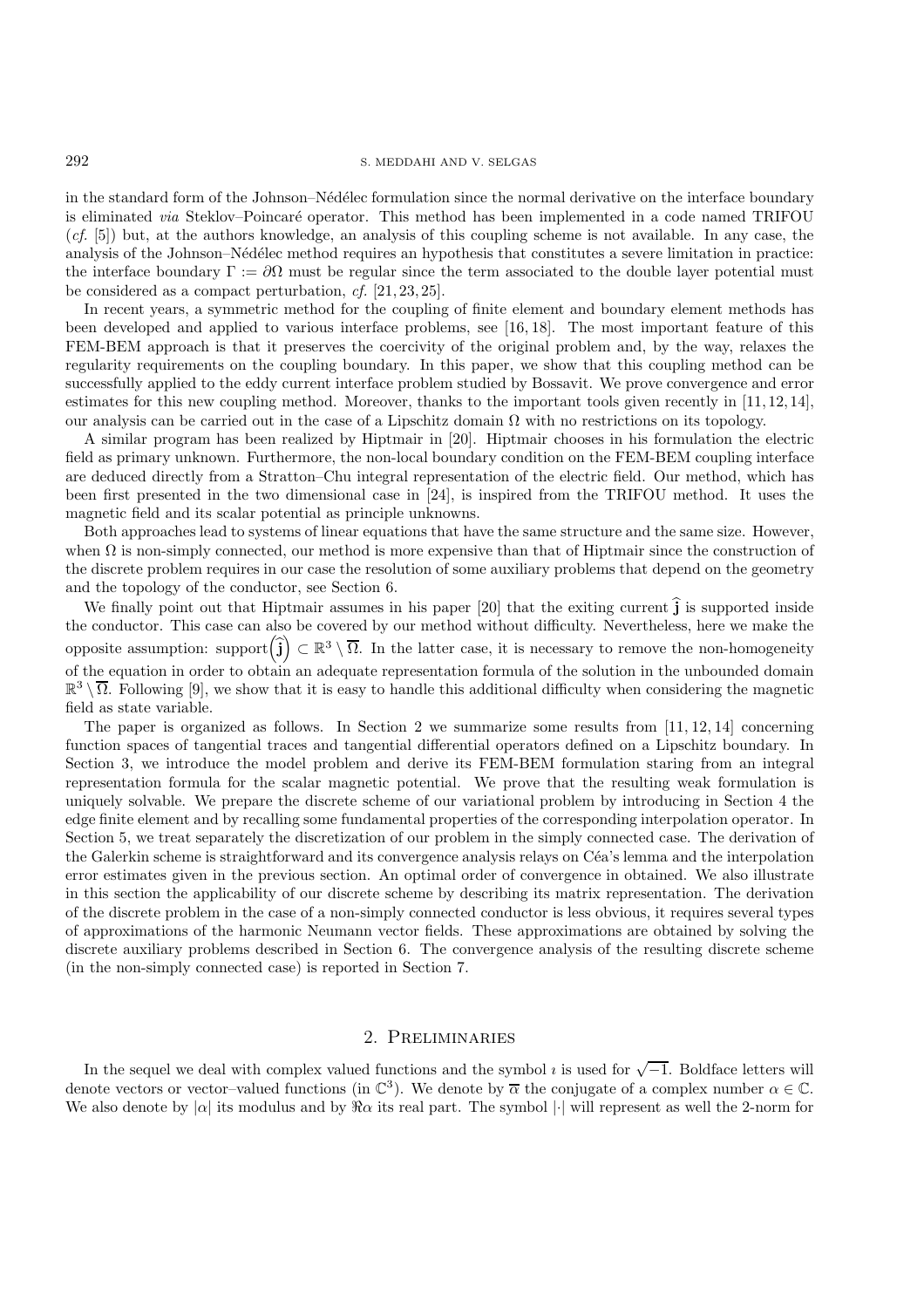vectors:

$$
|\mathbf{q}|^2 = \mathbf{q} \cdot \overline{\mathbf{q}} := \sum_{i=1}^3 q_i \overline{q}_i.
$$

Throughout this paper C, with or without subscripts, will denote positive constants, not necessarily the same at different occurrences, which are independent of the parameter  $h$  and functions involved.

In all the paper  $\Omega$  is a bounded Lipschitz domain in  $\mathbb{R}^3$  such that the complement  $\Omega_c := \mathbb{R}^3 \setminus \overline{\Omega}$  is connected. The domain  $\Omega$  is the union of m connected components  $\Omega_j$ ,  $j = 1, \dots, m$  whose boundaries  $\Gamma_j$  are closed and disjoint surfaces. Setting  $\Gamma = \bigcup_{j=1}^m \Gamma_j$  we get  $\Gamma = \partial \Omega = \partial \Omega_c$ . Since the analysis given in the following can be extended straightforwardly to the multi-connected case, for the sake of simplicity in exposition, we will assume that  $\Omega$  is also connected.

We remark that, under the above conditions,  $\Omega$  and  $\Omega_c$  have the same first Betti number B. There exist B disjoint connected open surfaces  $\Sigma_k^{\text{ext}} \subset \Omega_c$  (respectively  $\Sigma_k^{\text{int}} \subset \Omega$ ),  $k = 1, \dots, B$ , such that  $\Omega_c^0 := \Omega_c \setminus \cup_{k=1}^B \Sigma_k^{\text{ext}}$ <br>(respectively  $\Omega^0 := \Omega \setminus \cup_{k=1}^B \Sigma_k^{\text{int}}$ ) is simply connected. The boundary cur on Γ.

We denote by

$$
(f,g)_{0,\Omega}:=\int_{\Omega}f\overline{g}\,\mathrm{d}x
$$

the inner product in  $L^2(\Omega)$  and  $\|\cdot\|_{0,\Omega}$  the corresponding norm. As usual,  $\|\cdot\|_{s,\Omega}$  stands for the norm of the Hilbertian Sobolev space  $H^s(\Omega)$   $\forall s \in \mathbb{R}$ . We also recall that, for any  $t \in [-1, 1]$ , the spaces  $H^t(\Gamma)$  have an intrinsic definition (by localization) on the Lipschitz surface Γ due to their invariance under Lipschitz coordinate transformations. We denote by  $\lVert \cdot \rVert_{t,\Gamma}$  the norm in  $H^t(\Gamma)$  and by  $\langle \cdot, \cdot \rangle_{t,\Gamma}$  the duality pairing between  $H^{-t}(\Gamma)$ and  $H^t(\Gamma)$ . Here  $L^2(\Gamma)$  is taken as pivot space. Hence, if  $0 < t \leq 1$  and  $\lambda \in L^2(\Gamma)$  we have

$$
\langle \lambda, \eta \rangle_{t, \Gamma} = \int_{\Gamma} \lambda \overline{\eta} \, d\xi \quad \forall \eta \in H^t(\Gamma).
$$

In this paper, the spaces that are product forms of the previous function spaces are endowed with the natural product norm and duality pairing without changing the notations since it will be clear from the context when scalar or vector functions are used.

We set:

$$
\begin{aligned} \mathbf{H}^s(\Omega):=(\mathrm{H}^s(\Omega))^3, \quad \mathbf{V}:=\left(\mathrm{H}^{1/2}(\Gamma)\right)^3, \quad \mathbf{V}':=\left(\mathrm{H}^{-1/2}(\Gamma)\right)^3, \\ \mathbf{L}_t^2(\Gamma):=\left\{\mathbf{q}\in\mathbf{L}^2(\Gamma); \quad \mathbf{q}\cdot\mathbf{n}=0\ \mathrm{on}\ \Gamma\right\}, \end{aligned}
$$

where **n** is the unit normal to Γ that points from  $\Omega$  into  $\Omega_c$ . We also introduce the functional space

$$
\mathbf{H}(\mathbf{curl},\Omega):=\left\{\mathbf{q}\in\mathbf{L}^2(\Omega);\;\mathbf{curl}\,\mathbf{q}\in\mathbf{L}^2(\Omega)\right\};
$$

endowed with the natural norm:  $\|\mathbf{q}\|_{\mathbf{H}(\mathbf{curl},\Omega)}^2 := \|\mathbf{q}\|_{0,\Omega}^2 + \|\mathbf{curl}\,\mathbf{q}\|_{0,\Omega}^2$ .

We shall make use of some recent results on the characterization of traces of functions in  $H(curl, \Omega)$  and on the properties of tangential differential operators defined on the Lipschitz manifold Γ. We present here a brief description of these results and refer to [11–15] for details and proofs.

Let  $\mathcal{D}(\overline{\Omega})$  be the space of indefinitely differentiable functions on the closure of  $\Omega$ . We define the tangential components trace mapping  $\pi_{\tau} : \mathcal{D}(\overline{\Omega})^3 \to \mathbf{L}_t^2(\Gamma)$  and the tangential trace mapping  $\gamma_{\tau} : \mathcal{D}(\overline{\Omega})^3 \to \mathbf{L}_t^2(\Gamma)$  as  $\mathbf{q} \mapsto \mathbf{n} \wedge (\mathbf{q}_{|\Gamma} \wedge \mathbf{n})$  and  $\mathbf{q} \mapsto \mathbf{q}_{|\Gamma} \wedge \mathbf{n}$  respectively.

We denote by  $\gamma$  the standard trace operator acting on vectors:  $\gamma : \mathbf{H}^1(\Omega) \to \mathbf{V}$ ,  $\gamma(\mathbf{q}) = \mathbf{q}_{\mid \Gamma}$ . Let  $\gamma^{-1}$  be one of its continuous right inverses. We will also use the notation  $\pi_{\tau}$  (resp.  $\gamma_{\tau}$ ) for the composite operator  $\pi_{\tau} \circ \gamma^{-1}$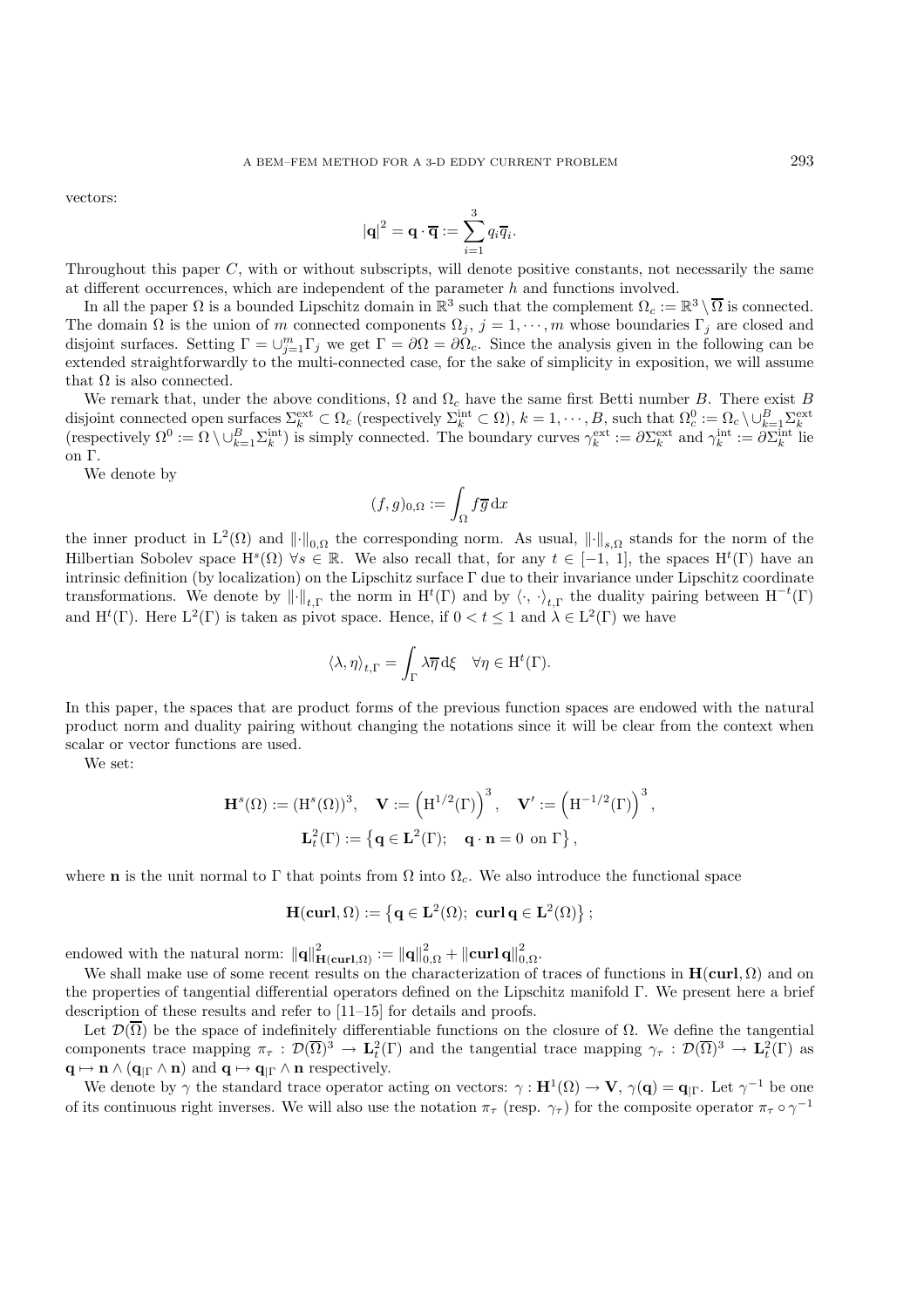(resp.  $\gamma_{\tau} \circ \gamma^{-1}$ ) which acts only on traces. By density of  $\mathcal{D}(\overline{\Omega})^3_{|\Gamma}$  into  $\mathbf{L}^2(\Gamma)$ , the operators  $\pi_{\tau}$  and  $\gamma_{\tau}$  can be extended to linear continuous operators in  $\mathbf{L}^2(\Gamma)$ .

The spaces  $V_\gamma := \gamma_\tau(V)$  and  $V_\pi := \pi_\tau(V)$  endowed with the norms

$$
\left\Vert \lambda\right\Vert _{\mathbf{V}_{\gamma}}:=\inf_{\mathbf{q}\in\mathbf{V}}\left\{ \left\Vert \mathbf{q}\right\Vert _{\mathbf{V}}\text{; }\gamma_{\tau}(\mathbf{q})=\lambda\right\} \quad\text{and}\quad\left\Vert \lambda\right\Vert _{\mathbf{V}_{\pi}}:=\inf_{\mathbf{q}\in\mathbf{V}}\left\{ \left\Vert \mathbf{q}\right\Vert _{\mathbf{V}}\text{; }\pi_{\tau}(\mathbf{q})=\lambda\right\}
$$

are Hilbert spaces. We denote by  $V'_{\gamma}$  and  $V'_{\pi}$  their dual spaces respectively with  $L_t^2(\Gamma)$  as pivot. We remark that if  $\Gamma$  is a sufficiently smooth variety then  $\mathbf{V}_{\gamma} = \mathbf{V}_{\pi} = \mathbf{T} \mathbf{H}^{1/2}(\Gamma)$ , where  $\mathbf{T} \mathbf{H}^{1/2}(\Gamma)$  denotes the space of vectors tangent to Γ that have components in  $H^{1/2}(\Gamma)$ . However, these two spaces are in general different; see for example the characterizations given in [13] for  $V_\gamma$  and  $V_\pi$  in the case of a polyhedral domain  $\Omega$ .

We introduce the tangential differential operators

$$
\nabla_{\Gamma}\varphi:=\pi_{\tau}(\nabla\varphi) \quad \text{and} \quad \operatorname{\mathbf{curl}}_{\Gamma}\varphi:=\gamma_{\tau}(\nabla\varphi) \qquad \forall \varphi\in H^2(\Omega).
$$

It is clear that  $\nabla_{\Gamma}$  : H<sup>3/2</sup>(Γ)  $\rightarrow$  **V**<sub>π</sub> and **curl**<sub>Γ</sub> : H<sup>3/2</sup>(Γ)  $\rightarrow$  **V**<sub>γ</sub> are continuous, where the Hilbert space  $H^{3/2}(\Gamma) := \{ \varphi_{|\Gamma}, \varphi \in H^2(\Omega) \}$  is endowed with the norm

$$
\|\lambda\|_{3/2,\Gamma} := \inf_{\varphi \in \mathrm{H}^2(\Omega)} \left\{ \|\varphi\|_{2,\Omega} \, ; \, \gamma(\varphi) = \lambda \right\}.
$$

Let  $H^{-3/2}(\Gamma)$  be the dual space of  $H^{3/2}(\Gamma)$  with  $L^2(\Gamma)$  as pivot space. We define div<sub> $\Gamma$ </sub> :  $V'_\pi \to H^{-3/2}(\Gamma)$  by the duality

$$
\langle \operatorname{div}_{\Gamma} \boldsymbol{\lambda}, \, \varphi \rangle_{3/2, \Gamma} := - \langle \boldsymbol{\lambda}, \, \nabla_{\Gamma} \varphi \rangle_{\mathbf{V}^{\prime}_{\pi} \times \mathbf{V}_{\pi}} \quad \forall \varphi \in \mathrm{H}^{2}(\Omega),
$$

where  $\langle \cdot, \cdot \rangle_{3/2,\Gamma}$  denotes the duality pairing between  $H^{-3/2}(\Gamma)$  and  $H^{3/2}(\Gamma)$  while  $\langle \cdot, \cdot \rangle_{\mathbf{V}'_{\pi} \times \mathbf{V}_{\pi}}$  denotes the duality pairing between  $V'_\pi$  and  $V_\pi$ . Similarly, curl<sub>Γ</sub> :  $V'_\gamma \to H^{-3/2}(\Gamma)$  is defined by

$$
\langle \operatorname{curl}_{\Gamma} \lambda, \varphi \rangle_{3/2, \Gamma} := \langle \lambda, \operatorname{curl}_{\Gamma} \varphi \rangle_{\mathbf{V}'_{\gamma} \times \mathbf{V}_{\gamma}} \quad \forall \varphi \in \mathrm{H}^{2}(\Omega).
$$

Now, the Green's formula

$$
(\mathbf{u}, \operatorname{\mathbf{curl}} \mathbf{v})_{0,\Omega} - (\operatorname{\mathbf{curl}} \mathbf{u}, \mathbf{v})_{0,\Omega} = \langle \gamma_{\tau} \mathbf{u}, \pi_{\tau} \mathbf{v} \rangle_{\mathbf{V}'_{\pi} \times \mathbf{V}_{\pi}} \quad \forall \mathbf{u} \in \mathcal{D}(\overline{\Omega})^3, \ \forall \mathbf{v} \in \mathbf{H}^1(\Omega), \tag{1}
$$

and the density of  $\mathcal{D}(\overline{\Omega})^3$  in  $\mathbf{H}(\mathbf{curl}, \Omega)$  permit one to prove that  $\gamma_\tau : \mathbf{H}(\mathbf{curl}, \Omega) \to \mathbf{V}'_\pi$  is linear continuous since by construction  $\pi_{\tau}(\mathbf{H}^1(\Omega)) = \mathbf{V}_{\pi}$ . Actually, a more precise result has been proved in [15]. Let us introduce the space

$$
\mathbf{H}^{-1/2}(\mathrm{div}_{\Gamma}, \Gamma) := \left\{ \boldsymbol{\lambda} \in \mathbf{V}_{\pi}'; \quad \mathrm{div}_{\Gamma} \, \boldsymbol{\lambda} \in \mathrm{H}^{-1/2}(\Gamma) \right\}
$$

endowed with the graph norm  $\|\lambda\|_{\mathbf H^{-1/2}(\operatorname{div}_\Gamma,\Gamma)}^2:=\|\lambda\|_\mathbf V^2$  $\frac{2}{\mathbf{V}'_{\pi}} + ||\text{div}_{\Gamma} \boldsymbol{\lambda}||^2_{-1/2,\Gamma}.$ 

**Theorem 2.1.** *The tangential trace mapping*  $\gamma_{\tau}$ : **H**(**curl**,  $\Omega$ )  $\rightarrow$  **H**<sup>-1/2</sup>(div<sub>Γ</sub>, Γ) *is continuous, surjective and possesses continuous right inverses.*

We associate to any  $\mathbf{g} \in \mathbf{H}^{-1/2}(\text{div}_{\Gamma}, \Gamma)$  the unique solution  $\mathcal{R}\mathbf{g}$  of

find 
$$
\mathcal{R}g \in H(\text{curl}, \Omega)
$$
 such that  $\gamma_{\tau} \mathcal{R}g = g$  and  
\n $(\mathcal{R}g, \mathbf{q})_{H(\text{curl}, \Omega)} = 0 \quad \forall \mathbf{q} \in H(\text{curl}, \Omega) \cap \text{ker } \gamma_{\tau},$ \n
$$
(2)
$$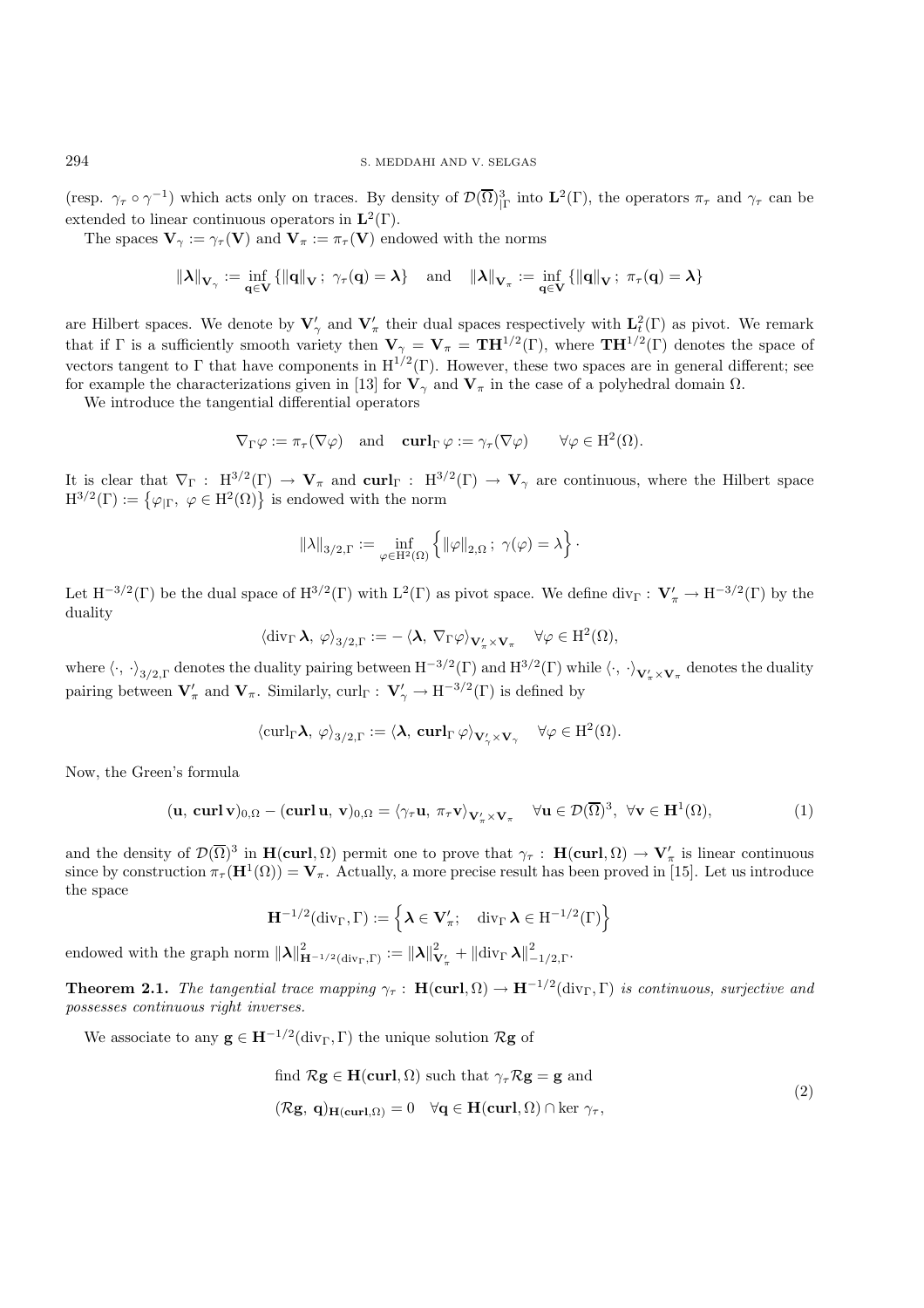where  $(\cdot, \cdot)_{\mathbf{H}(\mathbf{curl}, \Omega)}$  stands for the inner product of  $\mathbf{H}(\mathbf{curl}, \Omega)$ . We remark that we have just defined a continuous right inverse  $\mathcal{R}: H^{-1/2}(\text{div}_{\Gamma}, \Gamma) \to H(\text{curl}, \Omega)$  of  $\gamma_{\tau}$  since, by virtue of the closed graph theorem,

$$
\|\mathcal{R}\mathbf{g}\|_{\mathbf{H}(\mathbf{curl},\Omega)} \le C \|\mathbf{g}\|_{\mathbf{H}^{-1/2}(\text{div}_{\Gamma},\Gamma)} \quad \forall \mathbf{g} \in \mathbf{H}^{-1/2}(\text{div}_{\Gamma},\Gamma). \tag{3}
$$

We point out that taking  $\mathbf{u} = \nabla \varphi$  in (1), with  $\varphi \in H^1(\Omega)$ , one may also deduce that

$$
\operatorname{\mathbf{curl}}_{\Gamma}:\ \operatorname{H}^{1/2}(\Gamma)\to\mathbf{V}'_{\pi}
$$

is linear and bounded.

We introduce the harmonic Neumann vector-fields associated with  $\Omega_c$  and  $\Omega$  by

$$
\mathbb{H}(\Omega_c) := \left\{ \mathbf{v} \in \mathbf{L}^2(\Omega_c); \quad \mathbf{curl}\,\mathbf{v} = 0, \quad \text{div}\,\mathbf{v} = 0, \quad \mathbf{v} \cdot \mathbf{n}_{|\Gamma} = 0 \right\}
$$

and

$$
\mathbb{H}(\Omega):=\left\{\mathbf{v}\in\mathbf{L}^2(\Omega);\quad\mathbf{curl}\,\mathbf{v}=0,\quad\mathrm{div}\,\mathbf{v}=0,\quad\mathbf{v}\cdot\mathbf{n}_{|\Gamma}=0\right\}
$$

respectively and let

$$
\mathbb{H}:=\left\{\pmb{\lambda}\in \mathbf{L}_t^2(\Gamma);\quad \operatorname{curl}_\Gamma\pmb{\lambda}=0,\quad \operatorname{div}_\Gamma\pmb{\lambda}=0\right\}\cdot
$$

In fact,  $\mathbb H$  is none other than the direct sum of the tangential traces of the Neumann fields associated with  $\Omega$ and  $\Omega_c$ :  $\mathbb{H} = \gamma_\tau(\mathbb{H}(\Omega_c)) \oplus \gamma_\tau(\mathbb{H}(\Omega))$ , see [11]. We point out that we are denoting here by  $\gamma_\tau$  the tangential traces from both sides of Γ.

Let **X** be the subspace of  $H(\text{curl}, \Omega)$  defined by

$$
\mathbf{X}:=\left\{\mathbf{q}\in \mathbf{H}(\mathbf{curl},\Omega);\quad \mathbf{curl}\,\mathbf{q}\cdot\mathbf{n}=0\ \mathrm{in}\ \mathrm{H}^{-1/2}(\Gamma)\right\}\cdot
$$

**Proposition 2.2.** *The space* **X** *is closed in*  $H(\text{curl}, \Omega)$ *. Moreover, we have the direct sum* 

$$
\gamma_\tau(\mathbf{X}) = \mathbf{curl}_\Gamma\left(\mathrm{H}^{1/2}(\Gamma)\right) \oplus \mathbb{H}.
$$

*Proof.* If  $q \in H(\text{curl}, \Omega)$  then it is clear that  $\text{curl } q \in H(\text{div}, \Omega)$  where

$$
\mathbf{H}(\mathrm{div}, \Omega) := \left\{ \mathbf{u} \in \mathbf{L}^2(\Omega); \text{ div } \mathbf{u} \in L^2(\Omega) \right\}.
$$

This space is endowed with the norm  $\|\mathbf{u}\|_{\mathbf{H}(\text{div},\Omega)}^2 := \|\mathbf{u}\|_{0,\Omega}^2 + \|\text{div}\,\mathbf{u}\|_{0,\Omega}^2$ . It is well known that the normal trace operator  $\mathbf{v} \mapsto \mathbf{v} \cdot \mathbf{n}$  is linear continuous from  $\mathbf{H}(\text{div}, \Omega)$  onto  $H^{-1/2}(\Gamma)$ . Thus **X** is the kernel of a continuous linear operator on  $H(\text{curl}, \Omega)$  and the first assertion of the proposition follows.

Taking **v** =  $\nabla \varphi$  in (1) with  $\varphi \in H^2(\Omega)$  we obtain:

$$
-(\mathbf{u}\wedge\mathbf{n},\,\nabla_{\Gamma}\varphi)_{0,\Gamma}=(\mathbf{curl}\,\mathbf{u},\,\nabla\varphi)_{0,\Omega}=(\mathbf{curl}\,\mathbf{u}\cdot\mathbf{n},\,\varphi)_{0,\Gamma},\quad\forall\mathbf{u}\in\mathcal{D}(\overline{\Omega})^3.
$$

Now, by definition of  $div<sub>Γ</sub>$ 

$$
\langle \operatorname{div}_\Gamma(\mathbf{u}\wedge\mathbf{n}),\,\varphi\rangle_{1/2,\Gamma}=\langle \operatorname{\mathbf{curl}}\mathbf{u}\cdot\mathbf{n},\,\varphi\rangle_{1/2,\Gamma}\quad\forall\mathbf{u}\in\mathcal{D}(\overline{\Omega})^3,\;\forall\varphi\in H^{1/2}(\Gamma),
$$

since  $H^2(\Omega)_{\Gamma}$  is dense in  $H^{1/2}(\Gamma)$ . Therefore, we deduce the identity

$$
\operatorname{div}_{\Gamma} \gamma_{\tau} \mathbf{u} = \operatorname{\mathbf{curl}} \mathbf{u} \cdot \mathbf{n} \qquad \forall \mathbf{u} \in \mathbf{H}(\operatorname{\mathbf{curl}}, \Omega), \tag{4}
$$

by virtue of the density of  $D(\overline{\Omega})^3$  in **H**(**curl**,  $\Omega$ ).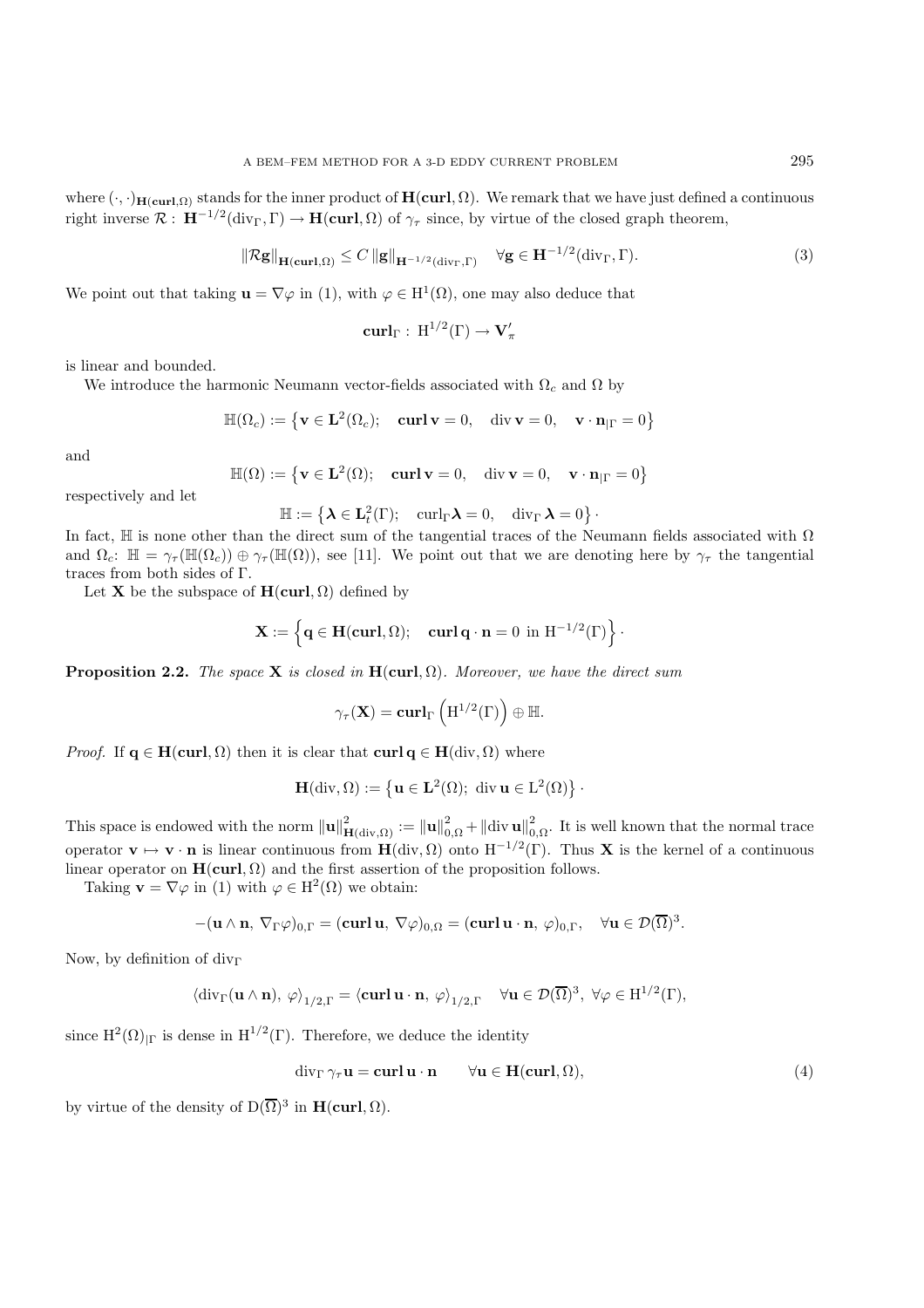The result follows now from (4) and the following characterization of the kernel of div<sub>Γ</sub> (*cf.* Th. 3.2 in [11])

$$
\ker(\operatorname{div}_{\Gamma}) \cap \mathbf{H}^{-1/2}(\operatorname{div}_{\Gamma}, \Gamma) = \mathbf{curl}_{\Gamma}(\mathbf{H}^{1/2}(\Gamma)) \oplus \mathbb{H}.
$$
 (5)

 $\Box$ 

**Proposition 2.3.** *The following identity holds true*

$$
(\mathbf{u}, \operatorname{curl} \mathbf{v})_{0,\Omega} - (\operatorname{curl} \mathbf{u}, \mathbf{v})_{0,\Omega} = (\mathbf{g}_u, \mathbf{n} \wedge \mathbf{g}_v)_{0,\Gamma} \quad \forall \mathbf{u}, \mathbf{v} \in \mathbf{X},
$$
\n(6)

*where*  $\mathbf{g}_u$  *(respectively*  $\mathbf{g}_v$ *) is the component of*  $\gamma_\tau \mathbf{u}$  *(respectively*  $\gamma_\tau \mathbf{v}$ *) that belongs to* H.

*Proof.* It turns out that Green's formula (1) is still valid for functions  $\mathbf{u}, \mathbf{v} \in \mathbf{H}(\text{curl}, \Omega)$  if the right hand side of the identity is adequately interpreted by means of the Hodge decomposition, see Proposition 3.7 in [11]. Identity  $(6)$  is then a direct consequence of the resulting integration by part formula.

**Theorem 2.4.** Let  $\hat{\mathbf{X}}$  be the closed subspace of  $\mathbf{X}$  defined by

$$
\mathbf{X} := \{ \mathbf{q} \in \mathbf{X}; \quad (\mathbf{q}, \ \mathbf{curl} \,\mathcal{R}\mathbf{g})_{0,\Omega} = (\mathbf{curl} \,\mathbf{q}, \,\mathcal{R}\mathbf{g})_{0,\Omega} \quad \forall \mathbf{g} \in \mathbb{H} \}.
$$

*Then,* **X** *may be written as a direct sum of*  $\hat{\mathbf{X}}$  *and*  $\mathcal{R}(\mathbb{H})$ *:* 

$$
\mathbf{X} = \mathbf{\widehat{X}} \oplus \mathcal{R}(\mathbb{H})
$$

*and there exists a constant*  $\alpha_0 > 0$  *such that* 

$$
\alpha_0(\|\widehat{\mathbf{q}}\|_{\mathbf{H}(\mathbf{curl},\Omega)} + \|\mathcal{R}\mathbf{g}_q\|_{\mathbf{H}(\mathbf{curl},\Omega)}) \le \|\mathbf{q}\|_{\mathbf{H}(\mathbf{curl},\Omega)} \qquad \forall \mathbf{q} = \widehat{\mathbf{q}} + \mathcal{R}\mathbf{g}_q \in \mathbf{X}
$$
 (7)

*with*  $\widehat{\mathbf{q}} \in \widehat{X}$  *and*  $\mathbf{g}_q \in \mathbb{H}$ *.* 

*Proof.* First of all, it is clear that  $\hat{\mathbf{X}}$  is a closed subspace of **X**. Now, notice that  $\mathbf{g} \in \mathbb{H}$  if and only if  $\mathbf{n} \wedge \mathbf{g}$ belongs to  $\mathbb{H}$  since  $\text{div}_{\Gamma}(\mathbf{n} \wedge \mathbf{g}) = -\text{curl}_{\Gamma} \mathbf{g}$  and  $\text{curl}_{\Gamma}(\mathbf{n} \wedge \mathbf{g}) = \text{div}_{\Gamma} \mathbf{g}$ , *cf.* [14]. Given  $\mathbf{q} \in \mathbf{X}$ , Proposition 2.2 implies that  $\gamma_{\tau} \mathbf{q} \in \mathbf{curl}_{\Gamma}(\mathbf{H}^{1/2}(\Gamma)) \oplus \mathbb{H}$ . Let  $\mathbf{g}_q$  be the component of  $\gamma_{\tau} \mathbf{q}$  that belongs to  $\mathbb{H}$ . Taking  $\mathbf{u} = \mathbf{q}$  and **v** =  $\mathcal{R}$ (**n** ∧ **g**<sub>q</sub>) in (6) we deduce that

$$
\|\mathbf{g}_q\|_{0,\Gamma}^2 = (\mathbf{curl}\,\mathbf{q},\,\mathcal{R}(\mathbf{n}\wedge\mathbf{g}_q))_{0,\Omega} - (\mathbf{q},\,\mathbf{curl}\,\mathcal{R}(\mathbf{n}\wedge\mathbf{g}_q))_{0,\Omega}.\tag{8}
$$

It follows that a function  $\mathbf{q} \in \mathbf{X}$  belongs to  $\hat{\mathbf{X}}$  if and only if  $\gamma_{\tau} \mathbf{q} \in \mathbf{curl}_{\Gamma}(\mathbf{H}^{1/2}(\Gamma))$ . Furthermore, the decomposition **q** =  $(\mathbf{q} - R\mathbf{g}_q) + R\mathbf{g}_q$  shows that the direct sum asserted in the Theorem holds true since  $\mathbf{q} - R\mathbf{g}_q \in \hat{\mathbf{X}}$ .

In order to prove (7) we first observe that the continuity of the lifting R and the imbedding  $\mathbf{L}_t^2(\Gamma) \hookrightarrow \mathbf{V}_{\pi}$ give

$$
\left\|\mathcal{R}\mathbf{g}\right\|_{\mathbf{H}(\mathbf{curl},\Omega)} \leq C_0 \left\|\mathbf{g}\right\|_{\mathbf{H}^{-1/2}(\textrm{div}_\Gamma,\Gamma)} = C_0 \left\|\mathbf{g}\right\|_{\mathbf{V}'_\pi} \leq C_0 \left\|\mathbf{g}\right\|_{0,\Gamma} \quad \forall \mathbf{g} \in \mathbb{H}.
$$

We use this estimate to deduce from (8) that

$$
\left\|\mathbf{g}_{q}\right\|_{0,\Gamma}^{2} \leq C_{0} \left\|\mathbf{q}\right\|_{\mathbf{H}(\mathbf{curl},\Omega)} \left\|\mathbf{n} \wedge \mathbf{g}_{q}\right\|_{0,\Gamma}.
$$

Combining the last two inequalities we obtain that

$$
\|\mathcal{R}\mathbf{g}_q\|_{\mathbf{H}(\mathbf{curl},\Omega)} \leq C_0^2 \|\mathbf{q}\|_{\mathbf{H}(\mathbf{curl},\Omega)} \quad \forall \mathbf{q} \in \mathbf{X}
$$

and (7) follows.  $\square$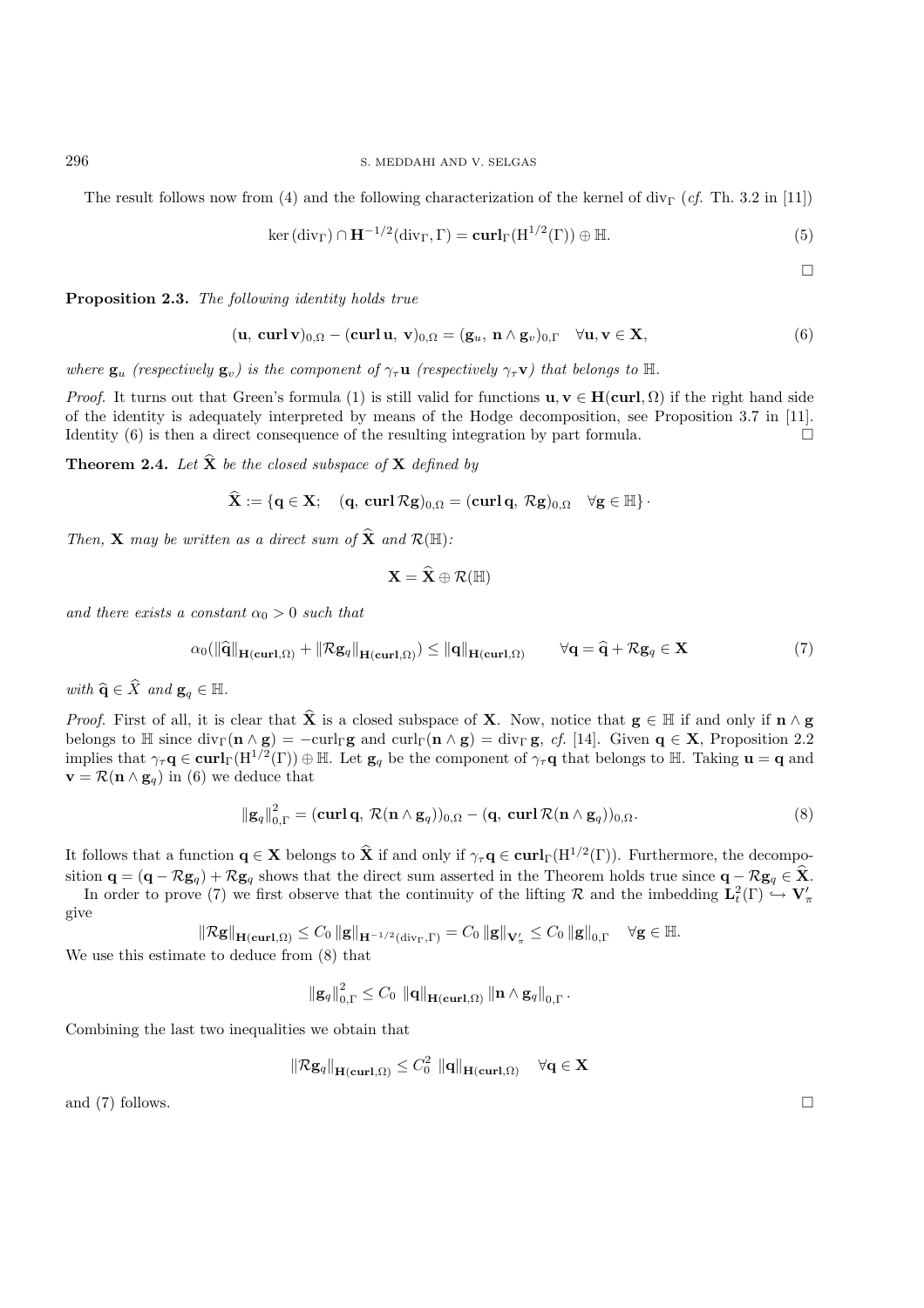**Proposition 2.5.** *The linear operator* **curl**<sub>Γ</sub> :  $H^{1/2}(\Gamma)/\mathbb{C} \rightarrow \gamma_{\tau}(\hat{\mathbf{X}})$  *is an isomorphism.* 

*Proof.* As div<sub> $\Gamma$ </sub> :  $V'_{\pi} \to H^{-3/2}(\Gamma)$  is continuous,  $H^{-1/2}$ (div<sub> $\Gamma$ </sub>,  $\Gamma$ ) is a closed subspace of  $V'_{\pi}$  and  $\mathbb{H}$  has a finite dimension, we deduce from (5) that  $\text{curl}_{\Gamma}(H^{1/2}(\Gamma))$  is closed in  $V'_\pi$ . Taking into account that ker ( $\text{curl}_{\Gamma}$ ) ∩  $H^{1/2}(\Gamma) = \mathbb{C}$  (*cf.* Cor. 3.7 in [14]) we deduce from the closed graph theorem that  $\text{curl}_{\Gamma}$  :  $H^{1/2}(\Gamma)/\mathbb{C} \rightarrow$  $\mathbf{curl}_{\Gamma}(\mathbf{H}^{1/2}(\Gamma)) = \gamma_{\tau}(\widehat{\mathbf{X}})$  is an isomorphism.

## 3. Statement of the problem

Our purpose is to compute eddy currents induced in the conductor  $\Omega$  by an inductive coil which carries low-frequency alternative current. We assume that there is no fields at the initial time and that  $\hat{\mathbf{j}}^s$  is a given current density. We suppose  $\hat{\mathbf{j}}^s$  of the form

$$
\widehat{\mathbf{j}}^s(t,\mathbf{x}) := \Re[\mathrm{e}^{\imath \omega t} \mathbf{j}^s(\mathbf{x})],
$$

where  $\mathbf{j}^s(\mathbf{x})$  has a bounded support included in  $\Omega_c$  and satisfies the compatibility condition div  $\mathbf{j}^s(\mathbf{x}) = 0$ .

We may assume that all quantities occurring in Maxwell's equations feature sinusoidal dependence on time with a small angular frequency  $\omega > 0$ . We have the representations

$$
\widehat{\mathbf{E}}(t, \mathbf{x}) := \Re[e^{i\omega t} \mathbf{E}(\mathbf{x})] \quad \text{and} \quad \widehat{\mathbf{H}}(t, \mathbf{x}) := \Re[e^{i\omega t} \mathbf{H}(\mathbf{x})]
$$

for the electric and magnetic fields respectively. The complex amplitudes  $E(x)$  and  $H(x)$  are then found to be solutions of the following eddy currents model which is derived from Maxwell's equations in time harmonic regime after neglecting displacement currents (see [2] for a justification of this approximation):

$$
i\omega\mu\mathbf{H} + \mathbf{curl}\,\mathbf{E} = 0 \qquad \text{in } \mathbb{R}^3; \tag{9}
$$

$$
\mathbf{curl}\,\mathbf{H}=\mathbf{j}^s+\sigma\mathbf{E}\qquad\text{in }\mathbb{R}^3;\tag{10}
$$

$$
\operatorname{div}(\varepsilon \mathbf{E}) = 0 \qquad \qquad \text{in } \Omega_c; \tag{11}
$$

$$
\mathbf{H}(\mathbf{x}) = O\left(\frac{1}{|\mathbf{x}|}\right), \quad \text{as } |\mathbf{x}| \to \infty;
$$
 (12)

$$
\mathbf{E}(\mathbf{x}) = O\left(\frac{1}{|\mathbf{x}|}\right), \quad \text{as } |\mathbf{x}| \to \infty.
$$
 (13)

Here, the conductivity  $\sigma$ , the permeability  $\mu$  and the electric permittivity  $\varepsilon$  are real valued and bounded functions that satisfy the conditions:

> $\text{support}(\sigma) = \overline{\Omega}$ , and  $\sigma(\mathbf{x}) \ge \sigma_0 > 0 \quad \forall \mathbf{x} \in \Omega$ ;  $\mu(\mathbf{x}) > \mu_0 > 0 \quad \forall \mathbf{x} \in \Omega \quad \text{with} \quad \mu(\mathbf{x}) = \mu_0 \quad \text{in } \Omega_c;$  $\varepsilon(\mathbf{x}) \geq \varepsilon_0 > 0 \quad \forall \mathbf{x} \in \Omega \cup \text{support}(\mathbf{j}^s) \text{ and } \varepsilon(\mathbf{x}) = \varepsilon_0 \text{ elsewhere.}$

Proposition 3.1 in [2] shows that if  $\mathbf{H}(\mathbf{x})$  and  $\mathbf{E}(\mathbf{x})$  are solutions of (9)–(13), then, they behave as  $O\left(\frac{1}{|\mathbf{x}|}\right)$  $\frac{1}{|\mathbf{x}|^2}$ when  $|\mathbf{x}|$  goes uniformly to infinity. Consequently, both vector fields are square integrable on all  $\mathbb{R}^3$ . This is the starting point in [2] to derive a variational formulation of the eddy currents model in terms of the unknown **E** and study its well-posedness.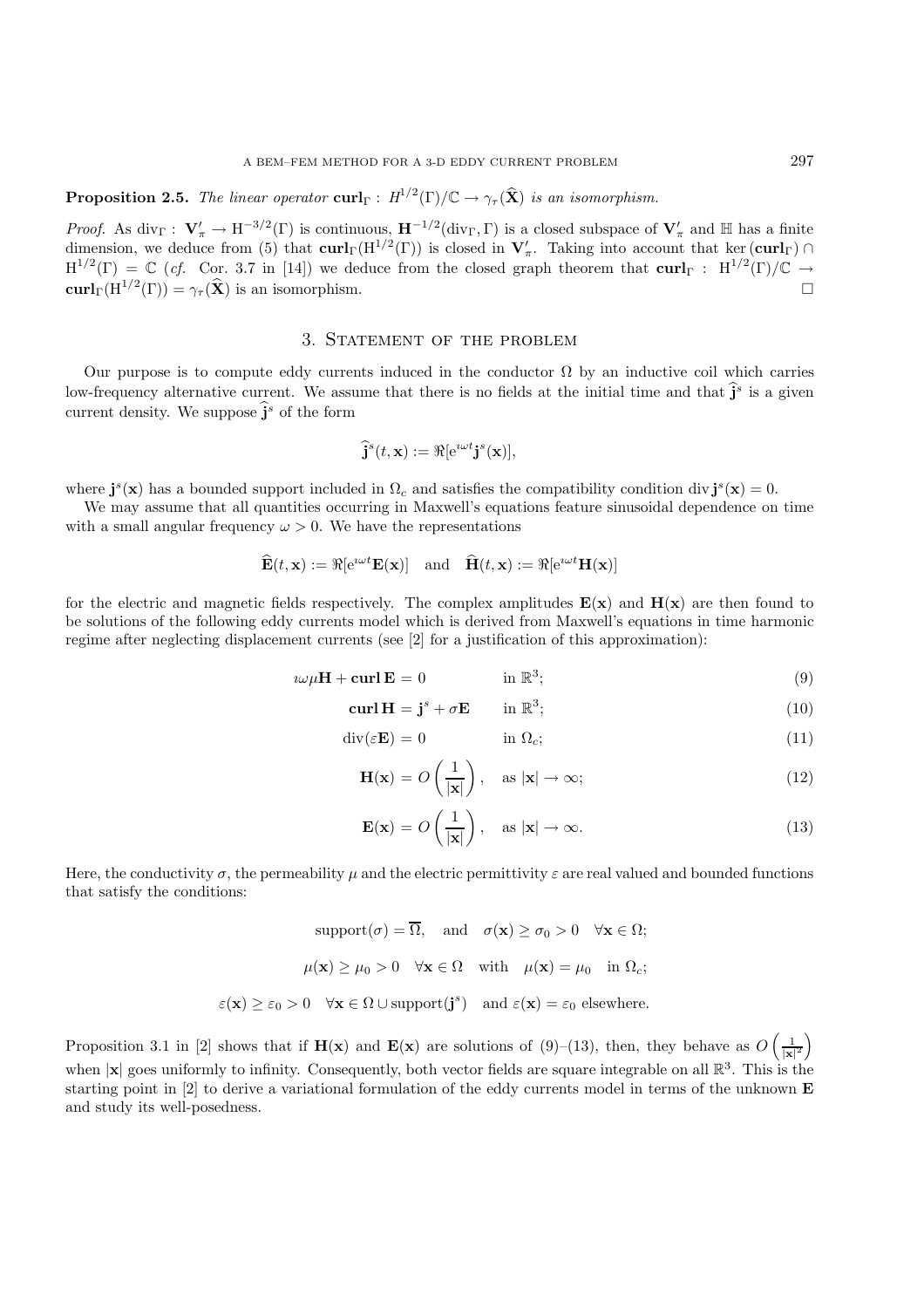In this paper, we proceed as in [9] to deduce a weak formulation that only conserves the unknown **H**. We begin by testing equation (9) by a smooth function **q** in  $\mathbb{R}^3$  which is divergence and rotational free in  $\Omega_c$ . Then, we use a Green formula to obtain

$$
i\omega(\mu\mathbf{H},\mathbf{q})_{0,\mathbb{R}^3} + (\mathbf{E},\operatorname{\mathbf{curl}}\mathbf{q})_{0,\Omega} = 0.
$$

Furthermore, (10) implies that  $\mathbf{E} = \sigma^{-1}$  curl H in  $\Omega$ . This permits us to eliminate the electric field **E** from the last equation:

$$
i\omega(\mu\mathbf{H}, \mathbf{q})_{0,\mathbb{R}^3} + (\sigma^{-1}\operatorname{curl}\mathbf{H}, \operatorname{curl}\mathbf{q})_{0,\Omega} = 0, \tag{14}
$$

for all smooth functions **q** that are divergence and rotational free in  $\Omega_c$ .

Equation (9) shows that **H** is divergence free in  $\Omega_c$  and (10) reduces to **curl H** = **j**<sup>s</sup> in  $\Omega_c$ . It is convenient to change the unknown **H** in (14) for a function which is also rotational free in  $\Omega_c$ . To this end, we introduce the vector-field

$$
\mathbf{a}^s(\mathbf{x}) := \frac{1}{4\pi} \int_{\mathbb{R}^3} \frac{\mathbf{j}^s(\mathbf{y})}{|\mathbf{x} - \mathbf{y}|} \, \mathrm{d}\mathbf{y},\tag{15}
$$

and consider  $h := (H - \text{curl } a^s)$ . It follows from the Biot and Savart formula that  $\text{curl } h = 0$  in  $\Omega_c$  and h is evidently still divergence free in  $\Omega_c$ . Let us now substitute **H** by **h** in (14):

$$
i\omega(\mu\mathbf{h},\mathbf{q})_{0,\mathbb{R}^3} + (\sigma^{-1}\operatorname{curl}\mathbf{h},\operatorname{curl}\mathbf{q})_{0,\Omega} = -i\omega(\mu\operatorname{curl}\mathbf{a}^s,\mathbf{q})_{0,\mathbb{R}^3} - (\sigma^{-1}\mathbf{j}^s,\operatorname{curl}\mathbf{q})_{0,\Omega}.\tag{16}
$$

Here, the test function **q** satisfies the same conditions as above.

## 3.1. **The scalar magnetic potential**

We introduce the Beppo–Levi space:

$$
W^{1}(\Omega_{c}) := \left\{ \text{distributions } p \text{ in } \Omega_{c}; \ \frac{p}{\sqrt{1+|\mathbf{x}|^{2}}} \in L^{2}(\Omega_{c}), \ \nabla p \in \mathbf{L}^{2}(\Omega_{c}) \right\},\
$$

and recall that the semi-norm  $\|\nabla(\cdot)\|_{0,\Omega_c}$  is a norm in  $W^1(\Omega_c)$  equivalent to the natural norm; *i.e.*, there exists a constant  $C > 0$  such that (see [28]):

$$
\left\| \frac{p}{\sqrt{1+|\mathbf{x}|^2}} \right\|_{0,\Omega_c}^2 + \|\nabla p\|_{0,\Omega_c}^2 \le C \|\nabla p\|_{0,\Omega_c}^2 \quad \forall p \in W^1(\Omega_c). \tag{17}
$$

We will need a basis of the finite dimensional space  $\mathbb{H}(\Omega_c)$  of harmonic Neumann vector-fields associated with  $\Omega_c$ . To this end, we follow [17] and consider the set  $\{\Sigma_1^{\text{ext}}, \dots, \Sigma_B^{\text{ext}}\}$  of orientable cutting surfaces in  $\Omega_c$  introduced in Section 2. We fix a unit normal  $\mathbf{n}_k$  on each  $\Sigma_k^{\text{ext}}$  pointing from the face  $\Sigma_k^+$  of  $\Sigma_k^{\text{ext}}$  into the face  $\Sigma_k^-$ . Recall that we denoted  $\Omega_c^0 := \Omega_c \setminus \cup_{k=1}^B \Sigma_k^{\text{ext}}$ . For any function  $z \in W^1(\Omega_c^0)$  we use the notation  $[z]_k := z|_{\Sigma_k^+} - z|_{\Sigma_k^-}$ . Moreover, we denote by  $\nabla z$  the gradient of z in the sense of distributions in  $\Omega_c^0$ . It belongs to  $\mathbf{L}^2(\Omega_c^0)$  and therefore it can be extended to  $\mathbf{L}^2(\Omega_c)$ . We denote  $\tilde{\nabla}z$  the resulting extended vector-field.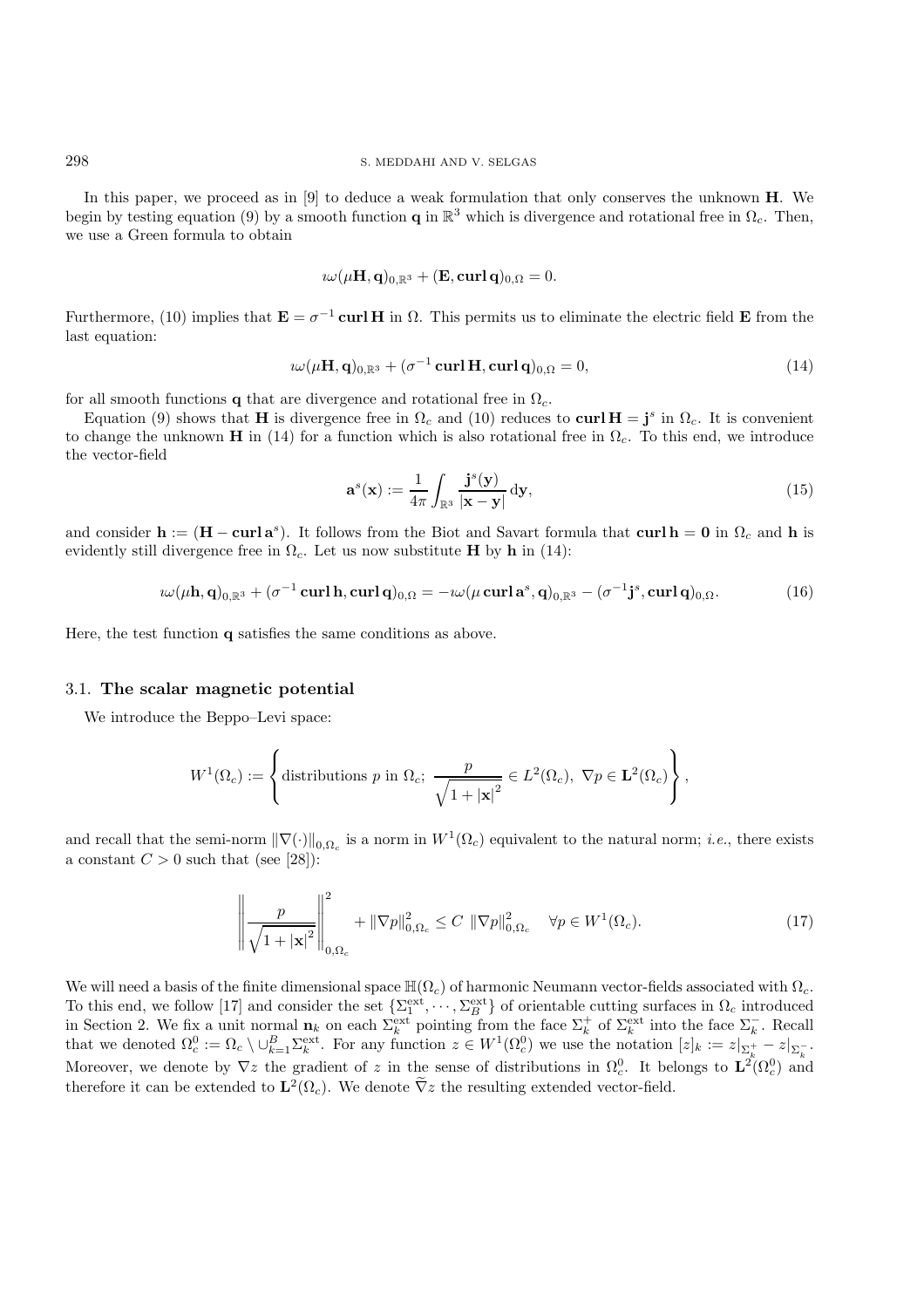**Theorem 3.1.** *For any*  $k = 1, \dots, B$ *, the problems: Find*  $z_k \in W^1(\Omega_e^0)$  *such that* 

$$
\Delta z_k = 0 \t in \t \Omega_c^0; \n\frac{\partial z_k}{\partial \mathbf{n}} = 0 \t on \t \Gamma; \n\left[\frac{\partial z_k}{\partial \mathbf{n}}\right]_\ell = 0 \t on \t \Sigma_\ell^{\text{ext}}, \quad \ell = 1, \dots, B; \n[z_k]_\ell = \delta_{k\ell} \t on \t \Sigma_\ell^{\text{ext}}, \quad \ell = 1, \dots, B;
$$
\n(18)

*admit unique solutions. Moreover, the set*  $\left\{ \widetilde{\nabla} z_k, k = 1, \cdots, B \right\}$  is a basis of  $\mathbb{H}(\Omega_c)$ .

We have the following representation of rotational free vector-fields in  $\Omega_c$ , see Remark 7 in [17]. **Lemma 3.2.** *It holds that*

$$
\left\{ \mathbf{u} \in \mathbf{L}^2(\Omega_c); \ \mathbf{curl} \mathbf{u} = 0 \ \ in \ \Omega_c \right\} = \nabla(W^1(\Omega_c)) \oplus \mathbb{H}(\Omega_c).
$$

*Moreover the sum is*  $L^2(\Omega_c)$ -orthogonal.

It follows that there exist functions  $\psi$  and  $\varphi$  in  $W^1(\Omega_c)$  and unique sets of coefficients  $\{\beta_k, k = 1, \dots, B\}$ and  $\{\zeta_k, k = 1, \dots, B\}$  such that  $\mathbf{h}|_{\Omega_c} = \nabla \psi + \sum_{k=1}^B \beta_k \tilde{\nabla} z_k$  and  $\mathbf{q}|_{\Omega_c} := \nabla \varphi + \sum_{k=1}^B \zeta_k \tilde{\nabla} z_k$ . The  $L^2(\Omega_c)$ -<br>orthogonality of  $\nabla(\mathbf{W}^1(\Omega_c))$  and  $\mathbb{H}(\Omega_c)$  gives

$$
(\mathbf{h}, \, \mathbf{q})_{0,\Omega_c} = (\nabla \psi, \, \nabla \varphi)_{0,\Omega_c} + \sum_{k,\ell=1}^B \beta_k \overline{\zeta}_{\ell} \left( \widetilde{\nabla} z_k, \, \widetilde{\nabla} z_{\ell} \right)_{0,\Omega_c}
$$

and, recalling that  $\Delta \psi = \text{div } \mathbf{h} = 0$ , Green's formula yields (Lem. 3.10 in [3]):

$$
(\mathbf{h}, \, \mathbf{q})_{0,\Omega_c} = \left\langle \frac{\partial \psi}{\partial \mathbf{n}}, \varphi \right\rangle_{1/2, \Gamma} + \sum_{k,\ell=1}^B \beta_k \overline{\zeta}_{\ell} \left\langle \frac{\partial z_k}{\partial \mathbf{n}}, 1 \right\rangle_{1/2, \Sigma_{\ell}^{\text{ext}}}.
$$

We introduce the matrix  $\mathbf{N} := \left( \left\langle \frac{\partial z_k}{\partial \mathbf{n}}, 1 \right\rangle_{1/2, \Sigma_{\ell}^{\text{ext}}} \right)_{k, \ell=1,\cdots,B}$ . It is clear that  $\mathbf{N}_{k,\ell} = \overline{\mathbf{N}}_{\ell,k}$  and, due to (17), a vector  $\zeta \in \mathbb{C}^B$  satisfies

$$
\mathbf{N}\boldsymbol{\zeta} \cdot \overline{\boldsymbol{\zeta}} = \left( \nabla \left( \sum_{k=1}^{B} \zeta_k z_k \right), \, \nabla \left( \sum_{k=1}^{B} \zeta_{\ell} z_{\ell} \right) \right)_{\Omega_c^0} = 0
$$

if and only if  $\zeta = 0$ . This means that **N** is Hermitian and positive definite.

After multiplying equation (16) by  $\frac{1-i}{\omega\mu_0}$  and substituting the term  $(\mathbf{h}, \mathbf{q})_{0,\Omega_c}$  by the expression obtained above we arrive at the following identity:

$$
a(\mathbf{h}, \mathbf{q}) - (1 + i) \left\langle \frac{\partial \psi}{\partial \mathbf{n}}, \varphi \right\rangle_{1/2, \Gamma} + (1 + i) \mathbf{N} \beta \cdot \overline{\zeta} =
$$
  
-  $(1 + i) (\mu / \mu_0 \operatorname{curl} \mathbf{a}^s, \mathbf{q})_{0, \Omega} + (1 + i) \left\langle \operatorname{curl} \mathbf{a}^s \cdot \mathbf{n}, \varphi \right\rangle_{1/2, \Gamma}, (19)$ 

where  $\beta := (\beta_k)_{k=1,\cdots,B}, \zeta := (\zeta_k)_{k=1,\cdots,B}$  and

$$
a(\mathbf{h},\,\mathbf{q})=(1+\imath)(\mu/\mu_0\mathbf{h},\mathbf{q})_{0,\Omega}+(1-\imath)/(\omega\mu_0)\left(\sigma^{-1}\,\mathbf{curl}\,\mathbf{h},\mathbf{curl}\,\mathbf{q}\right)_{0,\Omega}.
$$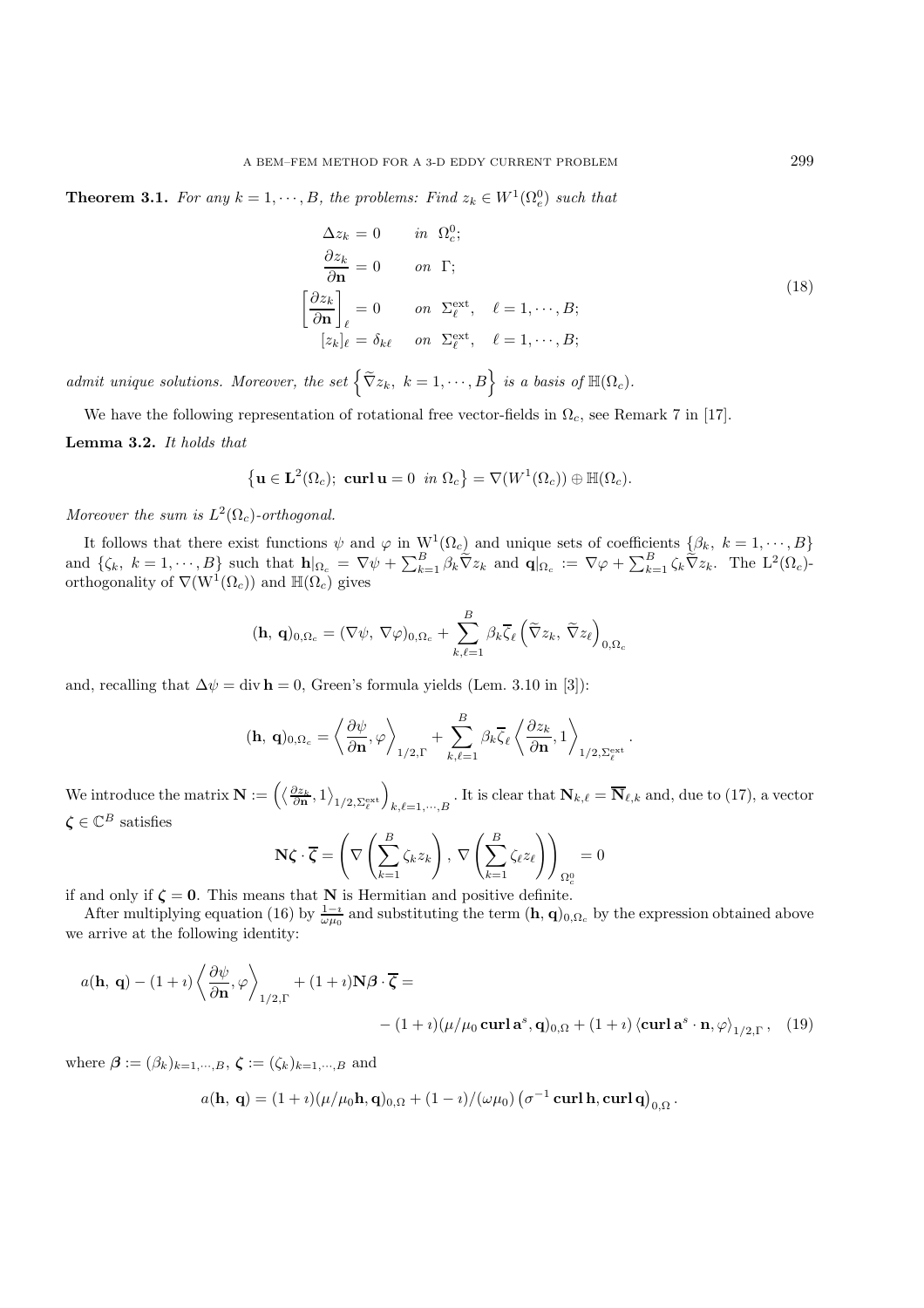#### 300 S. MEDDAHI AND V. SELGAS

## 3.2. **Boundary integral equations**

Let  $E(\mathbf{x}, \mathbf{y}) := \frac{1}{4\pi |\mathbf{x} - \mathbf{y}|}$  be the fundamental solution of the Laplace equation in  $\mathbb{R}^3$ . As  $\psi$  is harmonic in  $\Omega_c$ , it has the following integral representation:

$$
\psi(\mathbf{x}) = \int_{\Gamma} \frac{\partial E(\mathbf{x}, \mathbf{y})}{\partial \mathbf{n}(\mathbf{y})} \psi(\mathbf{y}) d\xi_{y} - \int_{\Gamma} E(\mathbf{x}, \mathbf{y}) \frac{\partial \psi}{\partial \mathbf{n}} d\xi_{y} \qquad \forall \mathbf{x} \in \Omega_{c},
$$

which, in its turn, provides boundary integral identities relating on  $\Gamma$  the trace of  $\psi$  and its normal derivative  $\frac{\partial \psi}{\partial \mathbf{n}} = \mu / \mu_0 \mathbf{h} \cdot \mathbf{n}$ , denoted from now on  $\lambda$  (*cf.* [16]):

$$
\psi = \left(\frac{1}{2}\mathcal{I} + \mathcal{K}\right)\psi - \mathcal{V}\lambda; \tag{20}
$$

$$
\lambda = -\mathcal{H}\psi + \left(\frac{1}{2}\mathcal{I} - \mathcal{K}'\right)\lambda.
$$
\n(21)

The operators involved in (20) are the single layer potential  $\mathcal V$  and the double layer potential K. They are formally defined by

$$
\mathcal{V}\lambda(\mathbf{x}) := \int_{\Gamma} E(\mathbf{x}, \mathbf{y}) \lambda(\mathbf{x}) \,d\xi_y, \text{ and } \mathcal{K}\varphi(\mathbf{x}) := \int_{\Gamma} \frac{\partial E(\mathbf{x}, \mathbf{y})}{\partial \mathbf{n}(\mathbf{y})} \varphi(\mathbf{y}) \,d\xi_y \quad (\mathbf{x} \in \Gamma),
$$

respectively. We recall below some well-known properties of  $V$  and  $K$  (see [22]).

**Lemma 3.3.** *The operators*  $K : H^{1/2}(\Gamma) \to H^{1/2}(\Gamma)$  *and*  $V : H^{-1/2}(\Gamma) \to H^{1/2}(\Gamma)$  *are bounded. Moreover there*  $exists \alpha_1 > 0 \text{ such that}$ 

$$
\left\langle \eta, \mathcal{V}\eta \right\rangle_{1/2,\Gamma} \geq \alpha_1 \left\| \eta \right\|_{-1/2}^2, \qquad \forall \eta \in \mathrm{H}^{-1/2}(\Gamma).
$$

We introduce the adjoint operator  $i_{\pi}: \mathbf{V}'_{\pi} \to \mathbf{V}'$  of  $\pi_{\tau}$  and define  $\mathcal{V} := \mathcal{V} \circ i_{\pi}$  where  $\mathcal{V}$  is assumed here to act component wise on vector-fields  $i_{\pi}(\lambda) \in V'$  for any  $\lambda \in V'_{\pi}$ . It is evident that  $\tilde{V}: V'_{\pi} \to V$  is linear and continuous. The boundary integral operators involved in equation (21) are  $K'$ , the adjoint of  $K$ , and the hypersingular operator

$$
\mathcal{H}\varphi(\mathbf{x}) := -\frac{\partial}{\partial \mathbf{n}(\mathbf{x})} \int_{\Gamma} \frac{\partial E(\mathbf{x}, \mathbf{y})}{\partial \mathbf{n}(\mathbf{y})} \varphi(\mathbf{y}) d\xi_{y} \quad (\mathbf{x} \in \Gamma),
$$

which is related, as we will see in the following result, to the single layer operator  $\tilde{V}$  *via* tangential derivatives.

**Lemma 3.4.** *The operator*  $\mathcal{H}: H^{1/2}(\Gamma) \to H^{-1/2}(\Gamma)$  *is bounded and it is related to*  $\widetilde{V}$  *by means of the following identity:*

$$
\langle \mathcal{H}\psi, \varphi \rangle_{1/2,\Gamma} = \left\langle \mathbf{curl}_{\Gamma} \overline{\varphi}, \pi_{\tau} \widetilde{\mathcal{V}} \left( \mathbf{curl}_{\Gamma} \overline{\psi} \right) \right\rangle_{\mathbf{V}_{\pi}^{\prime} \times \mathbf{V}_{\pi}} \qquad \forall \psi, \varphi \in \mathrm{H}^{1/2}(\Gamma). \tag{22}
$$

*Moreover, there exists a constant*  $\alpha_2 > 0$  *such that* 

$$
\langle \mathcal{H}\varphi,\varphi\rangle_{1/2,\Gamma}\geq \alpha_2\ \|\varphi\|_{H^{1/2}(\Gamma)/\mathbb{C}}^2\quad \forall \varphi\in H^{1/2}(\Gamma)/\mathbb{C}.
$$

*Proof.* The proof given in Theorem 3.3.2 in [28] for the continuity of  $H : H^{1/2}(\Gamma) \to H^{-1/2}(\Gamma)$  is valid verbatim for Lipschitz boundaries. See also Theorem 7.8 in [22].

We will also show that the reasoning given in Theorem 3.3.2 in [28] to deduce the relationship between  $\tilde{V}$ and  $H$  in the case of a regular boundary  $\Gamma$  can be adapted to our case.

Let us introduce the Hilbert space

$$
Z := \left\{ v \in H^1(\Omega)/\mathbb{C} \times W^1(\Omega_c); \quad \Delta v = 0 \quad \text{in } \Omega \text{ and } \Omega_c, \quad \left[\frac{\partial v}{\partial \mathbf{n}}\right]_{\Gamma} = 0 \right\},\
$$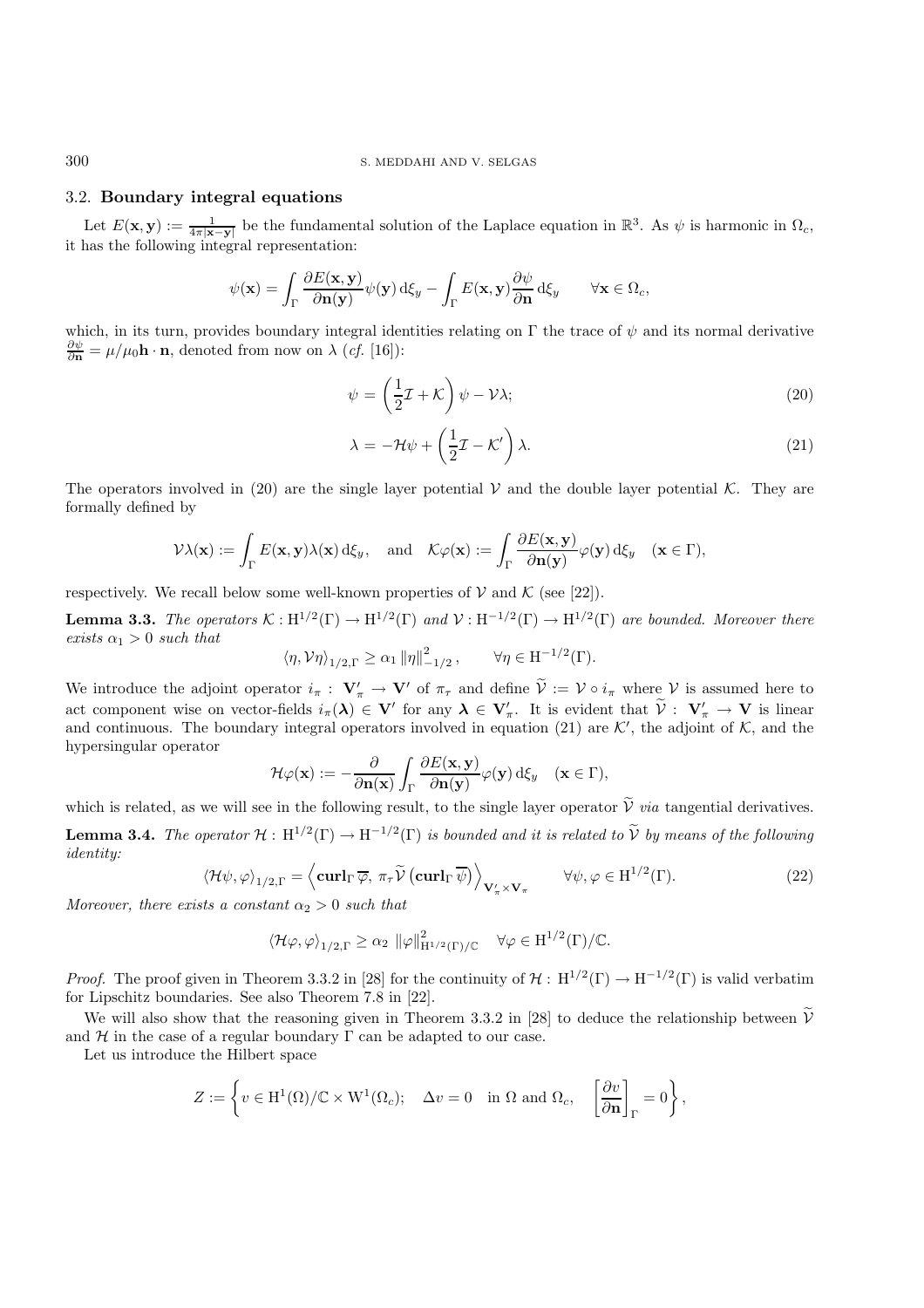where the brackets  $[\cdot]_{\Gamma}$  represent the jump across  $\Gamma$ . Thus,

$$
\left[\frac{\partial v}{\partial \mathbf{n}}\right]_{\Gamma} := \frac{\partial (v|_{\Omega})}{\partial \mathbf{n}} - \frac{\partial (v|_{\Omega_c})}{\partial \mathbf{n}}.
$$

We associate to any function  $\varphi \in H^{1/2}(\Gamma)$  the unique solution  $u_{\varphi} \in Z$  of the variational formulation

$$
(\nabla u_{\varphi}, \nabla v)_{0,\Omega} + (\nabla u_{\varphi}, \nabla v)_{0,\Omega_c} = \left\langle \varphi, \frac{\partial v}{\partial \mathbf{n}} \right\rangle_{1/2,\Gamma} \quad \forall v \in Z.
$$
 (23)

The gradient of  $u_{\varphi}$  in the sense of  $\mathcal{D}'(\mathbb{R}^3 \setminus \Gamma)$  belongs to  $\mathbf{L}^2(\mathbb{R}^3 \setminus \Gamma)$ . We extend it to  $\mathbf{L}^2(\mathbb{R}^3)$  and denote, as before, the resulting vector-field  $\nabla u_\varphi$ . A proof similar to the one given in [15] for Lemma 3.1 permits one to obtain the following jump relation

$$
\nabla u_{\varphi} = \widetilde{\nabla} u_{\varphi} - \varphi \mathbf{n} \delta_{\Gamma} \quad \text{in } \mathcal{D}' (\mathbb{R}^3)^3,
$$

where  $\langle \varphi \mathbf{n} \delta_{\Gamma}, \mathbf{z} \rangle_{\mathcal{D}'(\mathbb{R}^3) \times \mathcal{D}(\mathbb{R}^3)} := \langle \varphi, \mathbf{z} |_{\Gamma} \cdot \mathbf{n} \rangle_{0,\Gamma}$  for all  $\mathbf{z} \in \mathcal{D}(\mathbb{R}^3)^3$ . Besides, we deduce from the fact that  $\text{div}\left(\tilde{\nabla}u_{\varphi}\right) = 0$  the equation

$$
-\Delta\left(\widetilde{\nabla}u_{\varphi}\right) = \mathbf{curl} \, \mathbf{curl}(\varphi \mathbf{n} \delta_{\Gamma})
$$

and thus

$$
\widetilde{\nabla} u_{\varphi} = E * \operatorname{\mathbf{curl}} \operatorname{\mathbf{curl}}(\varphi \mathbf{n} \delta_{\Gamma}).
$$

Now, notice that the identities

$$
\langle {\bf curl}(\varphi {\bf n}\delta_\Gamma),\ {\bf z}\rangle_{\mathcal{D}'(\mathbb{R}^3)\times\mathcal{D}(\mathbb{R}^3)}=(\varphi,\ {\bf curl\,}{\bf z}\cdot{\bf n})_{0,\Gamma}=(\varphi,\ {\bf curl}_\Gamma(\pi_\tau {\bf z}))_{0,\Gamma}\quad\forall {\bf z}\in\mathcal{D}\left(\mathbb{R}^3\right)^3
$$

lead to the expression  $\mathbf{curl}(\varphi \mathbf{n}\delta_{\Gamma}) = i_{\pi}(\mathbf{curl}_{\Gamma}\varphi)\delta_{\Gamma}$ . Consequently, we may write

$$
\nabla u_{\varphi} = \operatorname{curl} \mathcal{S}(i_{\pi} \operatorname{curl}_{\Gamma} \varphi)
$$

where  $S$  is the vector layer potential:

$$
\mathcal{S}\mathbf{z}(\mathbf{x}) := \int_{\Gamma} E(\mathbf{x}, \mathbf{y}) \mathbf{z}(\mathbf{y}) \, d\xi_{\mathbf{y}}, \quad \forall \mathbf{z} \in \mathcal{C}^0(\Gamma)^3 \quad (\mathbf{x} \in \mathbb{R}^3 \setminus \Gamma).
$$

We recall here that S can be extended to a continuous mapping  $S: V' \to W^1 (\mathbb{R}^3)^3$ , see Proposition 4.1 in [15].

We deduce from (23) and the fact that  $\mathcal{H}\psi = \frac{\partial u_{\psi}}{\partial n}$  the identity (see the proof of Th. 3.3.2 in [28])

$$
\langle \mathcal{H}\psi, \, \varphi \rangle_{1/2,\Gamma} = \left( \widetilde{\nabla} u_{\psi}, \, \widetilde{\nabla} u_{\varphi} \right)_{0,\mathbb{R}^3} \quad \forall \psi, \varphi \in \mathrm{H}^{1/2}(\Gamma).
$$

Using the expression obtained above for  $\tilde{\nabla}u_{\psi}$  gives

$$
\langle \mathcal{H}\psi, \, \varphi \rangle_{1/2,\Gamma} = \left( \mathbf{curl} \, \mathcal{S}(i_{\pi} \, \mathbf{curl}_{\Gamma} \, \psi), \, \widetilde{\nabla} u_{\varphi} \right)_{0,\Omega} + \left( \mathbf{curl} \, \mathcal{S}(i_{\pi} \, \mathbf{curl}_{\Gamma} \, \psi), \, \widetilde{\nabla} u_{\varphi} \right)_{0,\Omega_c}
$$

Notice now that Green's formula (1) is valid in  $\Omega_c$  for functions  $\mathbf{v} \in W^1(\Omega_c)^3$  and  $\mathbf{u} \in \mathbf{H}(\text{curl}, \Omega_c)$  by virtue of the density of  $\mathcal{D}(\overline{\Omega}_c)^3$  in both  $W^1(\Omega_c)^3$  and  $H(\text{curl}, \Omega_c)$ , *cf.* [19, 28]. Then, we may apply (1) separately in  $\Omega$ and  $\Omega_c$  and add up to arrive at

$$
\left(\mathbf{curl}\,\mathcal{S}(i_{\pi}\,\mathbf{curl}_{\Gamma}\,\psi),\,\widetilde{\nabla}u_{\varphi}\right)_{0,\Omega}+\left(\mathbf{curl}\,\mathcal{S}(i_{\pi}\,\mathbf{curl}_{\Gamma}\,\psi),\,\widetilde{\nabla}u_{\varphi}\right)_{0,\Omega_{c}}=\left\langle\left[\gamma_{\tau}\left(\widetilde{\nabla}\overline{u}_{\varphi}\right)\right]_{\Gamma},\,\pi_{\tau}\mathcal{S}\left(i_{\pi}\,\mathbf{curl}_{\Gamma}\,\overline{\psi}\right)\right\rangle_{\mathbf{V}'_{\pi}\times\mathbf{V}_{\pi}}.
$$

.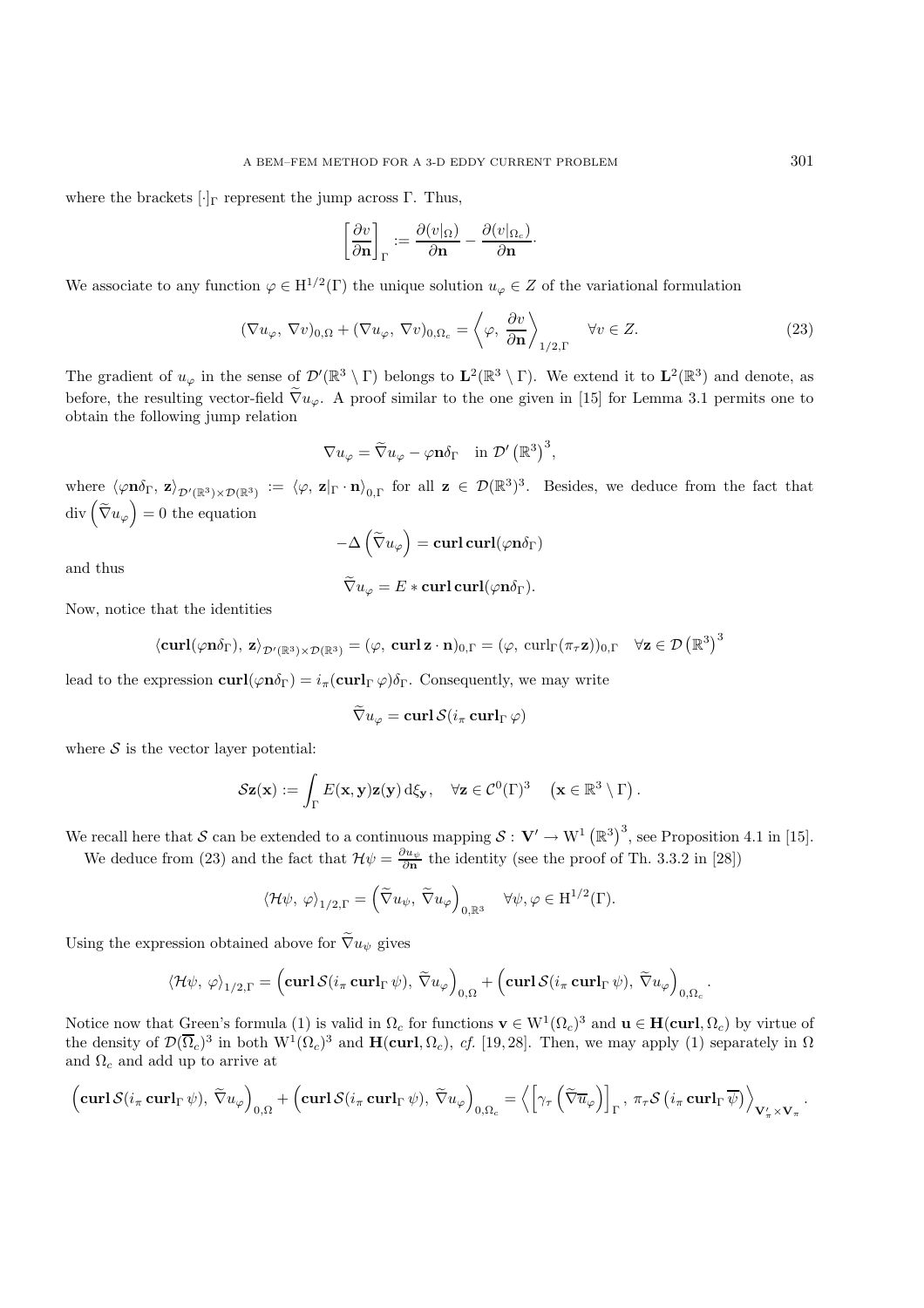Taking into account that  $\left[\gamma_\tau \left(\tilde{\nabla} u_\varphi\right)\right]_{\Gamma} = \mathbf{curl}_{\Gamma} [u_\varphi] = \mathbf{curl}_{\Gamma} \varphi$  we obtain

$$
\langle \mathcal{H}\psi, \, \varphi \rangle_{1/2,\Gamma} = \langle \mathbf{curl}_{\Gamma} \, \overline{\varphi}, \, \pi_{\tau} \mathcal{S} \left( i_{\pi} \, \mathbf{curl}_{\Gamma} \, \overline{\psi} \right) \rangle_{\mathbf{V}'_{\pi} \times \mathbf{V}_{\pi}}.
$$

and identity (22) follows since  $\pi_{\tau} \circ S \circ i_{\pi} = \pi_{\tau} \circ \tilde{\mathcal{V}}$ .

Finally, the H<sup>1/2</sup>(Γ)/C-coercivity of H is a direct consequence of Proposition 2.5 and Theorem 4.2 in [15], which states that there exists a constant  $\alpha_3 > 0$  such that

$$
\left\langle \mathbf{u}, \pi_{\tau} \left( \widetilde{\mathcal{V}} \mathbf{u} \right) \right\rangle_{\mathbf{V}_{\pi}^{\prime} \times \mathbf{V}_{\pi}} \ge \alpha_{3} \left\| \mathbf{u} \right\|_{\mathbf{V}_{\pi}^{\prime}}^{2}, \qquad \forall \mathbf{u} \in \mathbf{V}_{\pi}^{\prime}.
$$
 (24)

 $\Box$ 

## 3.3. **The variational formulation**

Our purpose now is to perform the coupling of the boundary integral equations (20) and (21) with (19). First of all, the continuity of the tangential trace of the magnetic field on  $\Gamma$  implies that  $\gamma_{\tau} \mathbf{h} = \mathbf{curl}_{\Gamma} \psi + \sum_{k=1}^{B} \beta_k \mathbf{g}_k$ , where  $\mathbf{g}_k := \gamma_\tau(\widetilde{\nabla} z_k) \in \mathbb{H}$ . Thus, it is clear that we have to ask **h** to be in the Hilbert space **X**. Furthermore, Theorem 2.4 ensures the existence of a unique vector-field  $\hat{\mathbf{h}} \in \hat{\mathbf{X}}$  such that  $\mathbf{h}|_{\Omega} = \hat{\mathbf{h}} + \sum_{k=1}^{B} \beta_k \mathcal{R} \mathbf{g}_k$  with **curl**<sub>Γ</sub>  $\psi = \gamma_r \hat{\mathbf{h}}$ . For any test function  $\mathbf{q} \in \hat{\mathbf{X}}$ , we will also write  $\mathbf{q} |_{\Omega} = \hat{\mathbf{q}} + \sum_{k=1}^B \zeta_k \mathcal{R} \mathbf{g}_k$  with self evident potations. Combining equations (20) and (21) with (19) we deduce notations. Combining equations (20) and (21) with (19) we deduce that our problem may be formulated as follows: find  $\hat{\mathbf{h}} \in \hat{\mathbf{X}}$ ,  $\boldsymbol{\beta} \in \mathbb{C}^B$  and  $\lambda \in H_0^{-1/2}(\Gamma)$  such that

$$
A\left(\left(\widehat{\mathbf{h}},\beta\right),\left(\widehat{\mathbf{q}},\zeta\right)\right) - (1+i)\left\langle \lambda,\left(\frac{1}{2}\mathcal{I}-\mathcal{K}\right)\varphi\right\rangle_{1/2,\Gamma} = -(1+i)(\mu/\mu_0 \operatorname{curl}\mathbf{a}^s,\mathbf{q})_{0,\Omega} + (1+i)\left\langle \operatorname{curl}\mathbf{a}^s\cdot\mathbf{n},\varphi\right\rangle_{1/2,\Gamma}
$$

$$
\left(\frac{1}{2}\mathcal{I}-\mathcal{K}\right)\psi+\mathcal{V}\lambda = 0,
$$
\n(25)

for all  $\hat{\mathbf{q}} \in \hat{\mathbf{X}}$  and for all  $\boldsymbol{\zeta} \in \mathbb{C}^B$  where  $\hat{\mathbf{q}}$  and  $\varphi \in H^{1/2}(\Gamma)/\mathbb{C}$  are related on  $\Gamma$  by  $\operatorname{curl}_{\Gamma} \varphi = \gamma_{\tau} \mathbf{q}$ . The sesquilineal form  $A(\cdot, \cdot)$  is defined by

$$
A\left(\left(\widehat{\mathbf{h}},\boldsymbol{\beta}\right),\left(\widehat{\mathbf{q}},\boldsymbol{\zeta}\right)\right):=a\left(\widehat{\mathbf{h}}+\sum_{k=1}^{B}\beta_{k}\mathcal{R}\mathbf{g}_{k},\,\widehat{\mathbf{q}}+\sum_{\ell=1}^{B}\zeta_{\ell}\mathcal{R}\mathbf{g}_{\ell}\right)+(1+i)\mathbf{N}\boldsymbol{\beta}\cdot\overline{\boldsymbol{\zeta}}+d\left(\gamma_{\tau}\widehat{\mathbf{h}},\gamma_{\tau}\widehat{\mathbf{q}}\right)
$$

where

$$
d\left(\gamma_\tau\widehat{\mathbf{h}}, \gamma_\tau\widehat{\mathbf{q}}\right) := (1+\imath)\left\langle\gamma_\tau\overline{\widehat{\mathbf{q}}},\ \pi_\tau\left(\widetilde{\mathcal{V}}\gamma_\tau\overline{\widehat{\mathbf{h}}}\right)\right\rangle_{\mathbf{V}'_\pi\times\mathbf{V}_\pi}
$$

By virtue of Proposition 2.5 we may write  $\psi = \mathbf{curl}_{\Gamma}^{-1} \gamma_{\tau} \hat{\mathbf{h}}$  and  $\varphi = \mathbf{curl}_{\Gamma}^{-1} \gamma_{\tau} \hat{\mathbf{q}}$ . Furthermore, Lemma 3.3<br>and the fact that  $\mathcal{K}1 = -1/2$  prove that  $\frac{1}{2}\mathcal{I} - \mathcal{K}$  is bounded from  $H^{1$  $K$ ) **curl**<sub>Γ</sub><sup>-1</sup> :  $γ_τ$ (**X**) → H<sup>1/2</sup>(Γ)/C is continuous. We may then eliminate the scalar potential  $ψ$  from our weak formulation. Indeed, testing the complex conjugate of the second equation of (25) with  $(1 - i)\overline{\eta}$  we obtain:

find 
$$
(\hat{\mathbf{h}}, \beta) \in \hat{\mathbf{X}} \times \mathbb{C}^{B}
$$
 and  $\lambda \in H_{0}^{-1/2}(\Gamma)$  such that;  
\n
$$
A((\hat{\mathbf{h}}, \beta), (\hat{\mathbf{q}}, \zeta)) - b(\gamma_{\tau} \hat{\mathbf{q}}, \lambda) = L((\hat{\mathbf{q}}, \zeta)) \quad \forall \hat{\mathbf{q}} \in \hat{\mathbf{X}}, \forall \zeta \in \mathbb{C}^{B}
$$
\n
$$
b^{*}(\gamma_{\tau} \hat{\mathbf{h}}, \eta) + c(\lambda, \eta) = 0 \qquad \forall \eta \in H_{0}^{-1/2}(\Gamma),
$$
\n(26)

.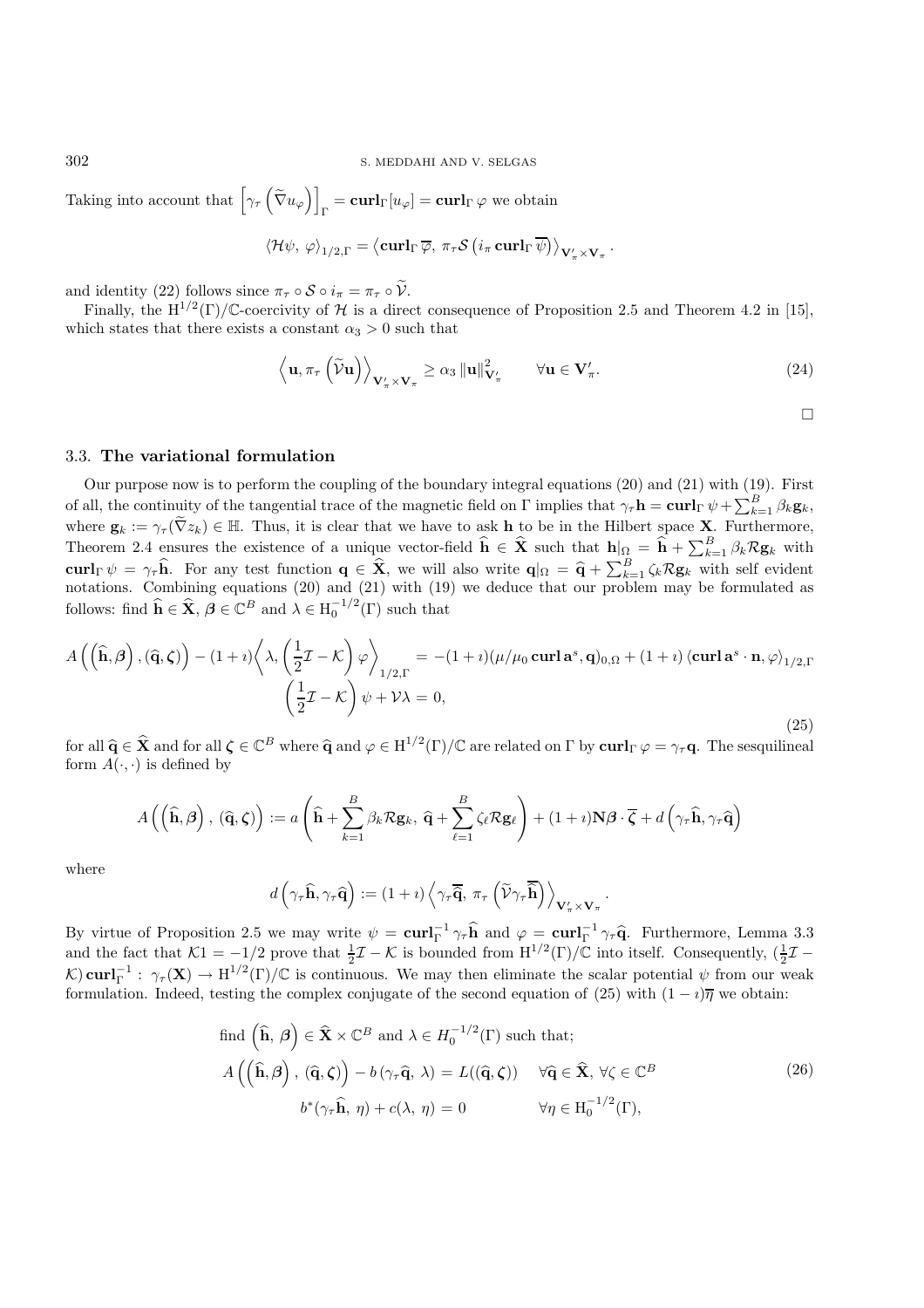where

$$
b(\gamma_{\tau}\mathbf{q},\eta) := (1 + i) \left\langle \eta, \left( \frac{1}{2} \mathcal{I} - \mathcal{K} \right) \mathbf{curl}_{\Gamma}^{-1}(\gamma_{\tau}\mathbf{q}) \right\rangle_{1/2,\Gamma} \qquad b^*(\gamma_{\tau}\mathbf{q},\eta) := \overline{b(\gamma_{\tau}\mathbf{q},\eta)}
$$

and

$$
c(\lambda, \eta) := (1 - i) \langle \overline{\eta}, \mathcal{V}\overline{\lambda} \rangle_{1/2, \Gamma}.
$$

The right-hand side is given by

$$
L((\widehat{\mathbf{q}},\boldsymbol{\zeta})) := -(1+i)\left(\mu/\mu_0 \operatorname{\mathbf{curl}} \mathbf{a}^s, \widehat{\mathbf{q}} + \sum_{k=1}^B \zeta_k \mathcal{R} \mathbf{g}_k\right)_{0,\Omega} + (1+i)\overline{\langle \gamma_\tau \widehat{\mathbf{q}}, \pi_\tau \mathbf{a}^s \rangle} \mathbf{v}'_\pi \times \mathbf{v}_\pi.
$$

Let  $\mathbf{W} := (\widehat{\mathbf{X}} \times \mathbb{C}^B) \times H_0^{-1/2}(\Gamma)$ . We simplify the notation and denote  $\widetilde{\mathbf{h}} := ((\widehat{\mathbf{h}}, \beta), \lambda)$  and  $\widetilde{\mathbf{q}} := ((\widehat{\mathbf{q}}, \zeta), \eta)$ <br>the elements of **W**. The space **W** is provided with its natural Hilberti

$$
\|\widetilde{\mathbf{q}}\|_{W}^{2} := \|\mathbf{q}\|_{\mathbf{H}(\mathbf{curl},\Omega)}^{2} + |\zeta|^{2} + \|\eta\|_{-1/2,\Gamma}^{2}.
$$

We introduce the sesquilinear form

$$
\mathcal{A}\left(\widetilde{\mathbf{h}},\widetilde{\mathbf{q}}\right):=A\left(\left(\widehat{\mathbf{h}},\boldsymbol{\beta}\right),\ (\widehat{\mathbf{q}},\boldsymbol{\zeta})\right)-b(\gamma_{\tau}\widehat{\mathbf{q}},\lambda)+b^{*}\left(\gamma_{\tau}\widehat{\mathbf{h}},\eta\right)+c(\lambda,\eta)
$$

and denote

$$
\mathcal{F}(\widetilde{\mathbf{q}}):=L((\widehat{\mathbf{q}},\boldsymbol{\zeta})).
$$

Problem (26) may be written in terms of these notations:

find 
$$
\mathbf{h} \in \mathbf{W};
$$
  
\n
$$
\mathcal{A}(\widetilde{\mathbf{h}}, \widetilde{\mathbf{q}}) = \mathcal{F}(\widetilde{\mathbf{q}}) \quad \forall \widetilde{\mathbf{q}} \in \mathbf{W}.
$$
\n(27)

**Proposition 3.5.** *Problem* (27) *has a unique solution.*

*Proof.* We deduce from the results given in Section 2 and from Lemma 3.3 that  $\mathcal{A}(\cdot, \cdot)$  and  $\mathcal{L}(\cdot)$  are bounded. Moreover, we have the identity

$$
\Re[\mathcal{A}(\widetilde{\mathbf{q}},\widetilde{\mathbf{q}})]=\Re[\mathcal{A}((\widehat{\mathbf{q}},\boldsymbol{\zeta}),(\widehat{\mathbf{q}},\boldsymbol{\zeta}))+c(\eta,\eta)].
$$

Thus, Lemma 3.3 gives rise to the following inequality

$$
\Re[\mathcal{A}(\widetilde{\mathbf{q}},\widetilde{\mathbf{q}})]\geq\ \min\left\{1,\ \frac{\min_{\mathbf{x}\in\overline{\Omega}}\sigma^{-1}(\mathbf{x})}{\omega\mu_0}\right\}\left\|\widehat{\mathbf{q}}+\sum_{k=1}^{B}\zeta_k\mathcal{R}\mathbf{g}_k\right\|_{\mathbf{H}(\mathbf{curl},\Omega)}^2+\rho_{min}(\mathbf{N})\left|\zeta\right|^2+\alpha_1\left\|\eta\right\|_{-1/2,\Gamma}^2\qquad\forall\widetilde{\mathbf{q}}\in\mathbf{W},
$$

where  $\rho_{min}(\mathbf{N}) > 0$  denotes the smallest eigenvalue of **N**. Applying (7) we deduce that there exists a constant  $\alpha^*>0$  such that

$$
\Re[\mathcal{A}(\widetilde{\mathbf{q}},\widetilde{\mathbf{q}})] \geq \alpha^* \|\widetilde{\mathbf{q}}\|_W^2 \qquad \forall \widetilde{\mathbf{q}} \in \mathbf{W},
$$

where we used that the norms  $\zeta \to \left\| \sum_{k=1}^B \zeta_k \mathcal{R} \mathbf{g}_k \right\|_{\mathbf{H}(\mathbf{curl},\Omega)}$  and  $\zeta \to |\zeta|$  are equivalent in  $\mathbb{C}^B$ . The result is then a consequence of the Lax–Milgram lemma.  $\Box$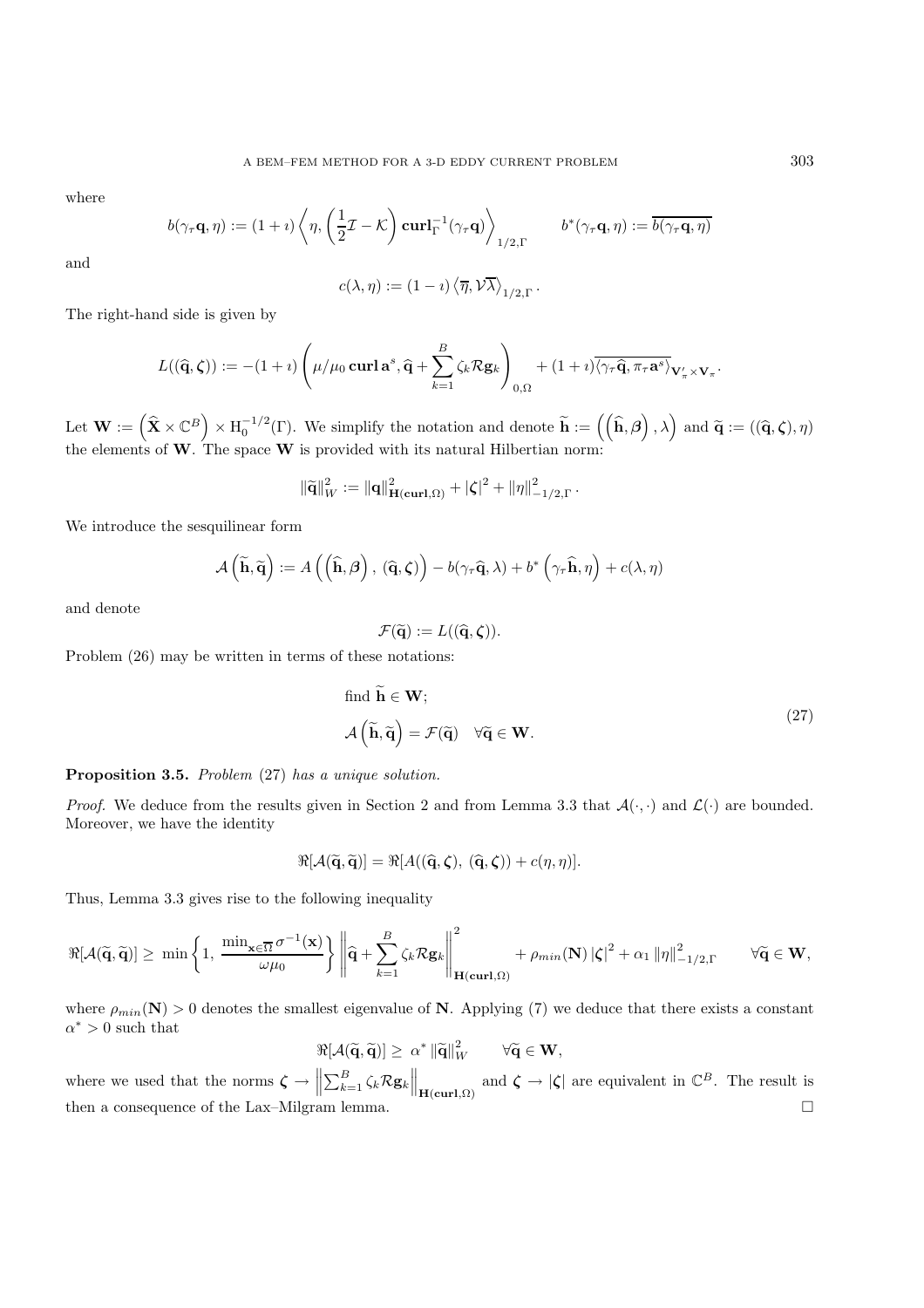Notice that in the particular case of a simply connected domain  $\Omega$ , the unknown  $\beta$  equals zero and then problem (27) reduces to:

find 
$$
(\hat{\mathbf{h}}, \lambda) \in \hat{\mathbf{X}} \times H_0^{-1/2}(\Gamma);
$$
  
\n
$$
\mathcal{A}_{sc}((\hat{\mathbf{h}}, \lambda), (\hat{\mathbf{q}}, \eta)) = L((\hat{\mathbf{q}}, \mathbf{0})) \quad \forall (\hat{\mathbf{q}}, \eta) \in \hat{\mathbf{X}} \times H_0^{-1/2}(\Gamma),
$$
\n(28)

where

$$
\mathcal{A}_{\mathrm{sc}}\left(\left(\widehat{\mathbf{h}}, \lambda\right), \left(\widehat{\mathbf{q}}, \eta\right)\right) := A\left(\left(\widehat{\mathbf{h}}, \mathbf{0}\right), \left(\widehat{\mathbf{q}}, \mathbf{0}\right)\right) - b(\gamma_{\tau}\widehat{\mathbf{q}}, \lambda) + b^* \left(\gamma_{\tau}\widehat{\mathbf{h}}, \eta\right) + c(\lambda, \eta).
$$

## 4. THE DISCRETE SPACES

In what follows we assume that  $\Omega$  has a polyhedral boundary. Let  $\mathcal{T}_h$  be a regular family of tetrahedral meshes of  $\Omega$ . As usual, h stands for the largest diameter of all tetrahedron T in  $\tau_h$ . Notice that  $\mathcal{T}_h$  induces on Γ a triangulation  $\mathcal{T}_h(\Gamma)$  composed of triangles. We may assume, without loss of generality, that for all  $k = 1, \dots, B$ , the boundaries  $\gamma_k^{\text{ext}} := \partial \Sigma_k^{\text{ext}}$  and  $\gamma_k^{\text{int}} := \partial \Sigma_k^{\text{int}}$  are closed paths of  $\Gamma$  formed by edges of  $\mathcal{T}_h(\Gamma)$ and that they intersect only in one point.

Let us introduce Nédélec's edge finite elements,  $[27]$ . The local representation on  $T$  of the lowest order finite element of Nédélec is given by

$$
\mathcal{N}\mathcal{D}(T) := \left\{ \mathbf{a} \wedge \mathbf{x} + \mathbf{b}; \quad \mathbf{a}, \mathbf{b} \in \mathbb{C}^3 \right\}.
$$

The corresponding global space is made of functions that are locally in  $\mathcal{N}D(T)$  and that have continuous tangential components across the faces of the triangulation  $\mathcal{T}_h$ :

$$
\mathcal{ND}_h(\Omega) := \left\{ \mathbf{q} \in \mathbf{H}(\mathbf{curl}, \Omega); \quad \mathbf{q}_{|T} \in \mathcal{ND}(T), \ \forall T \in \mathcal{T}_h \right\}.
$$

Let us introduce the space  $\mathbf{X}_h := \mathcal{N} \mathcal{D}_h(\Omega) \cap \mathbf{X}$ . We will seek an approximation of the first unknown  $\hat{\mathbf{h}}$  of problem (27) in

$$
\widehat{\mathbf{X}}_h := \left\{ \mathbf{q} \in \mathbf{X}_h; \quad \int_{\gamma} \mathbf{q} \cdot \mathbf{t} \, \mathrm{d}s = 0, \quad \text{for all closed paths } \gamma \text{ of edges in } \mathcal{T}_h(\Gamma) \right\},
$$

where **t** is a unit tangential vector along  $\gamma$ . The finite dimensional space  $M_h$  corresponding to the unknown  $\lambda$ is given by piecewise constant functions relative to the triangulation of Γ:

$$
M_h := \left\{ \eta \in \mathcal{L}^2(\Gamma); \int_{\Gamma} \eta \, d\xi = 0, \quad \eta_{|F} \in \mathbb{C} \text{ for all face } F \text{ of } \mathcal{T}_h(\Gamma) \right\}.
$$

Let us show that we are constructing a conforming approximation scheme. We first introduce some notations: For any oriented closed path  $\gamma \subset \Gamma$  and for any  $p \in H^1(\Gamma \setminus \gamma)$  we denote by  $[p]_{\gamma}$  the jump of p across  $\gamma$ . We will also denote by  $\widetilde{\nabla}_{\Gamma} p$  the extension to  $\mathbf{L}_t^2(\Gamma)$  of the tangential gradient  $\nabla_{\Gamma} p$  of p in the sense of  $\mathcal{D}'(\Gamma \setminus \gamma)$ . Similarly,  $\widetilde{\text{curl}}_{\Gamma} p$  will represent the extension of the tangential rotational of p to  $\mathbf{L}_t^2(\Gamma)$ .

**Proposition 4.1.** *The finite dimensional space*  $\hat{\mathbf{X}}_h$  *is a subspace of*  $\hat{\mathbf{X}}_h$ .

*Proof.* Let us first report a result due to Buffa [11]: The space  $\mathbb{H}$  is spanned by  $\left\{ \tilde{\nabla}_{\Gamma} p_{k}^{\text{ext}}, k=1,\cdots,B\right\} \cup$  $\left\{ \widetilde{\nabla}_{\Gamma} p_k^{\text{int}}, k = 1, \cdots, B \right\}$  where, for each k,  $p_k^{\text{ext}} \in H^1(\Gamma \setminus \gamma_k^{\text{ext}})$  and  $p_k^{\text{int}} \in H^1(\Gamma \setminus \gamma_k^{\text{int}})$  are the unique (up to a constant) solutions of

$$
-\Delta_{\Gamma} p_k^{\text{ext}} = 0 \quad \text{in } \Gamma \setminus \gamma_k^{\text{ext}}
$$

$$
\left[ p_k^{\text{ext}} \right]_{\gamma_k^{\text{ext}}} = 1, \quad \left[ \nabla_{\Gamma} p_k^{\text{ext}} \cdot \boldsymbol{\nu}_k^{\text{ext}} \right]_{\gamma_k^{\text{ext}}} = 0,
$$

$$
(29)
$$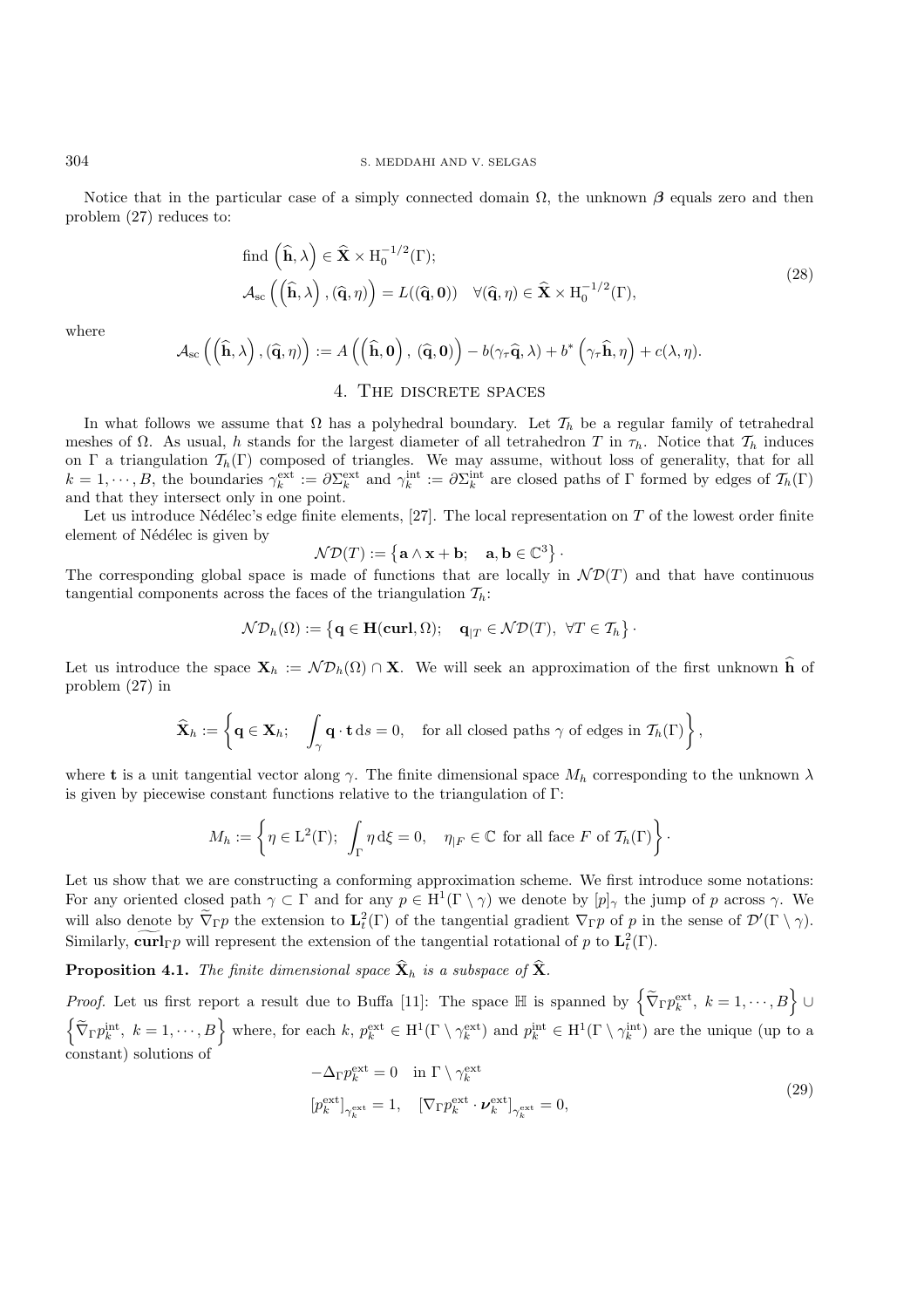and  
\n
$$
-\Delta_{\Gamma} p_k^{\text{int}} = 0 \quad \text{in } \Gamma \setminus \gamma_k^{\text{int}}
$$
\n
$$
[p_k]_{\gamma_k^{\text{int}}} = 1, \quad [\nabla_{\Gamma} p_k^{\text{int}} \cdot \boldsymbol{\nu}_k^{\text{int}}]_{\gamma_k^{\text{int}}} = 0,
$$
\n(30)

respectively. We denoted here by  $\nu_k^{\text{ext}}$  (respectively  $\nu_k^{\text{int}}$ ) a normal unit vector to  $\gamma_k^{\text{ext}}$  (respectively  $\gamma_k^{\text{int}}$ ) that lies in the tangent plane of Γ.

Let **q** be an arbitrary element of  $\hat{\mathbf{X}}_h$  and  $\mathbf{g}_k := \tilde{\nabla}_{\Gamma} p_k^{\text{ext}} \wedge \mathbf{n} = \tilde{\text{curl}}_{\Gamma} p_k^{\text{ext}} \in \mathbb{H}$ . We apply (1) to obtain

$$
(\mathbf{q}, \operatorname{curl} \mathcal{R} \mathbf{g}_k)_{0,\Omega} - (\operatorname{curl} \mathbf{q}, \mathcal{R} \mathbf{g}_k)_{0,\Omega} = \int_{\Gamma} \gamma_{\tau} \mathbf{q} \cdot (\mathbf{n} \wedge \overline{\mathbf{g}}_k) d\xi
$$

and, recalling that  $div_\Gamma(\gamma_\tau \mathbf{q}) = 0$ , an integration by part formula yields:

$$
\int_{\Gamma} \gamma_{\tau} \mathbf{q} \cdot (\mathbf{n} \wedge \overline{\mathbf{g}}_k) d\xi = \int_{\Gamma \setminus \gamma_k^{\text{ext}}} \gamma_{\tau} \mathbf{q} \cdot \widetilde{\nabla}_{\Gamma} \overline{p}_k^{\text{ext}} d\xi = \int_{\gamma_k^{\text{ext}}} \gamma_{\tau} \mathbf{q} \cdot \nu_k^{\text{ext}} \overline{[p_k^{\text{ext}}]}_{\gamma_k^{\text{ext}}} ds = \int_{\gamma_k^{\text{ext}}} (\mathbf{q} \wedge \mathbf{n}) \cdot \nu_k^{\text{ext}} ds.
$$

The last integral vanishes since  $(\mathbf{q} \wedge \mathbf{n}) \cdot \boldsymbol{\nu}_k^{\text{ext}} = \mathbf{q} \cdot (\mathbf{n} \wedge \boldsymbol{\nu}_k^{\text{ext}})$  and  $\mathbf{n} \wedge \boldsymbol{\nu}_k^{\text{ext}}$  is a unit tangential vector along  $\gamma_k^{\text{ext}}$ . Repeating the same steps with  $\mathbf{g}_k := \tilde{\nabla}_{\Gamma} p_k^{\text{int}} \wedge \mathbf{n}, (k = 1, \cdots, B)$ , we arrive at the conclusion that

 $(\mathbf{q}, \mathbf{curl}\,\mathcal{R}\mathbf{g})_{0,\Omega} - (\mathbf{curl}\,\mathbf{q}, \mathcal{R}\mathbf{g})_{0,\Omega} = 0, \quad \forall \mathbf{g} \in \mathbb{H},$ 

and the result follows.  $\Box$ 

## 4.1. An explicit basis of  $\widehat{\mathbf{X}}_h$

We introduce

$$
\mathcal{E}_h^0 := \{ E \text{ edge of } \mathcal{T}_h; E \nsubseteq \Gamma \}, \qquad \mathcal{V}_h^{\Gamma} := \{ v \text{ vertex of } \mathcal{T}_h(\Gamma) \} \quad \text{and} \quad \mathcal{F}_h^{\Gamma} := \{ F \text{ face of } \mathcal{T}_h(\Gamma) \}.
$$

We assume that the sets  $\mathcal{E}_h^0$ ,  $\mathcal{V}_h^{\Gamma}$  and  $\mathcal{F}_h^{\Gamma}$  are numbered and, in the sequel,  $v_0$  stands for the last vertex of  $\mathcal{V}_h^{\Gamma}$ and  $F_0$  stands for the last face of  $\mathcal{F}_h^{\Gamma}$ .

For any vertex v of  $\mathcal{T}_h$  we denote by  $\varphi_v$  the piecewise linear and continuous function characterized by  $\varphi_v(v') = \delta_{vv'}$  for all vertex v' of  $\mathcal{T}_h$ . Now, given any edge E of  $\mathcal{T}_h$  we denote by  $\mathbf{q}_E$  the function uniquely determined in  $\mathcal{ND}_h(\Omega)$  by the conditions  $\int_E \mathbf{q}_E \cdot \mathbf{t}_{E'} ds = \delta_{EE'}$  for all edge E' of  $\mathcal{T}_h$ . The following result provides an explicit basis of the space  $\widehat{\mathbf{X}}_h$ .

**Proposition 4.2.** *The set*

$$
\mathbf{B}_h := \left\{ \mathbf{q}_E; \ E \in \mathcal{E}_h^0 \right\} \cup \left\{ \nabla \varphi_v; \ v \in \mathcal{V}_h^{\Gamma} \setminus \{v_0\} \right\}
$$

*forms a basis of*  $\widehat{\mathbf{X}}_h$ .

*Proof.* Let us first prove that  $\mathbf{B}_h$  is a free set of vector fields of  $\hat{\mathbf{X}}_h$ . We consider coefficients  $\{\alpha_E, E \in \mathcal{E}_h^0\}$  and  $\left\{ \alpha_{v};\ v\in\mathcal{V}_{h}^{\Gamma}\setminus\{v_{0}\}\right\}$  such that

$$
\sum_{E \in \mathcal{E}_h^0} \alpha_E \mathbf{q}_E + \sum_{v \neq v_0} \alpha_v \nabla \varphi_v = 0.
$$

Then

$$
\gamma_{\tau}\left(\sum_{E\in\mathcal{E}_h^0}\alpha_E\mathbf{q}_E + \sum_{v\neq v_0}\alpha_v\nabla\varphi_v\right) = \mathbf{curl}_{\Gamma}\left(\sum_{v\neq v_0}\alpha_v\varphi_v\right) = 0.
$$

Consequently,  $\sum_{v\neq v_0} \alpha_v \varphi_v$  must be constant on  $\Gamma$ . However, we already know that  $\sum_{v\neq v_0} \alpha_v \varphi_v(v_0) = 0$ . Thus, the function  $\sum_{v\neq v_0} \alpha_v \varphi_v$  vanishes identically on  $\Gamma$  and therefore  $\alpha_v = 0$  for all  $v \in \mathcal{V}_h^{\Gamma} \setminus \{v_0\}$ . Now, it is also clear that  $\alpha_E = 0$  for all  $E \in \mathcal{E}_h^0$ .

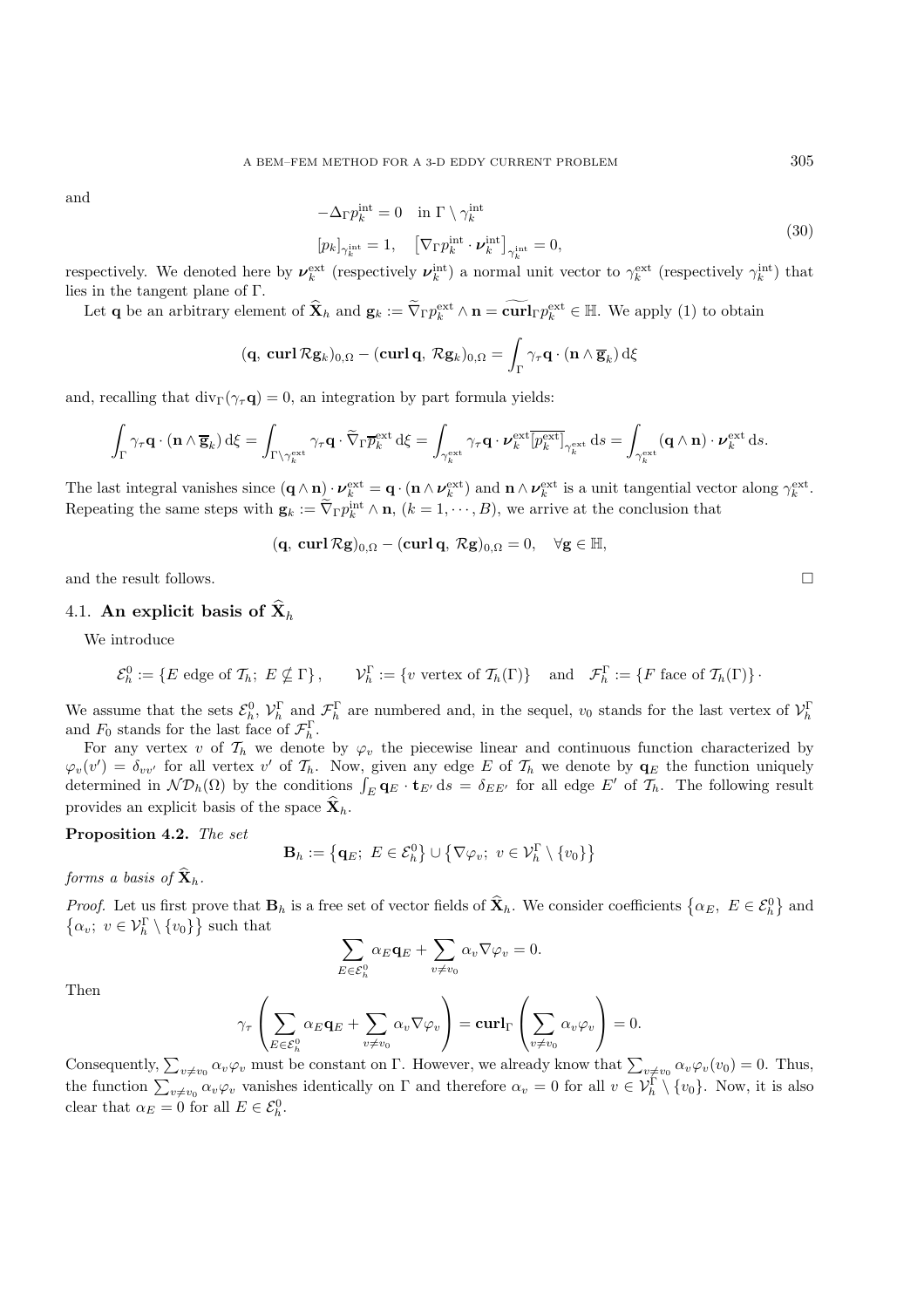It only remains to show the inclusion

$$
\mathbf{X}_h \subseteq \text{span}\{\mathbf{B}_h\}
$$

where span  ${\bf B}_h$  is the vectorial space spanned by  ${\bf B}_h$ . We know that the tangential trace  $\gamma_\tau{\bf q}$  of a function **q**  $\in \mathbf{X}_h$  is a divergence free piecewise constant tangential vector-field on  $\mathcal{T}_h(\Gamma)$ . Furthermore, as it has a vanishing circulation along any closed path  $\gamma$ :  $\int_{\gamma} \gamma_{\tau} \mathbf{q} \cdot \mathbf{t} ds = 0$ . Then, there exists a (unique up to an additive constant) piecewise linear and continuous function  $\psi$  such that  $\gamma_{\tau} \mathbf{q} = \mathbf{curl}_{\Gamma} \psi$ . The function  $\psi$  can be uniquely determined by imposing the condition  $\psi(v_0) = 0$ . Let us consider now the extension  $\psi$  of  $\psi$  to  $\overline{\Omega}$  given by the continuous and piecewise linear function that vanishes at all interior vertices. It follows that  $\gamma_\tau \mathbf{q} = \gamma_\tau \nabla \tilde{\psi}$  and hence

$$
\mathbf{q} - \nabla \widetilde{\psi} \in \text{ker } \gamma_{\tau} \cap \mathcal{ND}_h(\Omega) = \text{span } \{ \mathbf{q}_E; \ E \in \mathcal{E}_h^0 \}.
$$
  

$$
\nabla \widetilde{\psi} \in \text{span } \{ \nabla \varphi_v; \ v \in \mathcal{V}_h^{\Gamma} \setminus \{v_0\} \}.
$$

We conclude by noting that  $\nabla \widetilde{\psi} \in \text{span}\left\{\nabla \varphi_v; v \in \mathcal{V}_h^{\Gamma} \setminus \{v_0\}\right\}$ 

## 4.2. **The interpolation operator**

Now, we need to introduce some useful properties of the interpolation operator  $\mathcal{I}_{h,\Omega}$  relative to the Nédélec finite element space  $\mathcal{ND}_h(\Omega)$ . For any  $r \geq 0$ , we introduce the Sobolev space

$$
\mathbf{H}^r(\mathbf{curl},\Omega):=\{\mathbf{q}\in\mathbf{H}^r(\Omega),\;\,\mathbf{curl}\,\mathbf{q}\in\mathbf{H}^r(\Omega)\}
$$

and endow it with its Hilbertian norm  $\|\mathbf{q}\|_{\mathbf{H}^r(\mathbf{curl},\Omega)}^2 = \|\mathbf{q}\|_{r,\Omega}^2 + \|\mathbf{curl}\,\mathbf{q}\|_{r,\Omega}^2$ . For any edge E of  $\mathcal{T}_h$ , we denote by  $\mathbf{t}_E$  a unit tangential vector along E and introduce the moments  $\mathbf{m}_E(\mathbf{q})$  defined for a regular function **q** by

$$
\mathbf{m}_E(\mathbf{q}) := \int_E \mathbf{q} \cdot \mathbf{t}_E \, \mathrm{d} s.
$$

If  $\gamma$  is a path formed by edges E of  $\mathcal{T}_h$  we will also denote  $\mathbf{m}_{\gamma}(\mathbf{q}) := \sum_{E \in \gamma} \int_E \mathbf{q} \cdot \mathbf{t}_E \, ds$ .

It turns out that if  $r > 1/2$  then, one may use a duality argument to extend the definition of  $\mathbf{m}_E(\mathbf{q})$  to any function  $\mathbf{q} \in \mathbf{H}^r(\textbf{curl}, \Omega)$ , see Lemma 5.1 in [1] or Lemma 4.7 in [3]. It follows that the interpolation operator  $\mathcal{I}_{h,\Omega}$ : **H**<sup>r</sup>(**curl**,  $\Omega$ ) →  $\mathcal{ND}_h(\Omega)$  associated to the edge finite element, which is characterized by

$$
\int_{E} \mathcal{I}_{h,\Omega} \mathbf{q} \cdot \mathbf{t}_{E} \, \mathrm{d}s = \mathbf{m}_{E}(\mathbf{q}) \qquad \text{for all edge } E \text{ of } \mathcal{T}_{h},\tag{31}
$$

is uniformly bounded and we have the following interpolation error estimate (Prop. 5.6 in [1]):

$$
\|\mathbf{q} - \mathcal{I}_{h,\Omega}\mathbf{q}\|_{\mathbf{H}(\mathbf{curl},\Omega)} \le C h^r \|\mathbf{q}\|_{\mathbf{H}^r(\mathbf{curl},\Omega)} \quad \forall \mathbf{q} \in \mathbf{H}^r(\mathbf{curl},\Omega), \quad (1/2 < r \le 1). \tag{32}
$$

**Proposition 4.3.** Let r be a real number > 1/2. If  $q \in H^r(\text{curl}, \Omega) \cap \hat{X}$  then  $\mathcal{I}_{h,\Omega}q$  belongs to  $\hat{X}_h$ . *Proof.* We will first prove that

$$
\mathbf{q} \in \mathbf{H}^r(\mathbf{curl}, \Omega); \quad \mathbf{curl} \mathbf{q} \cdot \mathbf{n} = 0 \quad \Rightarrow \quad \mathbf{curl}(\mathcal{I}_{h,\Omega} \mathbf{q}) \cdot \mathbf{n} = 0. \tag{33}
$$

Let F be an arbitrary face of  $\mathcal{T}_h(\Gamma)$ . Applying Stokes' theorem yields

$$
\int_F \mathbf{curl}(\mathcal{I}_{h,\Omega}\mathbf{q}) \cdot \mathbf{n} d\xi = \int_{\partial F} (\gamma_\tau \mathcal{I}_{h,\Omega}\mathbf{q}) \cdot \mathbf{n}_F ds = \int_{\partial F} \mathcal{I}_{h,\Omega}\mathbf{q} \cdot \mathbf{t}_F ds,
$$

where  $\mathbf{n}_F$  is the unit normal vector along  $\partial F$  and  $\mathbf{t}_F := \mathbf{n} \wedge \mathbf{n}_F$  is a unit tangential vector along  $\partial F$ . Hence, by virtue of (31)

$$
\int_F \mathbf{curl}(\mathcal{I}_{h,\Omega}\mathbf{q}) \cdot \mathbf{n} d\xi = \int_{\partial F} \mathcal{I}_{h,\Omega}\mathbf{q} \cdot \mathbf{t}_F ds = \mathbf{m}_{\partial F}(\mathbf{q}) = \int_F \mathbf{curl} \mathbf{q} \cdot \mathbf{n} d\xi = 0.
$$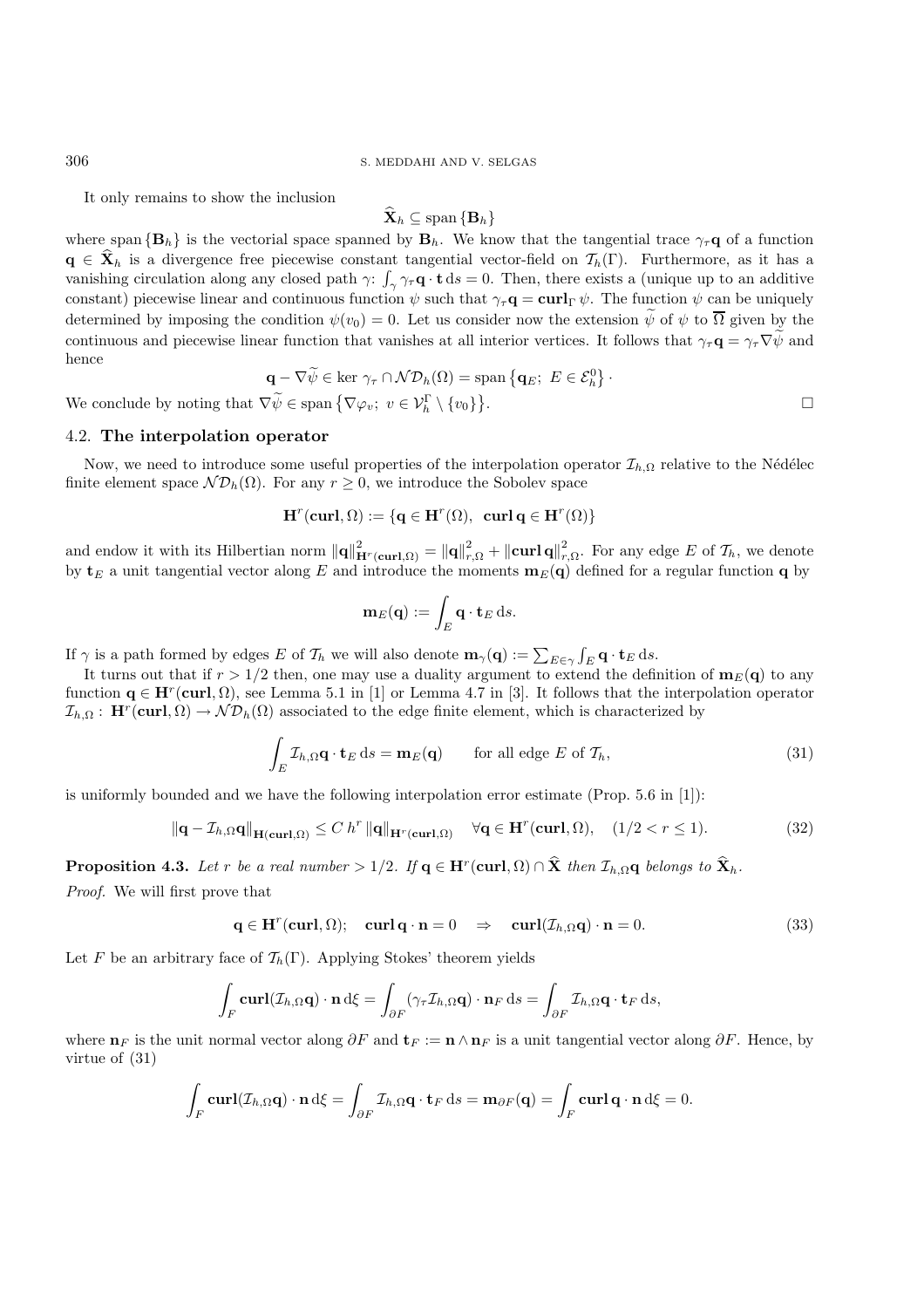It follows that (33) holds true since  $\mathbf{curl}(\mathcal{I}_{h,\Omega}\mathbf{q}) \cdot \mathbf{n} \in M_h$  for all  $\mathbf{q} \in \mathbf{H}^r(\mathbf{curl}, \Omega) \cap \mathbf{X}$ .

Now, using Green's formula (1) and following the steps given in the proof of Proposition 4.1 we obtain that

$$
\mathbf{H}^r(\mathbf{curl},\Omega)\cap\widehat{\mathbf{X}}=\left\{\mathbf{q}\in\mathbf{H}^r(\mathbf{curl},\Omega)\cap\mathbf{X};\quad \mathbf{m}_{\gamma_k^{\mathrm{int}}}(\mathbf{q})=0\quad\text{and}\quad\mathbf{m}_{\gamma_k^{\mathrm{ext}}}(\mathbf{q})=0\quad\forall k=1,\cdots,B\right\}.
$$

Let  $\gamma$  be an arbitrary closed path of edges in  $\mathcal{T}_h(\Gamma)$  and let  $\Sigma$  be a connected open surface contained in  $\overline{\Omega}$  and such that  $\partial \Sigma = \gamma$ . It is clear that we can choose  $\Sigma$  in such a way that  $\Sigma_k^{\text{ext}} \cap \Sigma = \emptyset$  or  $\Sigma_k^{\text{int}} \cap \Sigma = \emptyset$  for some index  $k \in \{1, \dots, B\}$ . To fix the ideas, let us assume that  $k_0 \in \{1, \dots, B\}$  is such that  $\sum_{k_0}^{\text{ext}} \cap \Sigma = \emptyset$ . We consider a Lipschitz open set V that satisfies  $\overline{V} \subset \overline{\Omega}$ ,  $\Sigma \cup \Sigma_{k_0}^{\text{ext}} \subset \partial V$  and  $\partial V \setminus (\Sigma \cup \Sigma_{k_0}^{\text{ext}}) \subset \Gamma$ . Then, by Gauss' formula,

$$
0 = \int_{\partial V} \mathbf{curl} \, \mathbf{q} \cdot \mathbf{n} \, d\xi = \int_{\Sigma} \mathbf{curl} \, \mathbf{q} \cdot \mathbf{n} \, d\xi + \int_{\Sigma_{k_0}^{\text{ext}}} \mathbf{curl} \, \mathbf{q} \cdot \mathbf{n} \, d\xi \quad \forall \mathbf{q} \in \mathbf{H}^r(\mathbf{curl}, \Omega) \cap \widehat{\mathbf{X}}
$$

and by Stokes' formula

$$
\mathbf{m}_{\gamma}(\mathbf{q}) = \int_{\Sigma} \mathbf{curl} \, \mathbf{q} \cdot \mathbf{n} \, d\xi = -\int_{\Sigma_{k_0}^{\rm ext}} \mathbf{curl} \, \mathbf{q} \cdot \mathbf{n} \, d\xi = -\mathbf{m}_{\gamma_{k_0}^{\rm ext}}(\mathbf{q}) = 0 \quad \forall \mathbf{q} \in \mathbf{H}^r(\mathbf{curl}, \Omega) \cap \widehat{\mathbf{X}}.
$$

Thus, we have just shown that

 $\mathbf{H}^r(\mathbf{curl}, \Omega) \cap \hat{\mathbf{X}} = {\mathbf{q} \in \mathbf{H}^r(\mathbf{curl}, \Omega) \cap \mathbf{X}}; \quad \mathbf{m}_\gamma(\mathbf{q}) = 0, \quad \text{for all closed paths } \gamma \text{ of edges in } \mathcal{T}_h(\Gamma) \}$ .

After this new characterization of the space  $\mathbf{H}^r(\text{curl}, \Omega) \cap \hat{\mathbf{X}}$ , the result is a direct consequence of (33) and the definition (31) of the interpolation operator  $\mathcal{T}_{k,\Omega}$ . definition (31) of the interpolation operator  $\mathcal{I}_{h,\Omega}$ .

#### 5. The Galerkin method in the simply connected case

In this section we will study separately the discrete scheme of problem  $(27)$  when  $\Omega$  is simply connected. By virtue of the finite element spaces introduced in the previous section, the Galerkin scheme reads

find 
$$
(\hat{\mathbf{h}}_h, \lambda_h) \in \hat{\mathbf{X}}_h \times M_h;
$$
  
\n
$$
\mathcal{A}_{\rm sc} ((\hat{\mathbf{h}}_h, \lambda_h), (\hat{\mathbf{q}}, \eta)) = L((\hat{\mathbf{q}}, \mathbf{0})) \quad \forall (\hat{\mathbf{q}}, \eta) \in \hat{\mathbf{X}}_h \times M_h.
$$
\n(34)

**Theorem 5.1.** *Assume that the exact solution*  $(\hat{\mathbf{h}}, \lambda)$  *of* (28) *belongs to* ( $\mathbf{H}^r(\textbf{curl}, \Omega) \times \mathbf{H}^{r-1/2}(\Gamma)$ )  $\cap$  ( $\hat{\mathbf{X}} \times$  $H_0^{-1/2}(\Gamma)$  for some  $1/2 < r \leq 1$ . Then, there exists a constant C independent of h such that

$$
\left\|\widehat{\mathbf{h}}-\widehat{\mathbf{h}}_h\right\|_{\mathbf{H}(\mathbf{curl},\Omega)}+\|\lambda-\lambda_h\|_{-1/2,\Gamma}\leq C\,h^r\left(\|\mathbf{h}\|_{r,\Omega}+\|\mathbf{curl}\,\mathbf{h}\|_{r,\Omega}+\|\lambda\|_{r-1/2,\Gamma}\right).
$$

*Proof.* We deduce from Proposition 4.3 and Céa's estimate

$$
\left(\left\|\widehat{\mathbf{h}}-\widehat{\mathbf{h}}_h\right\|_{\mathbf{H}(\mathbf{curl},\Omega)}^2+\left\|\lambda-\lambda_h\right\|_{-1/2,\Gamma}^2\right)^{1/2}\leq C\inf_{(\widehat{\mathbf{q}},\eta)\in\widehat{\mathbf{X}}_h\times M_h}\left(\left\|\widehat{\mathbf{h}}-\widehat{\mathbf{q}}\right\|_{\mathbf{H}(\mathbf{curl},\Omega)}^2+\left\|\lambda-\eta\right\|_{-1/2,\Gamma}^2\right)^{1/2}
$$

that

$$
\left(\left\|\widehat{\mathbf{h}}-\widehat{\mathbf{h}}_h\right\|_{\mathbf{H}(\mathbf{curl},\Omega)}^2+\left\|\lambda-\lambda_h\right\|_{-1/2,\Gamma}^2\right)^{1/2}\leq C(\left\|\mathbf{h}-\mathcal{I}_{h,\Omega}\mathbf{h}\right\|_{\mathbf{H}(\mathbf{curl},\Omega)}^2+\left\|\lambda-\rho_h\lambda\right\|_{-1/2,\Gamma}^2)^{1/2},
$$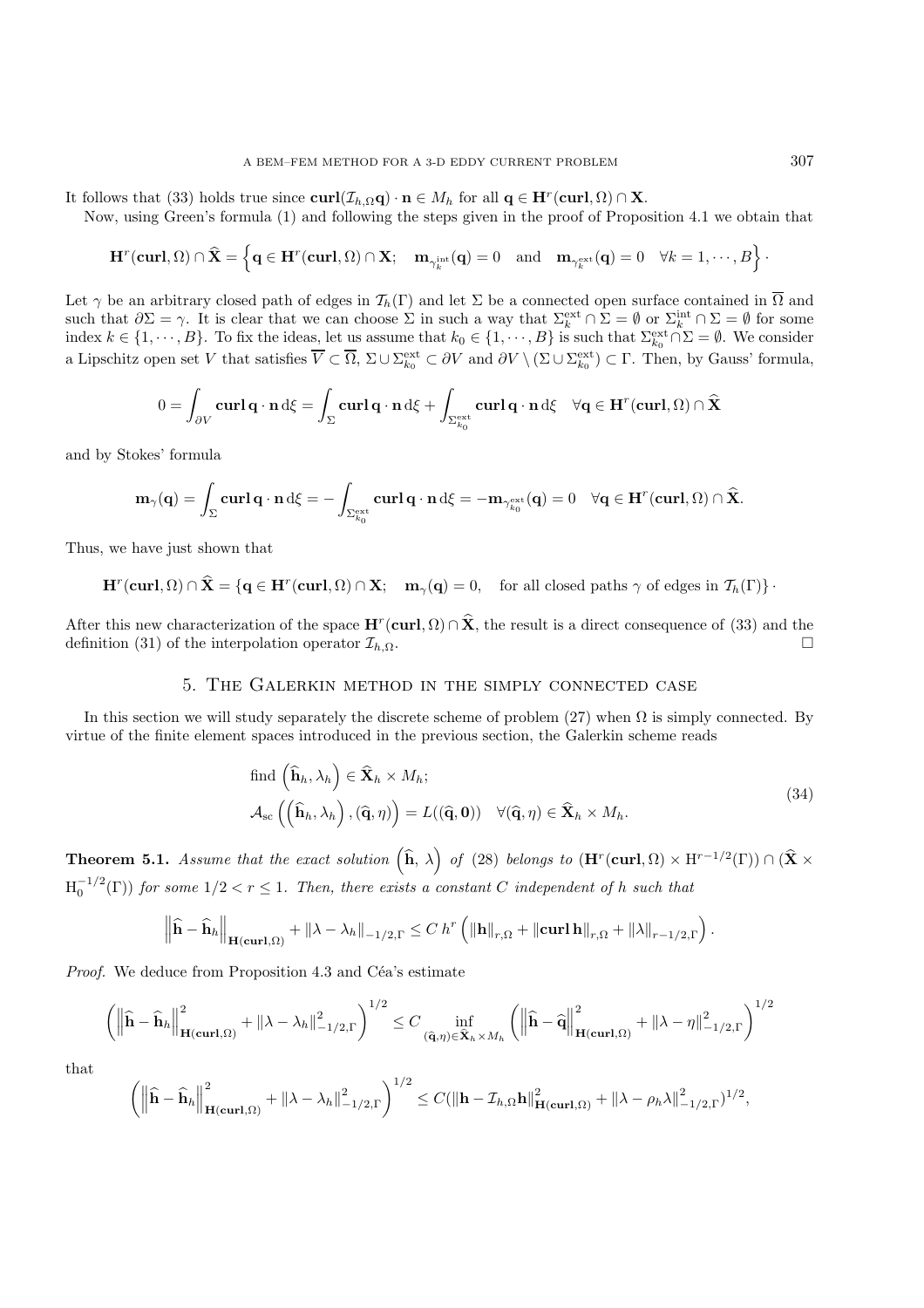where  $\rho_h$  is  $L^2(\Gamma)$ -orthogonal projection operator onto the subspace of piecewise constant functions with respect to  $\mathcal{T}_h(\Gamma)$ . Then, the theorem follows directly from (32) and the fact that

$$
\|\lambda - \rho_h \lambda\|_{-1/2,\Gamma} \le C \ h^r \|\lambda\|_{r-1/2,\Gamma}, \qquad \forall \lambda \in \mathcal{H}^{r-1/2}(\Gamma). \tag{35}
$$

 $\Box$ 

## 5.1. **Matrix form of the discrete problem**

We denote by  $1_F(\mathbf{x})$  the indicator function of a face  $F \in \mathcal{F}_h^{\Gamma}$  and by |F| its area. Then, it is straightforward that the set

$$
\left\{\rho_F(\mathbf{x}) := \frac{1}{|F|} 1_F(\mathbf{x}) - \frac{1}{|F_0|} 1_{F_0}(\mathbf{x}); \quad F \in \mathcal{F}_h^{\Gamma} \setminus \{F_0\} \right\}
$$

is a basis of  $M_h$ .

We have at our disposal explicit basis of both  $\hat{\mathbf{X}}_h$  and  $M_h$ . Hence, we are in a position to give the matricial formulation of the discrete problem (34). If we set

$$
\widehat{\mathbf{h}}_h(\mathbf{x}) := \sum_{E \in \mathcal{E}_h^0} h_E \mathbf{q}_E(\mathbf{x}) + \sum_{v \in \mathcal{V}_h^{\Gamma} \setminus \{v_0\}} h_v \nabla \varphi_v(\mathbf{x})
$$

and

$$
\lambda_h(\mathbf{x}) := \sum_{F \in \mathcal{F}_h^{\Gamma} \setminus \{F_0\}} \lambda_F \rho_F(\mathbf{x})
$$

the linear system associated to (34) takes the following form

$$
\begin{pmatrix}\nA^{\Omega} & (1+i)(A^{\Omega}\Gamma)^{\top} & 0 \\
(1+i)A^{\Omega}\Gamma & A^{\Gamma} + D & (1+i)(B)^{\top} \\
0 & (1-i)B & -V\n\end{pmatrix}\n\begin{pmatrix}\n\mathbf{h}^{\Omega} \\
\mathbf{h}^{\Gamma} \\
\lambda\n\end{pmatrix} =\n\begin{pmatrix}\nf^{\Omega} \\
f^{\Gamma} \\
0\n\end{pmatrix}
$$
\n(36)

with the obvious definition for  $\mathbf{h}^{\Omega}$ ,  $\mathbf{h}^{\Gamma}$  and  $\lambda$  and where the superscript  $(\cdot)^{\top}$  denotes transposition. The entries of the matrices that appears in (36) are defined by:

$$
A_{E,v}^{\Omega} := a(\mathbf{q}_E, \mathbf{q}_{E'}) \qquad A_{E,v}^{\Omega\Gamma} := (\mu/\mu_0 \mathbf{q}_E, \nabla \varphi_v)_{0,\Omega}
$$

$$
A_{v,v'}^{\Gamma} := (1 + i)(\mu/\mu_0 \nabla \varphi_v, \nabla \varphi_{v'})_{0,\Omega} \qquad D_{v,v'} := (1 + i)(\operatorname{curl}_{\Gamma} \varphi_{v'}, \pi_{\tau} \mathcal{V} \operatorname{curl}_{\Gamma} \varphi_v, )_{0,\Gamma}
$$

$$
B_{v,F} := -(\rho_F, (1/2 - K)\varphi_v)_{0,\Gamma} \qquad V_{F,F'} := (1 - i)(\rho_{F'}, \mathcal{V}\rho_F)_{0,\Gamma}.
$$

The right hand side is given by

$$
f_E^\Omega:=- (1+\imath)(\mu/\mu_0\operatorname{\mathbf{curl}\,} \mathbf{a}^s, \, \mathbf{q}_E)_{0,\Omega}\qquad f_v^\Gamma:= (1+\imath)(\mathbf{a}^s,\, \operatorname{\mathbf{curl}}_{\Gamma}\varphi_v)_{0,\Gamma}.
$$

Notice that although the inverse of the tangential operator **curl**<sub>Γ</sub> is used in the definition of the form  $b(\gamma_\tau \mathbf{q}, \eta)$ , it does not take place in the computation of the entries of the corresponding matrix  $B$ . Therefore the numerical scheme is implementable. Suitable choices of quadrature formulae for the computation of the singular boundary integrals and efficient strategies for the resolution of the linear system (whose matrix is not Hermitian) are the aim of forthcoming work.

#### 6. The discrete problem in the non-simply connected case

When  $\Omega$  is not simply connected, we need several types of approximations of the harmonic Neumann vectorfields  $\mathbb{H}(\Omega_c)$  in order to derive the completely discrete problem. The discretization process requires the resolution of the following auxiliary problems.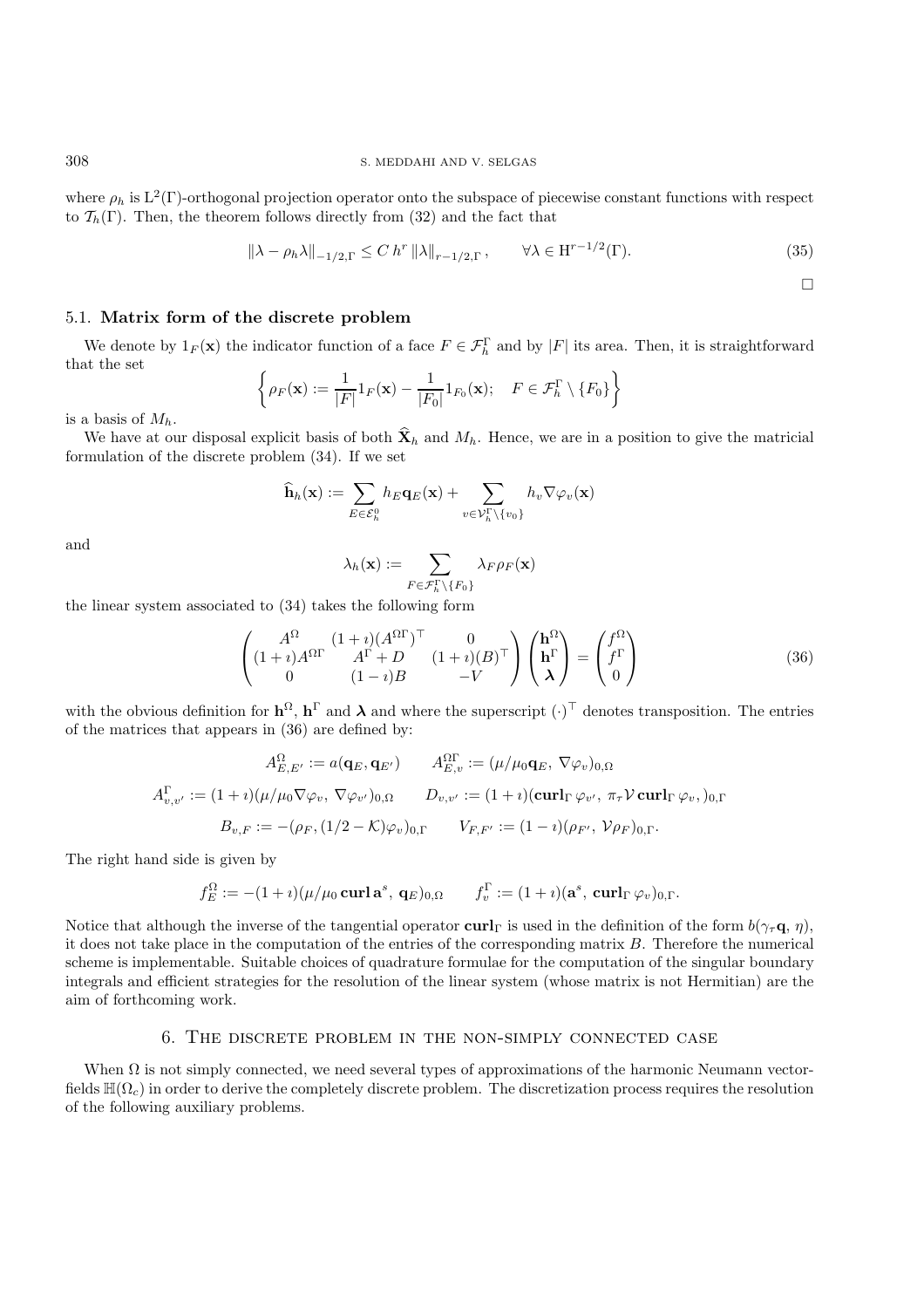## 6.1. **First auxiliary problem**

Our first goal consists in computing an approximation  $N_h$  of matrix **N**. In other words, it is necessary to obtain approximations of the fluxes  $\left(\left\langle \frac{\partial z_k}{\partial \mathbf{n}}, 1 \right\rangle_{1/2, \Sigma_{\ell}^{\text{ext}}}\right)$ of the harmonic Neumann vector-fields across  $k, \ell=1,\dots,B$ the cutting surfaces  $\Sigma_{\ell}^{\text{ext}}$ . To this end, for each k, we solve the exterior problem (18) by a scheme based on a coupling of the Raviart–Thomas finite element method with a boundary element method, [26].

Let us consider a connected and simply connected polyhedron  $\mathcal{O}$  such that  $\overline{\Omega} \cup \left( \cup_{k=1}^B \overline{\Sigma}_k^{\text{ext}} \right) \subset \mathcal{O}$ . We set

$$
Q^0 := \mathcal{O} \setminus \left\{ \overline{\Omega} \cup \left( \cup_{k=1}^B \overline{\Sigma}_k^{\text{ext}} \right) \right\}, \quad Q := \mathcal{O} \setminus \overline{\Omega} \quad \text{and} \quad \Lambda := \partial \mathcal{O}.
$$

We deduce immediately from (18) that  $\mathbf{p}_k := \tilde{\nabla} z_k|_Q$  belongs to the following closed subspace of  $\mathbf{H}(\text{div}, Q)$ 

$$
\mathbf{Y} := \left\{ \mathbf{q} \in \mathbf{L}^2(Q); \quad \text{div } \mathbf{q} = 0 \text{ in } Q \text{ and } \mathbf{q}|_{\Gamma} \cdot \mathbf{n} = 0 \text{ in } H^{-1/2}(\Gamma) \right\}
$$

and satisfies the variational equation

$$
(\mathbf{p}_k,\,\mathbf{q})_{0,Q}=\langle \overline{\mathbf{q}}\cdot\mathbf{n}_k,\, 1\rangle_{1/2,\Sigma_k^{\rm ext}}+\langle\mathbf{q}\cdot\mathbf{n},\, \overline{z}_k\rangle_{1/2,\Lambda}\quad \forall \mathbf{q}\in\mathbf{Y},
$$

where we are assuming that the normal vector **n** on  $\Lambda$  is pointing from Q into  $\mathbb{R}^3 \setminus \overline{\mathcal{O}}$ . Furthermore, as  $z_k$  is harmonic in  $\mathbb{R}^3 \setminus \overline{\mathcal{O}}$  we deduce that the last equation may be coupled with boundary integral equations (similar to (20) and (21)) relating  $z_k$  and its normal derivative  $\mathbf{p}_k \cdot \mathbf{n}$  on  $\Lambda$ . This leads to the following weak formulation (see [26] for more details):

find  $\mathbf{p}_k \in \mathbf{Y}$  and  $\phi_k \in \mathrm{H}^{1/2}(\Lambda)/\mathbb{C}$  such that;

$$
(\mathbf{p}_k, \mathbf{q})_{0,Q} + \langle \overline{\mathbf{q}} \cdot \mathbf{n}, \mathcal{V} \overline{\mathbf{p}}_k \cdot \mathbf{n} \rangle_{1/2,\Lambda} - \langle \overline{\mathbf{q}} \cdot \mathbf{n}, \left( \frac{1}{2} \mathcal{I} + \mathcal{K} \right) \overline{\phi}_k \rangle_{1/2,\Lambda} = \langle \overline{\mathbf{q}} \cdot \mathbf{n}_k, 1 \rangle_{1/2, \Sigma_k^{\text{ext}}},
$$
\n
$$
- \langle \left( \frac{1}{2} \mathcal{I} + \mathcal{K}' \right) \mathbf{p}_k \cdot \mathbf{n}, \chi \rangle_{1/2,\Lambda} - \langle \mathcal{H} \phi_k, \chi \rangle_{1/2,\Lambda} = 0,
$$
\n(37)

for all functions  $\mathbf{q} \in \mathbf{Y}$  and  $\chi \in H^{1/2}(\Lambda)/\mathbb{C}$ . We point out here that the variable  $\phi_k$  represents (up to an additive constant) the trace of  $z_k$  on  $\Lambda$ .

Let us now consider a regular family of triangulations  $\{\mathcal{T}_h(Q)\}_h$  of Q by tetrahedra T of diameter no greater than  $h > 0$ . We assume that, for any h, the set  $\mathcal{T}_h(\Omega) \cup \mathcal{T}_h(Q)$  is a triangulation of  $\mathcal{O}$ . This implies that the triangulation induced by  $\mathcal{T}_h(Q)$  on  $\Gamma$  is identical to  $\mathcal{T}_h(\Gamma)$ . We may assume, without loss of generality, that the cutting surfaces  $\Sigma_{\ell}^{\text{ext}}$  is union of faces of tetrahedra  $T \in \mathcal{T}_h(Q)$  for each mesh  $\mathcal{T}_h(Q)$ . Finally, we denote by  $\mathcal{T}_h(\Lambda)$  the triangulation induced by  $\mathcal{T}_h(Q)$  on  $\Lambda$ .

We introduce a conforming discretization of  $H(\text{div}, \Omega)$  with the aid of lowest order Raviart–Thomas finite element space (*cf.* [10, 29])

$$
\mathcal{RT}_h(Q) := \{ \mathbf{q} \in \mathbf{H}(\text{div}, \Omega); \quad \mathbf{q}|_T \in \mathcal{RT}(T) \quad \forall T \in \mathcal{T}_h(Q) \}
$$

where  $\mathcal{RT}(T) := \{ a\mathbf{x} + \mathbf{b}, \ a \in \mathbb{C}, \ \mathbf{b} \in \mathbb{C}^3 \}.$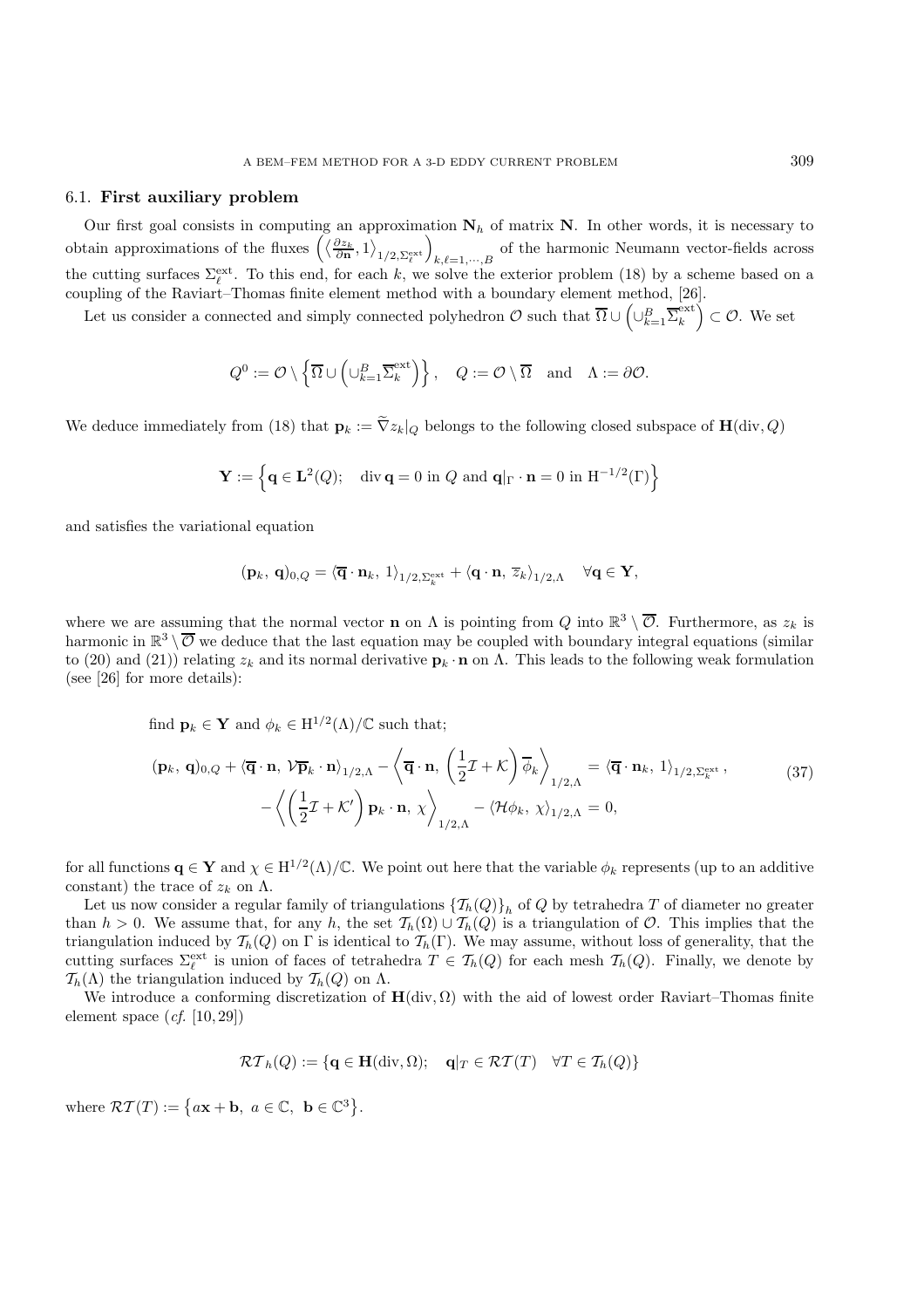The discrete counterpart of problem (37) is formulated as follows:

find 
$$
\mathbf{p}_{k,h} \in \mathbf{Y}_h
$$
 and  $\phi_{k,h} \in \Psi_h/\mathbb{C}$  such that;

$$
(\mathbf{p}_{k,h}, \mathbf{q})_{0,Q} + \langle \overline{\mathbf{q}} \cdot \mathbf{n}, \mathcal{V} \overline{\mathbf{p}}_{k,h} \cdot \mathbf{n} \rangle_{1/2,\Lambda} - \langle \overline{\mathbf{q}} \cdot \mathbf{n}, \left( \frac{1}{2} \mathcal{I} + \mathcal{K} \right) \overline{\phi}_{k,h} \rangle_{1/2,\Lambda} = \langle \overline{\mathbf{q}} \cdot \mathbf{n}_k, 1 \rangle_{1/2,\Sigma_k^{\text{ext}}};
$$
\n
$$
- \langle \left( \frac{1}{2} \mathcal{I} + \mathcal{K}' \right) \mathbf{p}_{k,h} \cdot \mathbf{n}, \chi \rangle_{1/2,\Lambda} - \langle \mathcal{H} \phi_{k,h}, \chi \rangle_{1/2,\Lambda} = 0;
$$
\n(38)

for all functions  $\mathbf{q} \in \mathbf{Y}_h$  and  $\chi \in \Psi_h/\mathbb{C}$ , where  $\mathbf{Y}_h := \mathcal{RT}_h(Q) \cap \mathbf{Y}$  and  $\Psi_h$  is the space of piecewise linear and continuous functions on  $\Lambda$  with respect to  $\mathcal{T}_h(\Lambda)$ .

We point out that, for the sake of brevity, we deliberately eliminated here the Lagrange multiplier associated to the constraint div  $\mathbf{p}_k = 0$ . However, in practice it is a hard task to find a basis of  $\mathbf{Y}_h$  because of the divergence free condition. Usually, it is more convenient to implement the discrete problem:

find 
$$
\mathbf{p}_{k,h} \in \mathcal{RT}_h^0(Q)
$$
,  $\phi_{k,h} \in \Psi_h/\mathbb{C}$  and  $z_k \in M_h$  such that;  
\n
$$
(\mathbf{p}_{k,h}, \mathbf{q})_{0,Q} + (\mathcal{V}\mathbf{p}_{k,h} \cdot \mathbf{n}, \mathbf{q} \cdot \mathbf{n})_{0,\Lambda} - \left( \left( \frac{1}{2} \mathcal{I} + \mathcal{K} \right) \phi_{k,h}, \mathbf{q} \cdot \mathbf{n} \right)_{0,\Lambda} = (1, \mathbf{q} \cdot \mathbf{n}_k)_{0,\Sigma_k^{\text{ext}}};
$$
\n
$$
-(\mathbf{p}_{k,h} \cdot \mathbf{n}, \left( \frac{1}{2} \mathcal{I} + \mathcal{K} \right) \chi)_{0,\Lambda} - (\mathcal{V}(\mathbf{curl}_{\Gamma} \phi_{k,h}), \mathbf{curl}_{\Gamma} \chi)_{0,\Lambda} = 0;
$$
\n
$$
(\text{div } \mathbf{p}_{k,h}, v)_{0,Q} = 0;
$$
\n(10.10)

for all functions  $\mathbf{q} \in \mathcal{RT}_h^0(Q)$ ,  $\chi \in \Psi_h/\mathbb{C}$  and  $v \in M_h$ , where  $\mathcal{RT}_h^0(Q) := \{ \mathbf{q} \in \mathcal{RT}_h(Q); \mathbf{q} | \Gamma \cdot \mathbf{n} = 0 \}$  and the multiplier  $z_{k,h}$  lives in the space  $M_h$  of piecewise constant functions with respect to  $\mathcal{T}_h(Q)$ . We know from [26] that (39) is a well posed problem. Notice that, here again, we also take advantage of Lemma 3.4 and substitute  $H$  by  $V$  since the latter integral operator have a less severe singularity.

Once the function  $\mathbf{p}_{k,h}$ computed for  $1 \leq k \leq B$ , we may approximate **N** by the matrix

$$
\mathbf{N}_h := \left(\int_{\Sigma_{\ell}^{\rm ext}} \mathbf{p}_{k,h} \cdot \mathbf{n} \, {\rm d}\xi\right)_{1\leq k,\ell \leq B}
$$

## 6.2. **Second auxiliary problem**

We are now concerned with the problem of finding an adequate approximation of the lifting R**g**<sup>k</sup> to Ω of the tangential trace  $\mathbf{g}_k := \gamma_\tau \mathbf{p}_k$ . To this end, we must first provide an approximation  $\mathbf{g}_{k,h}$  of  $\mathbf{g}_k$ . Notice that it is not suitable to obtain such an approximation from the solution of problem  $(38)$  since  $\mathbf{p}_{k,h}$  furnishes only good approximations of the fluxes of  $\mathbf{p}_k$ . Thus, we are obliged to solve a new auxiliary problem. Fortunately, the problem can be posed in the bounded domain Q.

We deduce from Proposition 3.14 in [3] that the space of harmonic Neumann vector-fields  $\mathbb{H}(\Omega_c)$  is also spanned by the functions  $\left\{ \widetilde{\nabla} w_k, k = 1, \cdots, B \right\}$ , where for any  $k = 1, \cdots, B$ ,  $w_k \in W^1(\Omega_e^0)$  solves

$$
\Delta w_k = 0 \quad \text{in } \Omega_c^0; \n\frac{\partial w_k}{\partial \mathbf{n}} = 0 \quad \text{on } \Gamma; \n[w_k]_\ell = \text{const.} \quad \text{and} \quad \left[\frac{\partial w_k}{\partial \mathbf{n}}\right]_\ell = 0, \quad \ell = 1, \cdots, B; \n\left\langle \frac{\partial w_k}{\partial \mathbf{n}}, 1 \right\rangle_{1/2, \Sigma_c^{\text{ext}}} = \delta_{k\ell}, \quad \ell = 1, \cdots, B.
$$
\n(40)

.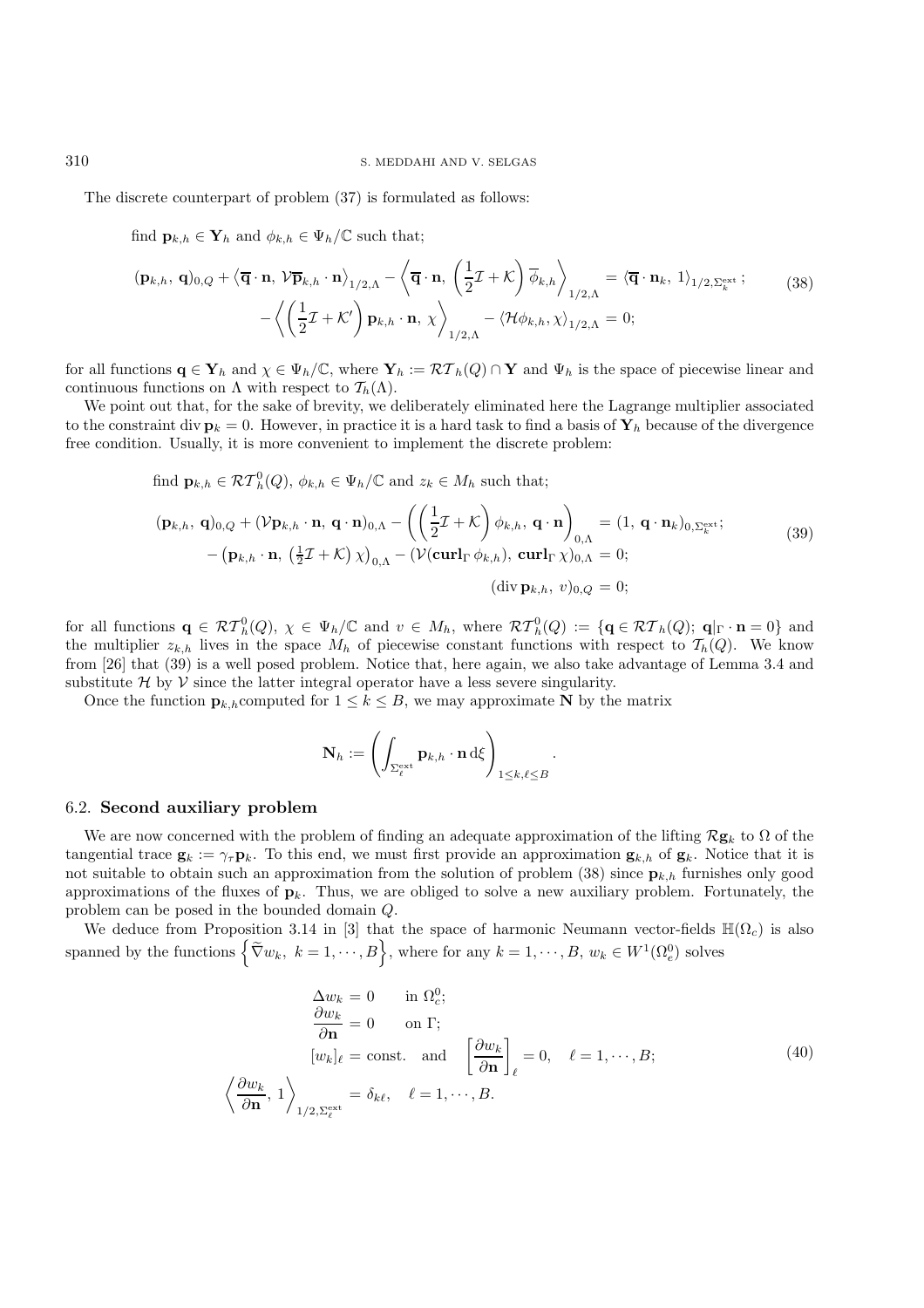It is straightforward that the two basis of  $\mathbb{H}(\Omega_c)$  are related by

$$
w_k = \sum_{\ell=1}^B [w_k]_{\ell} z_{\ell}
$$
 and  $z_k = \sum_{\ell=1}^B \left\langle \frac{\partial z_k}{\partial \mathbf{n}}, 1 \right\rangle_{1/2, \Sigma_{\ell}^{\text{ext}}} w_{\ell}.$ 

The last identities may also be written

$$
w_k = \sum_{\ell=1}^{B} \mathbf{N}_{k,\ell}^{-1} z_{\ell} \text{ and } z_k = \sum_{\ell=1}^{B} \mathbf{N}_{k,\ell} w_{\ell}
$$
 (41)

since it is clear that  $\sum_{j=1}^B \left\langle \frac{\partial z_k}{\partial \mathbf{n}} , 1 \right\rangle_{1/2, \sum_j^{\text{ext}}} [w_j]_\ell = \delta_{k\ell}, 1 \leq k, \ell \leq B.$ 

Let us introduce the closed subspace  $\Theta$  of  $H^1(Q^0)$  defined by

$$
\Theta:=\left\{\theta\in \mathrm{H}^1(Q^0);\ [\theta]_{\ell}=\mathrm{const.},\ \ell=1,\cdot\cdot\cdot,B\right\}\cdot
$$

We notice that (41) yields  $\frac{\partial w_k}{\partial n}|_{\Lambda} = \sum_{\ell=1}^B \mathbf{N}_{k,\ell}^{-1} \frac{\partial z_{\ell}}{\partial n}|_{\Lambda}$ . Thus, following the steps given in the proof of Proposition 3.14 in [3], one can see that the solution of (40) satisfies the variational formulation

find 
$$
w_k \in \Theta/\mathbb{C}
$$
 such that;  
\n
$$
(\nabla w_k, \nabla \theta)_{0,Q^0} = [\theta]_k + \sum_{\ell=1}^B \mathbf{N}_{k,\ell}^{-1} \langle \mathbf{p}_{\ell} \cdot \mathbf{n}, \theta \rangle_{1/2,\Lambda} \quad \forall \theta \in \Theta/\mathbb{C};
$$
\n(42)

where we still denote here by  $\mathbf{p}_k$  the solution of (37). This problem has a unique solution by virtue of the Lax–Milgram lemma.

We introduce

$$
\Theta_h := \left\{ \theta \in \mathrm{H}^1(Q^0); \quad \theta|_T \in \mathbb{P}_1(T), \quad \forall T \in \mathcal{T}_h(Q) \text{ and } [\theta]_\ell = \mathrm{const.} \ \ 1 \leq \ell \leq B \right\},\
$$

where  $\mathbb{P}_1(T)$  the space of linear functions on T. Consider the following discrete version of problem (42):

find 
$$
w_{k,h} \in \Theta_h/\mathbb{C}
$$
 such that;  
\n
$$
(\nabla w_{k,h}, \nabla \theta)_{0,Q^0} = [\theta]_k + \sum_{\ell=1}^B (\mathbf{N}_h^{-1})_{k,\ell} \langle \mathbf{p}_{\ell,h} \cdot \mathbf{n}, \theta \rangle_{1/2,\Lambda} \quad \forall \theta \in \Theta_h/\mathbb{C};
$$
\n(43)

where  $\mathbf{p}_{k,h}$  is the solution of (38) and  $\left\{ (\mathbf{N}_h^{-1})_{k,\ell}, 1 \le k,\ell \le B \right\}$  are the entries of matrix  $\mathbf{N}_h^{-1}$ .

We can now take

$$
\mathbf{g}_{k,h}:=\gamma_\tau\left(\widetilde{\nabla}z_{k,h}\right)=\widetilde{\mathbf{curl}}_{\Gamma}z_{k,h}
$$

where  $z_{k,h} := \sum_{\ell=1}^B (\mathbf{N}_h)_{k,\ell} w_{\ell,h}$ , for any  $1 \leq k \leq B$ .

## 6.3. **Third auxiliary problem**

Let us introduce a discrete version  $\mathcal{R}_h$ :  $\gamma_\tau(\mathcal{N}\mathcal{D}_h(\Omega)) \to \mathcal{N}\mathcal{D}_h(\Omega)$  of the right inverse  $\mathcal R$  of  $\gamma_\tau$ . To this end, for any  $\mathbf{g}_h \in \gamma_\tau(\mathcal{ND}_h(\Omega))$ , we consider the unique solution  $\mathcal{R}_h \mathbf{g}_h$  of

find 
$$
\mathcal{R}_h \mathbf{g}_h \in \mathcal{N} \mathcal{D}_h(\Omega)
$$
 such that  $\gamma_\tau \mathcal{R}_h \mathbf{g}_h = \mathbf{g}_h$  and  
\n $(\mathcal{R}_h \mathbf{g}_h, \mathbf{q})_{\mathbf{H}(\mathbf{curl}, \Omega)} = 0 \quad \forall \mathbf{q} \in \mathcal{N} \mathcal{D}_h(\Omega) \cap \ker \gamma_\tau.$  (44)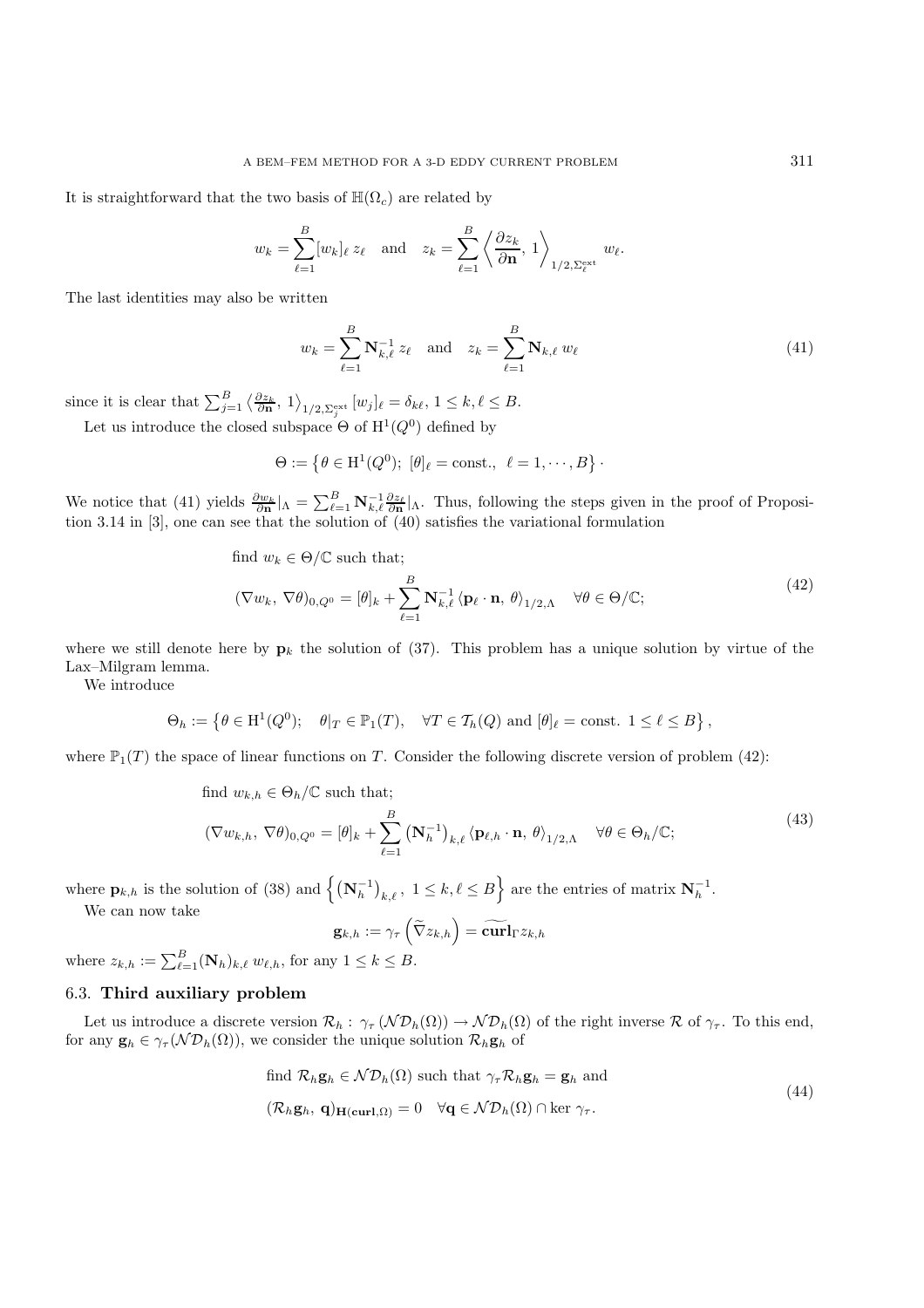Notice that the vector-fields  $\tilde{\nabla} z_{k,h}$ ,  $k = 1, \dots, B$ , belong to  $\mathcal{ND}_h(Q)$ . It follows that  $\mathbf{g}_{k,h} := \gamma_\tau(\tilde{\nabla} z_{k,h}) \in$  $\gamma_{\tau}(\mathcal{N} \mathcal{D}_{h}(Q)) = \gamma_{\tau}(\mathcal{N} \mathcal{D}_{h}(\Omega)).$  Hence, we are allowed to extend each tangential vector-field  $\mathbf{g}_{k,h}$  to  $\Omega$  by means of the discrete operator  $\mathcal{R}_h$ , *i.e.*, for each  $k = 1, \dots, B$ , we can compute  $\mathcal{R}_h$ **g**<sub>k,h</sub>  $\in \mathcal{ND}_h(\Omega)$ .

With this last ingredient, we are now ready to define the discrete problem corresponding to (27).

#### 6.4. **Discrete version of problem** (27)

Let us denote  $\mathbf{W}_h := (\hat{\mathbf{X}}_h \times \mathbb{C}^B) \times M_h$ . We introduce the following discrete problem associated to (27):

find 
$$
\widetilde{\mathbf{h}}_h \in \mathbf{W}_h
$$
;  
\n
$$
\mathcal{A}_h \left( \widetilde{\mathbf{h}}_h, \widetilde{\mathbf{q}} \right) = \mathcal{F}_h(\widetilde{\mathbf{q}}) \quad \forall \widetilde{\mathbf{q}} \in \mathbf{W}_h,
$$
\n(45)

where

$$
\mathcal{F}_h(\widetilde{\mathbf{q}}) := -(1+i)(\mu/\mu_0 \mathbf{curl}\,\mathbf{a}^s, \widehat{\mathbf{q}} + \sum_{k=1}^B \zeta_k \mathcal{R}_h \mathbf{g}_{k,h})_{0,\Omega} + (1+i)\overline{\langle \gamma_\tau \widehat{\mathbf{q}}, \pi_\tau \mathbf{a}^s \rangle}_{\mathbf{V}'_{\pi} \times \mathbf{V}_{\pi}}
$$

and

$$
\mathcal{A}_{h}\left(\widetilde{\mathbf{h}},\widetilde{\mathbf{q}}\right):=A_{h}\left(\left(\widehat{\mathbf{h}},\boldsymbol{\beta}\right),\,\left(\widehat{\mathbf{q}},\boldsymbol{\zeta}\right)\right)-b(\gamma_{\tau}\widehat{\mathbf{q}},\lambda)+b^{*}\left(\gamma_{\tau}\widehat{\mathbf{h}},\eta\right)+c(\lambda,\eta)
$$

with

$$
A_h\left(\left(\widehat{\mathbf{h}},\boldsymbol{\beta}\right),\left(\widehat{\mathbf{q}},\boldsymbol{\zeta}\right)\right):=a\left(\widehat{\mathbf{h}}+\sum_{k=1}^B\beta_k\mathcal{R}_h\mathbf{g}_{k,h},\,\widehat{\mathbf{q}}+\sum_{\ell=1}^B\zeta_\ell\mathcal{R}_h\mathbf{g}_{\ell,h}\right)+(1+\imath)\mathbf{N}_h\boldsymbol{\beta}\cdot\overline{\boldsymbol{\zeta}}+d\left(\gamma_r\widehat{\mathbf{h}},\gamma_r\widehat{\mathbf{q}}\right).
$$

## 7. Convergence analysis in the non-simply connected case

## 7.1. **Analysis corresponding to the first auxiliary problem**

In the sequel, we denote by  $s_Q \in (1/2, 1)$  the exponent of maximal regularity in Q of the solution of Laplace operators with  $L^2(Q)$  right-hand side and homogeneous Neumann boundary datum (see Rem. 3.8) in [3]). Similarly,  $s_{\Omega}$  is the exponent of maximal regularity in  $\Omega$  of Laplace operators with  $L^2(\Omega)$  right-hand side and homogeneous Neumann boundary datum.

**Theorem 7.1.** *The principal unknown*  $\mathbf{p}_k$  *of* (37) *belongs to*  $\mathbf{H}^s(Q)$  *for all*  $0 \le s \le s_Q$ *.* 

*Proof.* We know from Theorem 4.3 in [1] that for each  $\delta \in (0, 1/2)$  the space

$$
\{ \mathbf{q} \in \mathbf{H}(\mathbf{curl}, Q) \cap \mathbf{H}(\text{div}, Q); \ \mathbf{q} \cdot \mathbf{n} \in H^{\delta}(\partial Q) \}
$$

is continuously embedded in  $\mathbf{H}^{\epsilon}(Q)$ , where  $0 \leq \epsilon < \min(1/2 + \delta, s_Q)$ .

In our case,  $\mathbf{p}_k \cdot \mathbf{n} = 0$  on  $\Gamma$  and  $\mathbf{p}_k$  is the gradient of a function that is harmonic in an open neighborhood of Λ. By virtue of the local character of the regularity of solutions of Laplace equation we deduce that the regularity of  $\mathbf{p}_k$  depends only on  $s_Q$ .

**Theorem 7.2.** Problems (37) and (38) are well posed and there exists a constant  $C > 0$  independent of h such *that*

$$
\|\mathbf{p}_{k} - \mathbf{p}_{k,h}\|_{0,Q} + \|\phi_{k} - \phi_{k,h}\|_{\mathcal{H}^{1/2}(\Lambda)/\mathbb{C}} \le Ch^s \left\{ \|\mathbf{p}_{k}\|_{s,Q} + \|\phi_{k}\|_{s+1/2,\Lambda} \right\} \quad \text{for all } 1/2 < s < s_{Q}.
$$

*Proof.* The well posedness of (37) and (38) can be obtained from [26] by reproducing verbatim the proof given there in the bidimensional case. However, as we are not considering the Lagrange multiplier corresponding to the divergence free condition, there is no need here of the so called inf-sup condition. The properties of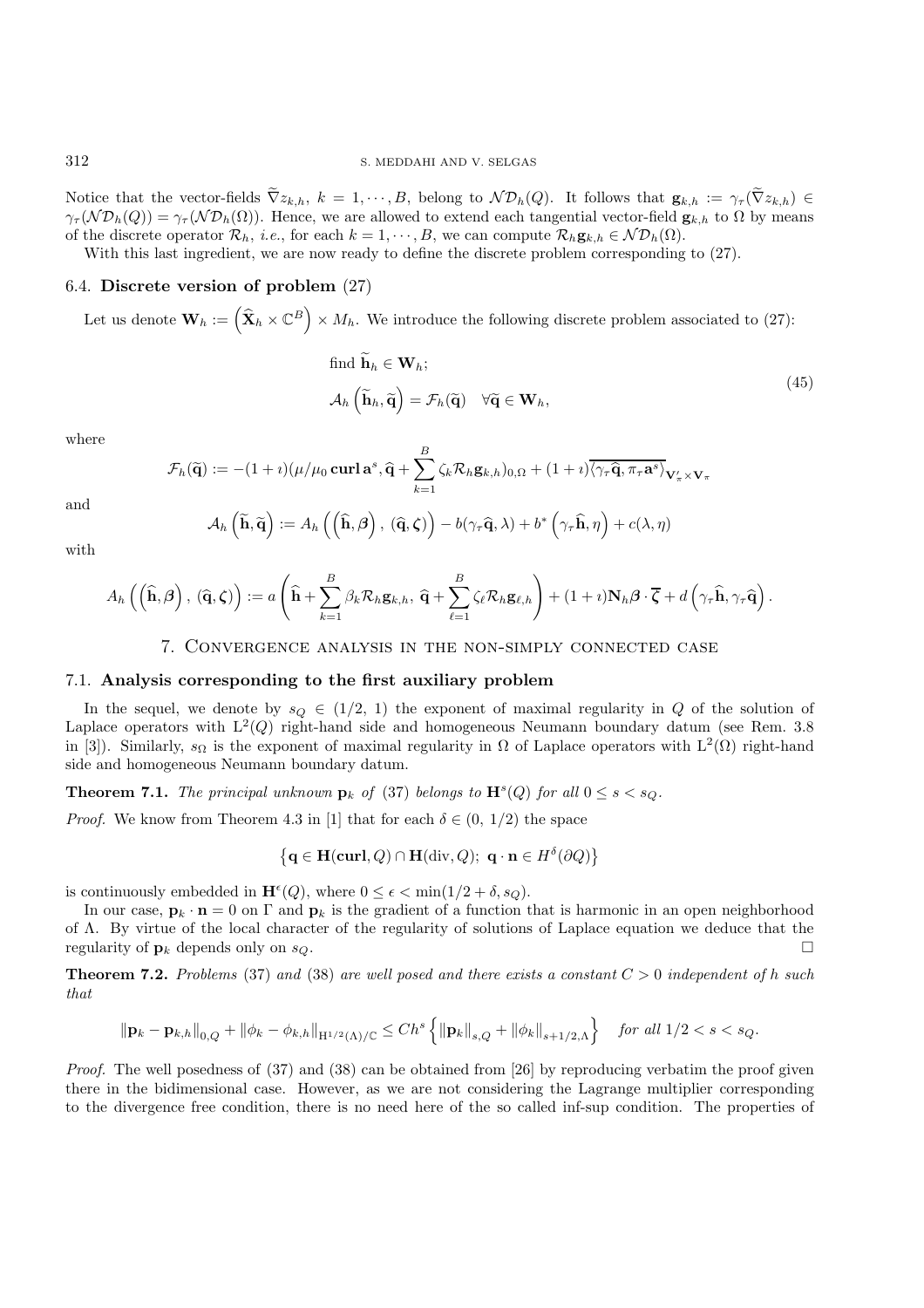the integral operators given in Lemma 3.3 and Lemma 3.4 shows that the Lax–Milgram theorem applies here directly to provide existence and uniqueness for problem (37) and Céa's lemma gives the following abstract error estimate

$$
\|\mathbf{p}_k - \mathbf{p}_{k,h}\|_{0,Q} + \|\phi_k - \phi_{k,h}\|_{\mathcal{H}^{1/2}(\Lambda)/\mathbb{C}} \leq C_0 \left\{ \inf_{(\mathbf{q},\chi)\in\mathbf{Y}_h\times\Theta_h/\mathbb{C}} \left\|(\mathbf{p}_k,\phi_k) - (\mathbf{q},\chi)\right\|_{\mathbf{L}^2(Q)\times\mathcal{H}^{1/2}(\Lambda)/\mathbb{C}} \right\}.
$$
 (46)

Let  $\Pi_{h,Q}$  be the classical interpolation operator related to  $\mathcal{RT}_h(Q)$ , see [10, 29] for the definition and basic properties. We know that  $\Pi_{h,Q}: \mathbf{Y} \cap \mathbf{H}^s(Q) \to \mathbf{Y}_h$  is uniformly bounded for all  $s > 1/2$  and the interpolation error estimate

$$
\left\|\mathbf{q} - \Pi_{h,Q}\mathbf{q}\right\|_{0,Q} \leq C_1 h^s \left\|\mathbf{q}\right\|_{s,Q} \quad \forall \mathbf{q} \in \mathbf{Y} \cap \mathbf{H}^s(Q), \quad (1/2 < s \leq 1)
$$

holds true. In fact, in the classical literature [10, 29], the proof of the last estimate is only given for integer values of s. However, the proof for  $1/2 < s < 1$  may also be obtained by the usual Bramble–Hilbert lemma and some scaling arguments close to those derived in Lemma 5.5 in [1].

Let us now consider the Lagrange interpolation operator  $\mathcal{L}_{h,\Lambda}$  defined from the space of continuous functions on  $\Lambda$  onto  $\Psi_h$ . It is well known that the estimate

$$
\|\chi - \mathcal{L}_{h,\Lambda} \chi\|_{1/2,\Lambda} \le C_2 h^s \|\chi\|_{s+1/2,\Lambda} \quad \forall \chi \in H^{s+1/2}(\Lambda) \quad (s > 0)
$$

is satisfied for some constant  $C_2 > 0$  that only depends on the shape regularity of the mesh.

We conclude by using the last two interpolation error estimates and  $(46)$ .

**Corollary 7.3.** *There exists an*  $h_0 \in (0, 1)$  *such that*  $N_h$  *is invertible for all*  $0 < h \leq h_0$ *. Moreover, we have the error estimate*

$$
\|\mathbf{N} - \mathbf{N}_h\| + \|\mathbf{N}^{-1} - \mathbf{N}_h^{-1}\| \le C h^s \max_k \left\{ \|\mathbf{p}_k\|_{s,Q} + \|\phi_k\|_{s+1/2,\Lambda} \right\}, \qquad (0 < h \le h_0),
$$

*for some constant* C *independent of* h*.*

*Proof.* We deduce from the continuity of the normal trace on  $\Sigma_l$  in **Y** ⊂ **H**(div, Q) that

$$
\left| \langle (\mathbf{p}_k - \mathbf{p}_{k,h}) \cdot \mathbf{n}, 1 \rangle_{1/2, \Sigma_{\ell}} \right| \leq C_1 \, \left\| \mathbf{p}_k - \mathbf{p}_{k,h} \right\|_{0, Q} \quad (1 \leq \ell \leq B).
$$

Hence, applying Theorem 7.2, we obtain the estimate

$$
\|\mathbf{N} - \mathbf{N}_h\| \le C_2 \max_k \|\mathbf{p}_k - \mathbf{p}_{k,h}\|_{0,Q} \le C_2 h^s \max_k \left\{ \|\mathbf{p}_k\|_{s,Q} + \|\phi_k\|_{s+1/2,\Lambda} \right\}.
$$
 (47)

Now, recall that **N** is Hermitian and positive definite and hence it is invertible. Considering the Neumann series, it is easy to prove that if  $h_0 \in (0, 1)$  is such that  $\|\mathbf{N}^{-1}(\mathbf{N} - \mathbf{N}_h)\| \le 1/2$  for all  $0 < h \le h_0$  then  $\mathbf{N}_h^{-1}$ exists and

$$
\left\| \mathbf{N}_h^{-1} \right\| \le \frac{\left\| \mathbf{N}^{-1} \right\|}{1 - \left\| \mathbf{N}^{-1} (\mathbf{N}_h - \mathbf{N}) \right\|} \le 2 \left\| \mathbf{N}^{-1} \right\| \quad (0 < h \le h_0).
$$

Finally,

$$
\left\| {\bf N}^{-1} - {\bf N}_h^{-1} \right\| = \left\| {\bf N}^{-1} ({\bf N}_h - {\bf N}) {\bf N}_h^{-1} \right\| \leq 2 \left\| {\bf N}^{-1} \right\|^2 \left\| {\bf N}_h - {\bf N} \right\|,
$$

and the remaining estimate follows from  $(47)$ .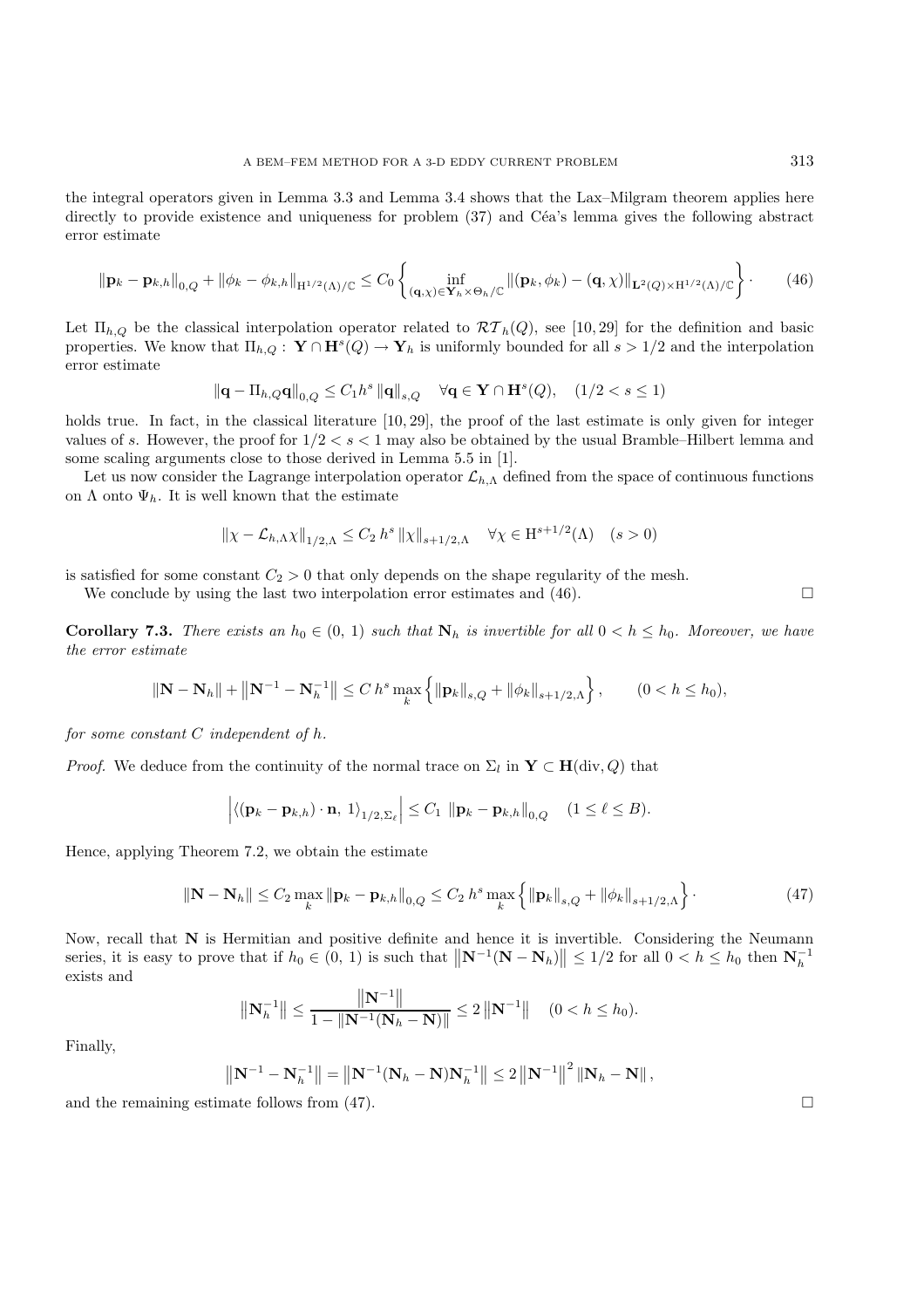## 7.2. **Analysis corresponding to the second auxiliary problem**

**Theorem 7.4.** *There exists a constant* C *independent of* h *such that*

$$
\|\nabla w_k - \nabla w_{k,h}\|_{0,Q} \le C h^s \max_k \left\{ \|\mathbf{p}_k\|_{s,Q} + \|\phi_k\|_{s+1/2,\Lambda} \right\} \quad (1/2 < s < s_Q).
$$

*Proof.* Straightforward manipulations yield to the following first Strang estimate

$$
\begin{split} \|\nabla (w_k - w_{k,h})\|_{0,Q^0} &\leq 2 \inf_{\theta \in \Theta_h} \|\nabla (w_k - \theta)\|_{0,Q^0} \\ &+ \sup_{\theta \in \Theta_h/\mathbb{C}} \frac{\sum_{\ell=1}^B \left| \mathbf{N}_{k,\ell}^{-1} \left\langle \mathbf{p}_{\ell} \cdot \mathbf{n}, \, \theta \right\rangle_{1/2,\Lambda} - (\mathbf{N}_h^{-1})_{k,\ell} \left\langle \mathbf{p}_{\ell,h} \cdot \mathbf{n}, \, \theta \right\rangle_{1/2,\Lambda} \right|}{\|\nabla \theta\|_{0,Q^0}}. \end{split}
$$

The second term in the right-hand side of the last inequality is bounded as follows:

$$
\begin{aligned}\n\left|\mathbf{N}_{k,\ell}^{-1} \left\langle \mathbf{p}_{\ell} \cdot \mathbf{n}, \, \theta \right\rangle_{1/2,\Lambda} - \left(\mathbf{N}_{h}^{-1}\right)_{k,\ell} \left\langle \mathbf{p}_{\ell,h} \cdot \mathbf{n}, \, \theta \right\rangle_{1/2,\Lambda}\right| \\
&\leq C \left\{ \left|\left|\mathbf{N}^{-1} - \mathbf{N}_{h}^{-1}\right|\right| \, \left|\left\langle \mathbf{p}_{\ell,h} \cdot \mathbf{n}, \, \theta \right\rangle_{1/2,\Lambda}\right| + \left|\left|\mathbf{N}^{-1}\right|\right| \, \left|\left\langle \mathbf{p}_{\ell} \cdot \mathbf{n} - \mathbf{p}_{\ell,h} \cdot \mathbf{n}, \, \theta \right\rangle_{1/2,\Lambda}\right|\right\}.\n\end{aligned}
$$

Trace theorems give

$$
\begin{aligned} \left|\mathbf{N}_{k,\ell}^{-1} \left\langle \mathbf{p}_{\ell} \cdot \mathbf{n}, \, \theta \right\rangle_{1/2,\Lambda} & -\left(\mathbf{N}_{h}^{-1}\right)_{k,\ell} \left\langle \mathbf{p}_{\ell,h} \cdot \mathbf{n}, \, \theta \right\rangle_{1/2,\Lambda} \right| \\ & \leq C \left\{ \left|\left|\mathbf{N}^{-1} - \mathbf{N}_{h}^{-1}\right|\right| \, \left\|\mathbf{p}_{\ell,h}\right\|_{0,Q} + \left\|\mathbf{N}^{-1}\right\| \, \left\|\mathbf{p}_{\ell} - \mathbf{p}_{\ell,h}\right\|_{0,Q} \right\} \, \left\|\theta\right\|_{1,Q^{0}}. \end{aligned}
$$

It is well known that the semi-norm  $\|\nabla(\cdot)\|_{0,Q}$  is equivalent to  $\|\cdot\|_{1,Q^0}$  on  $\mathrm{H}^1(Q^0)/\mathbb{C}$ . Thus, we arrive at the estimate

$$
\frac{\left|\mathbf{N}_{k,\ell}^{-1}\left\langle\mathbf{p}_{\ell}\cdot\mathbf{n},\,\theta\right\rangle_{1/2,\Lambda} - \left(\mathbf{N}_{h}^{-1}\right)_{k,\ell}\left\langle\mathbf{p}_{\ell,h}\cdot\mathbf{n},\,\theta\right\rangle_{1/2,\Lambda}\right|}{\left\|\nabla\theta\right\|_{0,Q^0}} \leq C\left\{\left\|\mathbf{N}^{-1} - \mathbf{N}_{h}^{-1}\right\| \left\|\mathbf{p}_{\ell,h}\right\|_{0,Q} + \left\|\mathbf{N}^{-1}\right\| \left\|\mathbf{p}_{\ell}-\mathbf{p}_{\ell,h}\right\|_{0,Q}\right\}.\tag{48}
$$

Now, let us introduce the Nédélec finite element space relative to the triangulation  $\mathcal{T}_h(Q)$ :

$$
\mathcal{ND}_h(Q) := \left\{ \mathbf{q} \in \mathbf{H}(\mathbf{curl}, Q); \quad \mathbf{q}_{|T} \in \mathcal{ND}(T), \ \forall T \in \mathcal{T}_h(Q) \right\}
$$

We denote by  $\mathcal{I}_{h,Q}$  the associated interpolation operator. Owing to Theorem 7.1, we have that  $\tilde{\nabla}w_k|_Q \in \mathbf{H}^s(Q)$ for all  $1/2 < s < s_Q$ . Thus,  $\mathcal{I}_{h,Q}(\tilde{\nabla}w_k)$  is well defined and Remark 5.6 in [19] implies that  $\text{curl } \mathcal{I}_{h,Q}(\tilde{\nabla}w_k)=0$ since **curl**( $\tilde{\nabla}w_k$ ) = 0. Applying Lemma 4.3 in [3] we deduce that  $\mathcal{I}_{h,Q}(\tilde{\nabla}w_k)$  is the gradient of a function in  $\Theta_h$ . It follows that

$$
\inf_{\theta \in \Theta_h} \|\nabla w_k - \nabla \theta\|_{0,Q^0} \le \left\|\widetilde{\nabla} w_k - \mathcal{I}_{h,Q}\left(\widetilde{\nabla} w_k\right)\right\|_{0,Q}.
$$

An interpolation error estimate similar to (32) gives now

$$
\inf_{\theta \in \Theta_h} \|\nabla w_k - \nabla \theta\|_{0, Q^0} \le C \, h^s \left\|\tilde{\nabla} w_k\right\|_{s, Q} \quad (1/2 < s < s_Q),
$$

and the result follows from the last inequality (48), Theorem 7.2 and Corollary 7.3.  $\square$ 

·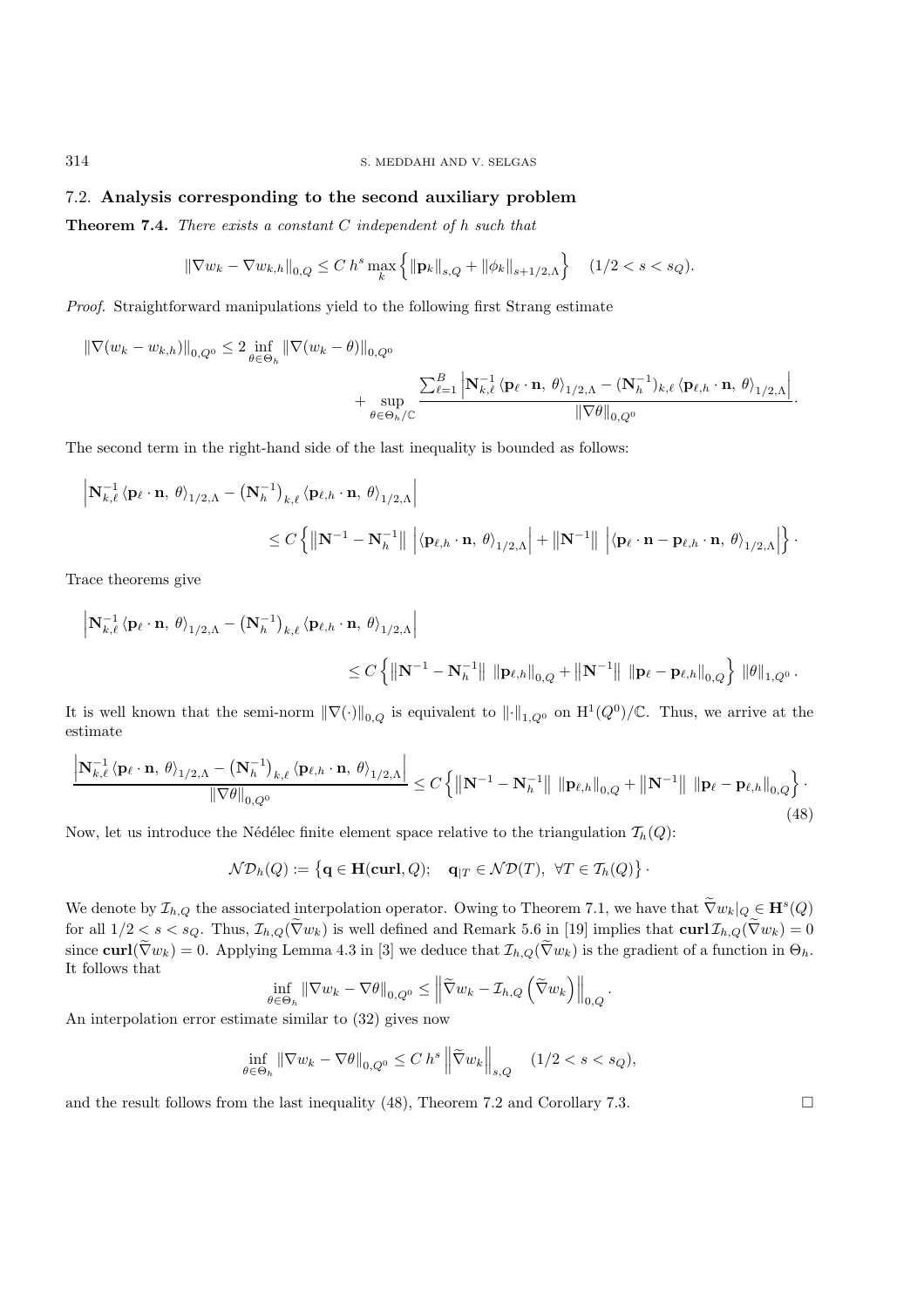**Corollary 7.5.** *For any*  $1 \leq k \leq B$ *, let* 

$$
z_{k,h} := \sum_{\ell=1}^B (\mathbf{N}_h)_{k,\ell} w_{\ell,h}.
$$

*Then, there exists a constant* C *independent of* h *such that*

$$
\left\|\widetilde{\nabla}z_{k}-\widetilde{\nabla}z_{k,h}\right\|_{0,Q}\leq C\ h^{s}\max_{k}\left\{\left\|\mathbf{p}_{k}\right\|_{s,Q}+\left\|\phi_{k}\right\|_{s+1/2,\Lambda}\right\}\quad \text{for all }1/2
$$

*Proof.* The triangle inequality yields

$$
\left\| \widetilde{\nabla} z_k - \widetilde{\nabla} z_{k,h} \right\|_{0,Q} \leq \left\| \mathbf{N}_h \right\| \max_k \left\| \widetilde{\nabla} w_k - \widetilde{\nabla} w_{k,h} \right\|_{0,Q} + \left\| \mathbf{N} - \mathbf{N}_h \right\| \max_k \left\| \widetilde{\nabla} w_k \right\|_{0,Q}
$$

and the result is then a direct consequence of Theorem 7.4 and Corollary 7.3.

## 7.3. **Analysis corresponding to the third auxiliary problem**

For any  $t \in (0, 1)$  we denote  $\mathbf{V}_{\pi}^t := \mathbf{n} \wedge (\mathbf{H}^t(\Gamma) \wedge \mathbf{n})$  and let

$$
\mathbf{H}^t(\mathrm{div}_\Gamma,\Gamma):=\left\{\boldsymbol{\lambda}\in\mathbf{V}^t_{\pi};\;\mathrm{div}_\Gamma\,\boldsymbol{\lambda}\in\mathbf{V}^t_{\pi}\right\}
$$

·

Endowed with the norm  $\|\lambda\|_{\mathbf{H}^t(\text{div}_\Gamma,\Gamma)}^2 := \|\lambda\|_{t,\Gamma}^2 + \|\text{div}_\Gamma \lambda\|_{t,\Gamma}^2$ ,  $\mathbf{H}^t(\text{div}_\Gamma,\Gamma)$  is a Hilbert space. The following regularity result proved in Theorem A in [1] will be of utility in the sequel.

**Theorem 7.6.** *For any*  $1/2 < s < s_\Omega$ , the extension operator R characterized by (2) is linear and bounded *from*  $\mathbf{H}^{s-1/2}$ (div<sub>Γ</sub>, Γ) *onto*  $\mathbf{H}^s$ (curl,  $\Omega$ )*.* 

Moreover, we have the following stability result, see Proposition 3.3 in [1].

**Proposition 7.7.** *Assume that the family of triangulations*  $\{T_h(\Gamma)\}_h$  *induced by*  $\{T_h\}_h$  *on*  $\Gamma$  *is quasi-uniform. Then there exists a positive constant constant* C *independent of* h *such that*

$$
\|\mathcal{R}_h\mathbf{g}_h\|_{\mathbf{H}(\mathbf{curl},\Omega)} \leq C \|\mathbf{g}_h\|_{\mathbf{H}^{-1/2}(\text{div}_\Gamma,\Gamma)} \quad \forall \mathbf{g}_h \in \gamma_\tau(\mathcal{ND}_h(\Omega)).
$$

Let us denote  $\widetilde{\mathbf{g}}_{k,h} := \gamma_{\tau}(\mathcal{I}_{h,Q}\mathbf{p}_k) \in \gamma(\mathcal{N}\mathcal{D}_h(\Omega))$ , for all  $k = 1, \dots, B$ . We have the following auxiliary result.

**Proposition 7.8.** *For any*  $1/2 < s < min(s_Q, s_Q)$ *, there exists a constant*  $C > 0$  *independent of h such that* 

$$
\left\|\mathcal{R}\mathbf{g}_k-\mathcal{R}_h\widetilde{\mathbf{g}}_{k,h}\right\|_{\mathbf{H}(\mathbf{curl},\Omega)}\leq C\ h^s\left\|\mathbf{p}_k\right\|_{\mathbf{H}^s(\Omega)}.
$$

*Proof.* Let us first notice that, by virtue of Theorem 7.1,  $\mathbf{g}_k \in \mathbf{H}^{s-1/2}(\text{div}_\Gamma, \Gamma)$  for all  $1/2 < s < s_Q$  (recall that div<sub>Γ</sub> **g**<sub>k</sub> = 0). Now, applying Theorem 7.6 we deduce that  $\mathcal{R}$ **g**<sub>k</sub>  $\in$  **H**<sup>s</sup>(**curl**,  $\Omega$ ) for all  $1/2 < s < \min(s_Q, s_Q)$ . Thus  $\mathcal{I}_{h,\Omega} \mathcal{R} \mathbf{g}_k$  is well defined.

Now, as  $\mathcal{R}_h \tilde{\mathbf{g}}_{k,h} - \mathcal{I}_{h,\Omega} \mathcal{R} \mathbf{g}_k \in \mathcal{ND}_h(\Omega) \cap \text{ker } \gamma_\tau$ , we have that

$$
\begin{aligned} (\mathcal{R}_h \widetilde{\mathbf{g}}_{k,h} - \mathcal{I}_{h,\Omega} \mathcal{R} \mathbf{g}_k, \ \mathcal{R}_h \widetilde{\mathbf{g}}_{k,h} - \mathcal{I}_{h,\Omega} \mathcal{R} \mathbf{g}_k)_{\mathbf{H}(\mathbf{curl},\Omega)} &= (\mathcal{R} \mathbf{g}_k - \mathcal{I}_{h,\Omega} \mathcal{R} \mathbf{g}_k, \ \mathcal{R}_h \widetilde{\mathbf{g}}_{k,h} - \mathcal{I}_{h,\Omega} \mathcal{R} \mathbf{g}_k)_{\mathbf{H}(\mathbf{curl},\Omega)} \\ &\leq \|\mathcal{R} \mathbf{g}_k - \mathcal{I}_{h,\Omega} \mathcal{R} \mathbf{g}_k\|_{\mathbf{H}(\mathbf{curl},\Omega)} \|\mathcal{R}_h \widetilde{\mathbf{g}}_{k,h} - \mathcal{I}_{h,\Omega} \mathcal{R} \mathbf{g}_k\|_{\mathbf{H}(\mathbf{curl},\Omega)} \,. \end{aligned}
$$

Therefore, we obtain from the triangle inequality that

$$
\|\mathcal{R}\mathbf{g}_k - \mathcal{R}_h \widetilde{\mathbf{g}}_{k,h}\|_{\mathbf{H}(\mathbf{curl},\Omega)} \leq 2\|\mathcal{R}\mathbf{g}_k - \mathcal{I}_{h,\Omega} \mathcal{R}\mathbf{g}_k\|_{\mathbf{H}(\mathbf{curl},\Omega)}
$$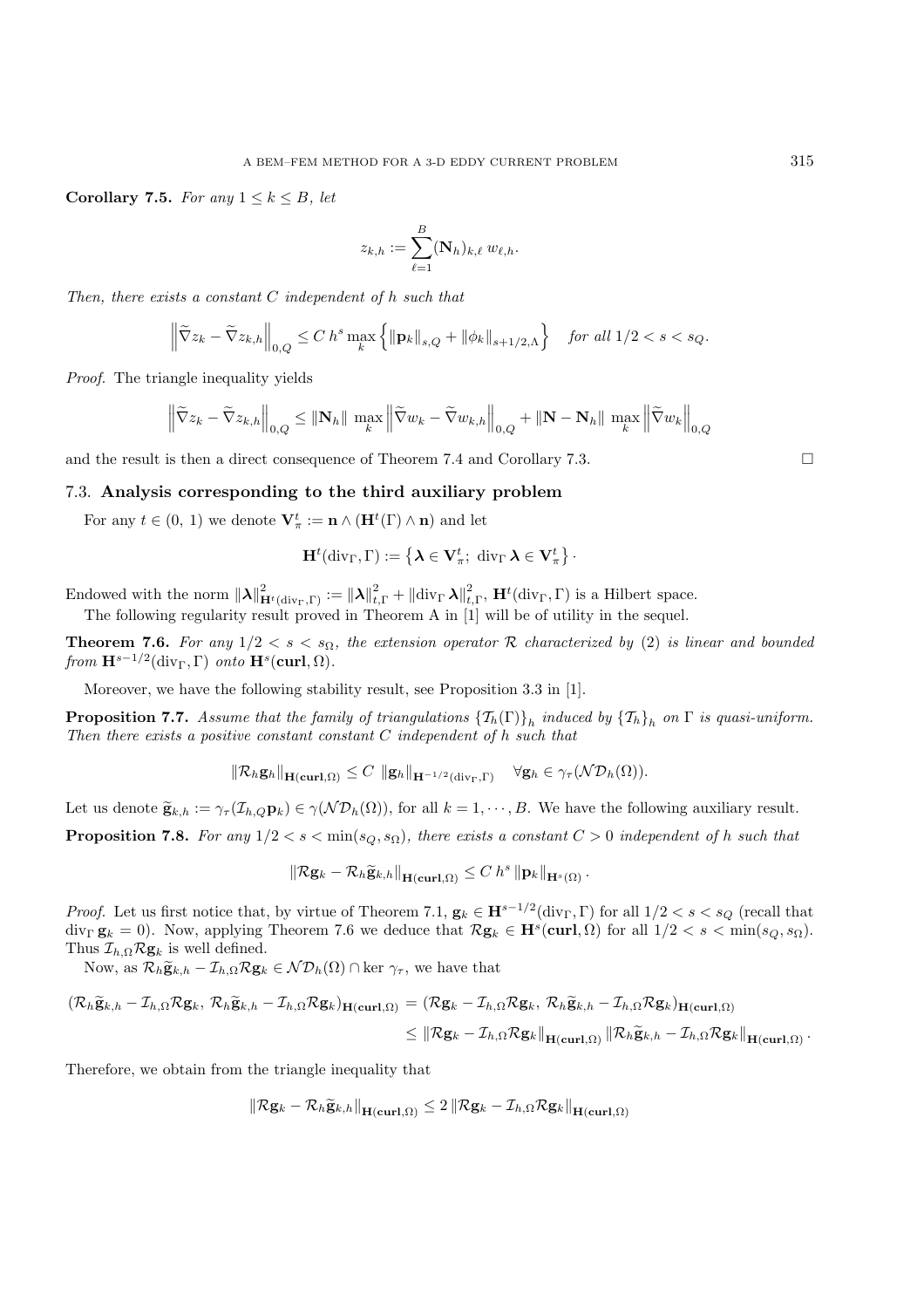and the the interpolation error estimate (32) gives

$$
\|\mathcal{R}\mathbf{g}_k - \mathcal{R}_h \widetilde{\mathbf{g}}_{k,h}\|_{\mathbf{H}(\mathbf{curl},\Omega)} \leq C_1 h^s \|\mathcal{R}\mathbf{g}_k\|_{\mathbf{H}^s(\mathbf{curl},\Omega)} \quad (1/2 < s < \min(s_Q, s_\Omega)).
$$

The result follows now from Theorem 7.6 and the trace theorem in  $\mathbf{H}^s(Q)$ .

## 7.4. **Convergence analysis of problem** (45)

Let us begin with the following auxiliary lemma.

**Lemma 7.9.** *For any*  $1/2 < s < \min(s_Q, s_Q)$ *, there exist constants*  $C_1$  *and*  $C_2$  *independent of* h *such that* 

$$
|a(\mathcal{R}\mathbf{g}_k - \mathcal{R}_h \mathbf{g}_{k,h}, \hat{\mathbf{q}})| \leq C_1 h^s \|\hat{\mathbf{q}}\|_{\mathbf{H}(\mathbf{curl}, \Omega)} \max_k \left\{ \|\mathbf{p}_k\|_{s,Q} + \|\phi_k\|_{s+1/2,\Lambda} \right\} \quad \forall \hat{\mathbf{q}} \in \hat{\mathbf{X}}_h
$$

*and*

$$
|a(\mathcal{R}\mathbf{g}_k,\,\mathcal{R}\mathbf{g}_\ell)-a(\mathcal{R}_h\mathbf{g}_{k,h},\,\mathcal{R}_h\mathbf{g}_{\ell,h})|\leq C_2\,h^s\max_k\left\{\|\mathbf{p}_k\|_{s,Q}+\|\phi_k\|_{s+1/2,\Lambda}\right\}.
$$

*Proof.* Let us first bound the term  $\|\mathcal{R} \mathbf{g}_k - \mathcal{R}_h \mathbf{g}_{k,h}\|_{\mathbf{H}(\mathbf{curl},\Omega)}$ . By the triangle inequality

$$
\left\|\mathcal{R}\mathbf{g}_k-\mathcal{R}_h\mathbf{g}_{k,h}\right\|_{\mathbf{H}(\mathbf{curl},\Omega)} \leq \left\|\mathcal{R}\mathbf{g}_k-\mathcal{R}_h\widetilde{\mathbf{g}}_{k,h}\right\|_{\mathbf{H}(\mathbf{curl},\Omega)}+\left\|\mathcal{R}_h(\widetilde{\mathbf{g}}_{k,h}-\mathbf{g}_{k,h})\right\|_{\mathbf{H}(\mathbf{curl},\Omega)}.
$$

Now, on the one hand, Proposition 7.8 yields

$$
\|\mathcal{R}\mathbf{g}_k - \mathcal{R}_h \widetilde{\mathbf{g}}_{k,h}\|_{\mathbf{H}(\mathbf{curl},\Omega)} \le C_3 h^s \|\mathcal{R}\mathbf{g}_k\|_{\mathbf{H}^s(\mathbf{curl},\Omega)} \qquad (1/2 < s < \min(s_Q, s_\Omega))
$$

and on the other hand, applying Proposition 7.7 we obtain

$$
\left\|\mathcal{R}_h(\widetilde{\mathbf{g}}_{k,h}-\mathbf{g}_{k,h})\right\|_{\mathbf{H}(\mathbf{curl},\Omega)} \leq C_4 \left\|\widetilde{\mathbf{g}}_{k,h}-\mathbf{g}_{k,h}\right\|_{\mathbf{H}^{-1/2}(\text{div}_\Gamma,\Gamma)}.
$$

The triangle inequality, the continuity of the tangential trace in  $H(\text{curl}, \Omega)$  and the fact that the functions  $p_k$ ,  $\mathcal{I}_{h,Q}$ **p**<sub>k</sub> and  $\tilde{\nabla}z_{k,h}$  are rotational free, permit one to arrive at the following estimate

$$
\|\widetilde{\mathbf{g}}_{k,h} - \mathbf{g}_{k,h}\|_{\mathbf{H}^{-1/2}(\mathrm{div}_{\Gamma},\Gamma)} \leq \|\mathbf{g}_k - \widetilde{\mathbf{g}}_{k,h}\|_{\mathbf{H}^{-1/2}(\mathrm{div}_{\Gamma},\Gamma)} + \|\mathbf{g}_k - \mathbf{g}_{k,h}\|_{\mathbf{H}^{-1/2}(\mathrm{div}_{\Gamma},\Gamma)}
$$
  

$$
\leq C_5 \left\{ \|\mathbf{p}_k - \mathcal{I}_{h,Q}\mathbf{p}_k\|_{0,Q} + \left\|\mathbf{p}_k - \widetilde{\nabla}z_{k,h}\right\|_{0,Q} \right\}.
$$

Finally, Corollary 7.5 and the interpolation error estimate (32) give

$$
\|\widetilde{\mathbf{g}}_{k,h} - \mathbf{g}_{k,h}\|_{\mathbf{H}^{-1/2}(\text{div}_{\Gamma},\Gamma)} \leq C_6 \, h^s \max_k \left\{ \|\mathbf{p}_k\|_{s,Q} + \|\phi_k\|_{s+1/2,\Lambda} \right\} \quad \text{for all } 1/2 < s < s_Q.
$$

Combining the last estimates we deduce that

$$
\left\| \mathcal{R} \mathbf{g}_k - \mathcal{R}_h \mathbf{g}_{k,h} \right\|_{\mathbf{H}(\mathbf{curl},\Omega)} \le C_7 h^s \max_k \left\{ \left\| \mathbf{p}_k \right\|_{s,Q} + \left\| \phi_k \right\|_{s+1/2,\Lambda} \right\},\tag{49}
$$

for all  $1/2 < s < \min(s_Q, s_\Omega)$ .

The first estimate of the Theorem follows directly from (49) since the continuity of the sesquilinear form  $a(\cdot, \cdot)$  on  $\mathbf{H}(\text{curl}, \Omega)$  yields

$$
|a(\mathcal{R}\mathbf{g}_k, \widehat{\mathbf{q}}) - a(\mathcal{R}_h \mathbf{g}_{k,h}, \widehat{\mathbf{q}})| \leq C_8 \|\widehat{\mathbf{q}}\|_{\mathbf{H}(\mathbf{curl}, \Omega)} \|\mathcal{R}\mathbf{g}_k - \mathcal{R}_h \mathbf{g}_{k,h}\|_{\mathbf{H}(\mathbf{curl}, \Omega)}.
$$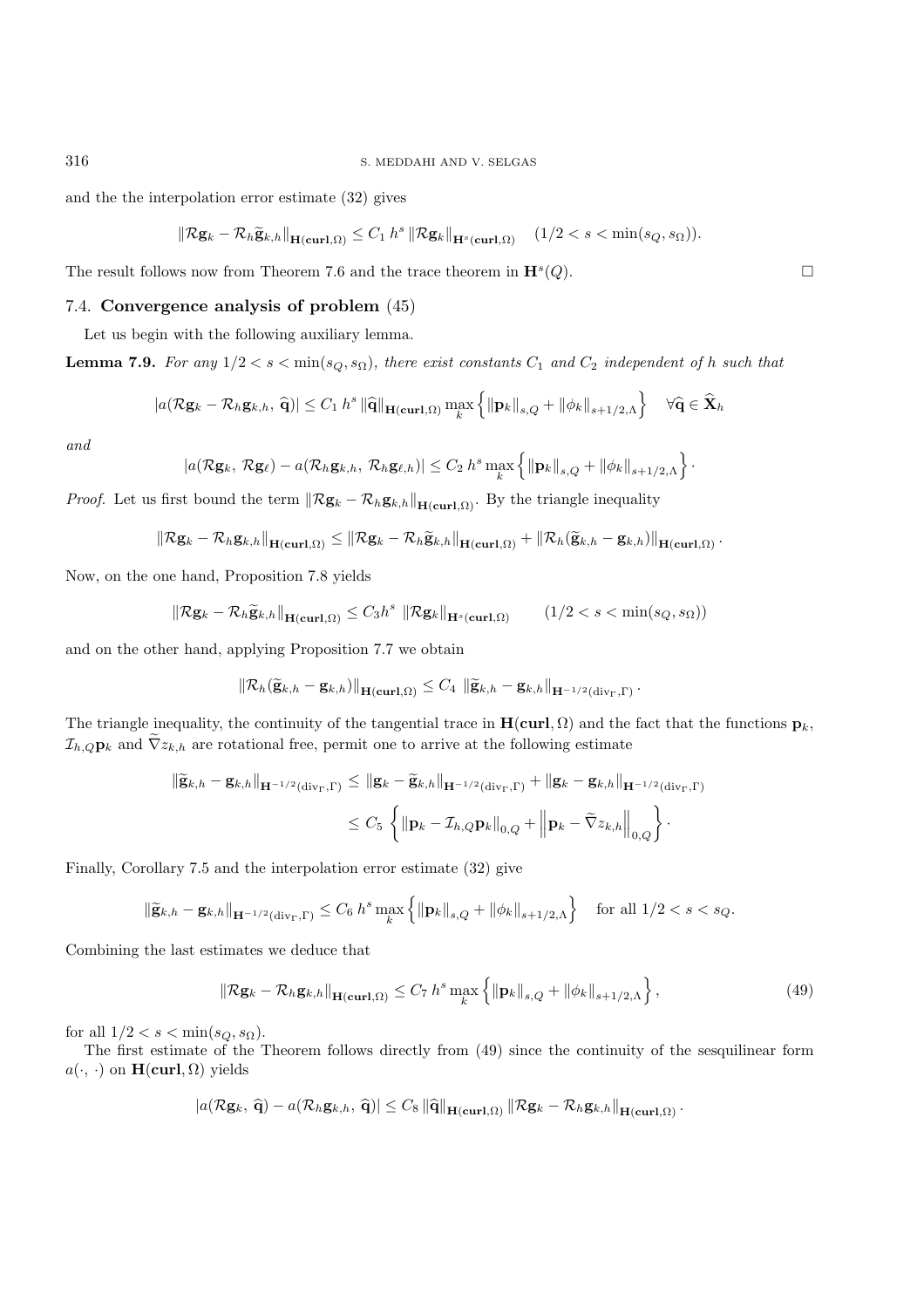On the other hand,

$$
|a(\mathcal{R}\mathbf{g}_k, \mathcal{R}\mathbf{g}_\ell) - a(\mathcal{R}_h \mathbf{g}_{k,h}, \mathcal{R}_h \mathbf{g}_{\ell,h})| \leq |a(\mathcal{R}\mathbf{g}_k - \mathcal{R}_h \mathbf{g}_{k,h}, \mathcal{R}\mathbf{g}_\ell)| + |a(\mathcal{R}_h \mathbf{g}_{k,h}, \mathcal{R}\mathbf{g}_\ell - \mathcal{R}_h \mathbf{g}_{\ell,h})|
$$
  

$$
\leq C_8 \|\mathcal{R}\mathbf{g}_k - \mathcal{R}_h \mathbf{g}_{k,h}\|_{\mathbf{H}(\mathbf{curl},\Omega)} \|\mathcal{R}\mathbf{g}_\ell\|_{\mathbf{H}(\mathbf{curl},\Omega)}
$$
  

$$
+ C_8 \|\mathcal{R}_h \mathbf{g}_{k,h}\|_{\mathbf{H}(\mathbf{curl},\Omega)} \|\mathcal{R}\mathbf{g}_\ell - \mathcal{R}_h \mathbf{g}_{\ell,h}\|_{\mathbf{H}(\mathbf{curl},\Omega)}
$$

and  $\|\mathcal{R}_h\mathbf{g}_{k,h}\|_{\mathbf{H}(\mathbf{curl},\Omega)}$  is uniformly bounded in h. Indeed, Proposition 7.7 and the continuity of the tangential trace in  $H(\text{curl}, \Omega)$  may be used to obtain the estimate

$$
\|\mathcal{R}_h \mathbf{g}_{k,h}\|_{\mathbf{H}(\mathbf{curl},\Omega)} \leq C_9 \|\mathbf{g}_{k,h}\|_{\mathbf{H}^{-1/2}(\text{div}_\Gamma,\Gamma)} := C_9 \|\gamma_\tau \widetilde{\nabla} z_{k,h}\|_{\mathbf{H}^{-1/2}(\text{div}_\Gamma,\Gamma)}
$$
  

$$
\leq C_{10} \|\widetilde{\nabla} z_{k,h}\|_{\mathbf{H}(\mathbf{curl},Q)} = C_{10} \|\widetilde{\nabla} z_{k,h}\|_{0,Q}
$$

and Corollary 7.5 gives

$$
\left\| \widetilde{\nabla} z_{k,h} \right\|_{0,Q} \leq C_{11} \max_{k} \left\{ \left\| \mathbf{p}_k \right\|_{s,Q^0} + \left\| \phi_k \right\|_{s+1/2,\Lambda} \right\}.
$$

Consequently,  $(49)$  permits also to obtain the second estimate of the Theorem.

**Theorem 7.10.** *Assume that the family of triangulations*  $\{T_h(\Gamma)\}_h$  *induced by*  $\{T_h\}_h$  *on*  $\Gamma$  *is quasi-uniform.*  $\hat{H}$  the exact solution  $\widetilde{\mathbf{h}} := \left( \left( \widehat{\mathbf{h}}, \boldsymbol{\beta} \right), \lambda \right)$  of (27) belongs to  $\left( \mathbf{H}^r(\mathbf{curl}, \Omega) \cap \widehat{\mathbf{X}} \times \mathbb{C}^B \right) \times \mathbf{H}^{r-1/2}(\Gamma) \cap \mathbf{H}_0^{-1/2}(\Gamma)$ with  $1/2 < r \leq 1$ , then, for h is sufficiently small, problem (45) admits a unique solution and there exists a *constant* C *independent of* h *such that*

$$
\left\| \widehat{\mathbf{h}} - \widehat{\mathbf{h}}_{h} \right\|_{\mathbf{H}(\mathbf{curl}, \Omega)} + |\beta - \beta_{h}| + \|\lambda - \lambda_{h}\|_{-1/2, \Gamma} \n\leq C h^{s} \left( \|\mathbf{h}\|_{s,\Omega} + \|\mathbf{curl}\,\mathbf{h}\|_{s,\Omega} + \|\lambda\|_{s-1/2, \Gamma} + \max_{k} \left\{ \|\mathbf{p}_{k}\|_{s,Q} + \|\phi_{k}\|_{s+1/2, \Lambda} \right\} \right)
$$

*for all*  $1/2 < s < \min(r, s_Q, s_\Omega)$ *.* 

*Proof.* It follows easily from (7.3) and (7.9) that

$$
\left| \mathcal{A}\left(\widetilde{\mathbf{h}},\widetilde{\mathbf{q}}\right) - \mathcal{A}_{h}\left(\widetilde{\mathbf{h}},\widetilde{\mathbf{q}}\right) \right| \leq C_{1} \max_{k} \left\{ \left\| \mathbf{p}_{k} \right\|_{s,Q} + \left\| \phi_{k} \right\|_{s+1/2,\Lambda} \right\} h^{s} \left\| \widetilde{\mathbf{h}} \right\|_{\mathbf{W}} \|\widetilde{\mathbf{q}}\|_{\mathbf{W}} \quad \forall \widetilde{\mathbf{h}},\widetilde{\mathbf{q}} \in \mathbf{W} \tag{50}
$$

and

$$
|\mathcal{F}(\widetilde{\mathbf{q}}) - \mathcal{F}_h(\widetilde{\mathbf{q}})| \le C_2 \max_k \left\{ \|\mathbf{p}_k\|_{s,Q} + \|\phi_k\|_{s+1/2,\Lambda} \right\} h^s \|\widetilde{\mathbf{q}}\|_{\mathbf{W}} \quad \forall \widetilde{\mathbf{q}} \in \mathbf{W}
$$
\n(51)

for all  $1/2 < s < \min(s_Q, s_\Omega)$ .

As a consequence of  $(50)$ , problem  $(45)$  is well posed if h is sufficiently small and we deduce immediately the following Strang's type abstract error estimate:

$$
\left\|\widetilde{\mathbf{h}}-\widetilde{\mathbf{h}}_h\right\|_{\mathbf{W}} \leq C\inf_{\widetilde{\mathbf{q}}\in\mathbf{W}_h}\left\{\left\|\widetilde{\mathbf{h}}-\widetilde{\mathbf{q}}\right\|_{\mathbf{W}}+\sup_{\widetilde{\mathbf{w}}\in\mathbf{W}_h}\frac{|\mathcal{A}(\widetilde{\mathbf{q}},\widetilde{\mathbf{w}})-\mathcal{A}_h(\widetilde{\mathbf{q}},\widetilde{\mathbf{w}})|}{\|\widetilde{\mathbf{w}}\|_{\mathbf{W}}}\right\}+\sup_{\widetilde{\mathbf{q}}\in\mathbf{W}_h}\frac{|\mathcal{F}(\widetilde{\mathbf{q}})-\mathcal{F}_h(\widetilde{\mathbf{q}})|}{\|\widetilde{\mathbf{q}}\|_{\mathbf{W}}}.
$$

The result is now a direct consequence of  $(50)$ ,  $(51)$ ,  $(35)$  and the interpolation error estimate  $(32)$ .